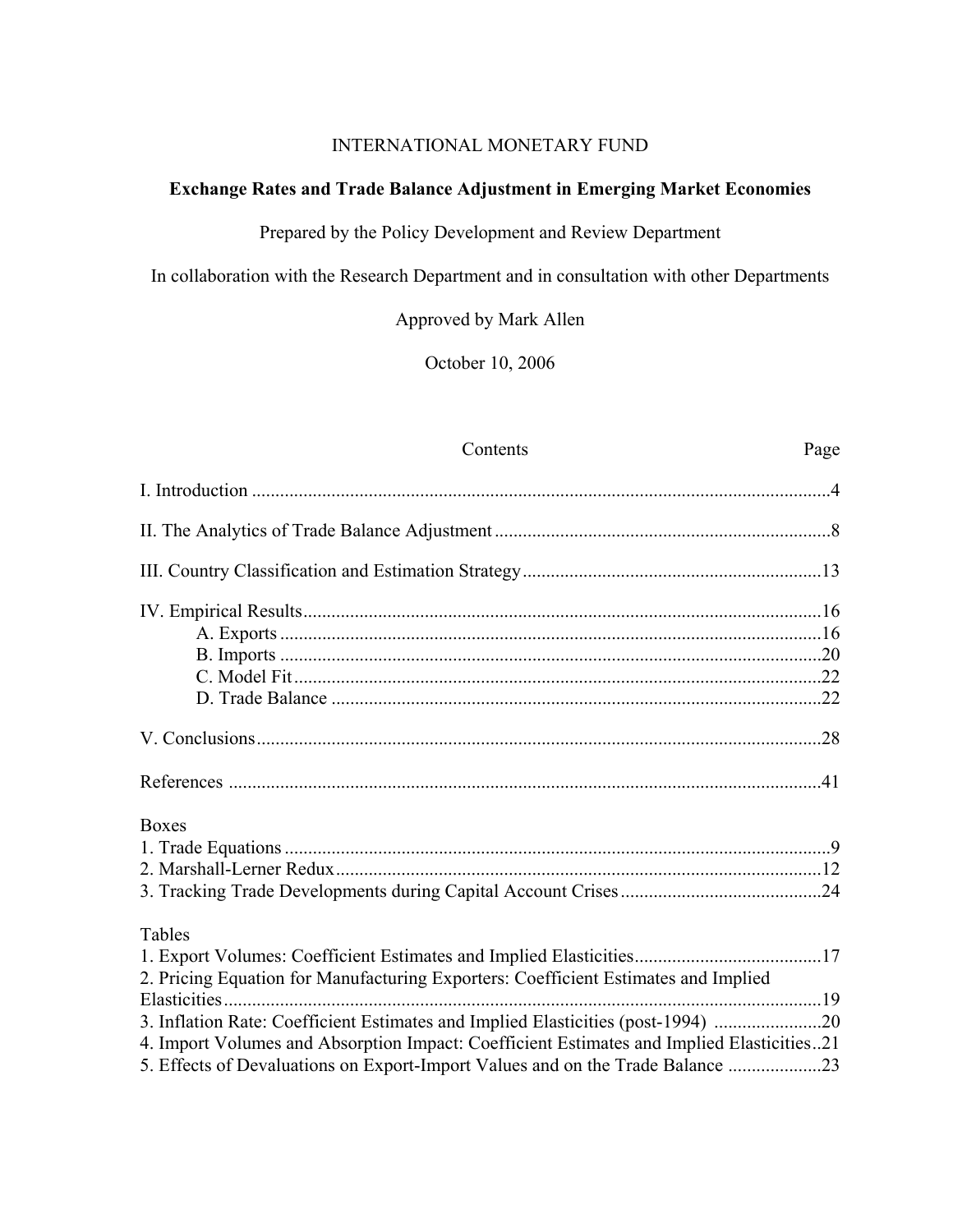# Figures 1. Price Deflators, 1980−2005 ................................................................................................15 2. Profiles for Exports, Imports, and Trade Balances.............................................................26 3. Effect of a Depreciation on the Trade Balance...................................................................27 Appendices I. Overview of the Empirical Literature on Trade Volume Price Elasticities and Pricing to Market .............................................................................................................29 II. Data Description and Sample..............................................................................................33 III. Robustness Tests................................................................................................................35 IV. Estimation Procedures .......................................................................................................38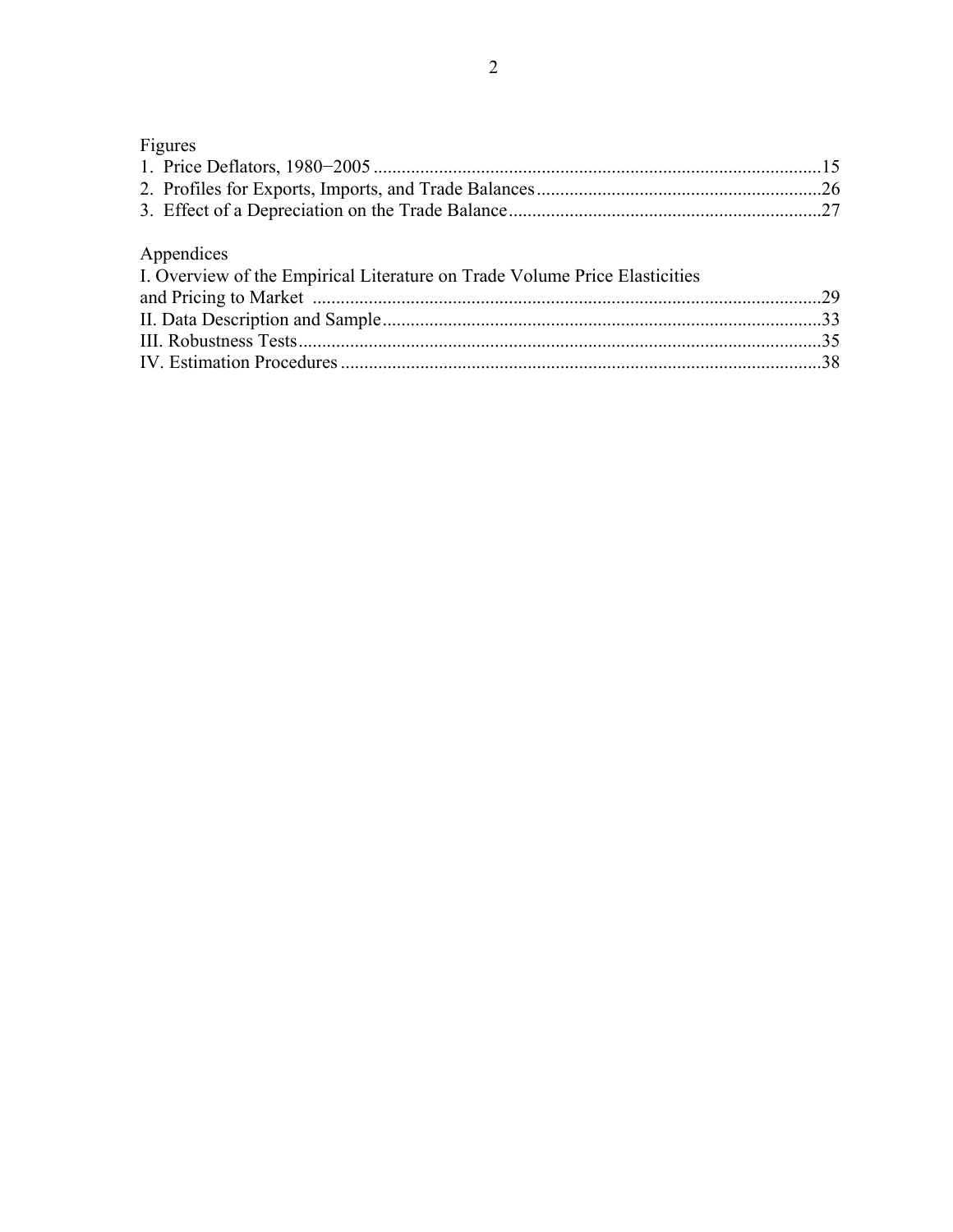## **EXECUTIVE SUMMARY**

Estimates of the impact of exchange rate movements on the trade balance are central to the Fund's surveillance and program design work. This paper examines the impact of nominal exchange rate movements on the trade balance in a panel of 46 (mostly) middle-income and emerging market countries over the period 1980−2005.

The paper finds that simple econometric specifications yield surprising rich and complex dynamics—relative prices respond to the nominal exchange rate and pass-through effects, import and export volumes respond to relative price changes, and the trade balance responds to changes in import and export values. Within the inherent limitations of the partial equilibrium nature of the "trade elasticities" approach being used, and of assessing responses that ultimately depend on the deviation that initially exists between the real exchange rate and its equilibrium level, as well as the usual econometric caveats, key results include:

- The impact of exchange rate movements on the U.S. dollar value of exports depends crucially on the nature of the country's predominant export—manufactures, non-oil commodities, or oil. Regarding imports, in addition to the direct impact through relative prices, a nominal exchange rate movement may affect imports via wealth and balance sheet effects on domestic absorption.
- Taking account of these various channels and dynamics, the econometric estimates suggest that for a country with an initial trade balance and an export-to-GDP ratio of 40 percent, a 10 percent permanent nominal exchange rate depreciation would improve the trade balance by  $1\frac{1}{2}$  to 2 percent of GDP over the medium term depending on the class of exporter, with most of the movement occurring within the first 3 to 5 years.
- The elasticity of export values tend to be small, so most of the response of the trade balance comes from the behavior of imports. For countries that need an exchange rate depreciation to narrow an unsustainable deficit, this implies that the adjustment will come through a combination of expenditure switching and expenditure reduction, including through wealth and balance sheet effects of an exchange rate depreciation. For a country with large trade surpluses, an appreciation will have some impact on reducing that surplus—but mainly by increasing the country's imports rather than reducing its exports.
- Given the larger (negative) price elasticity of imports compared to exports, a condition akin to the Marshall-Lerner condition governs whether a nominal exchange rate depreciation (appreciation) will improve (respectively, deteriorate) the trade balance measured in foreign currency terms of a country that is small in its import markets but large—i.e. faces a downward-sloping demand curve—in its key export markets. The larger the initial trade surplus, the less likely that this condition will be fulfilled—or at least the smaller the deterioration of the trade balance in response to an exchange rate appreciation.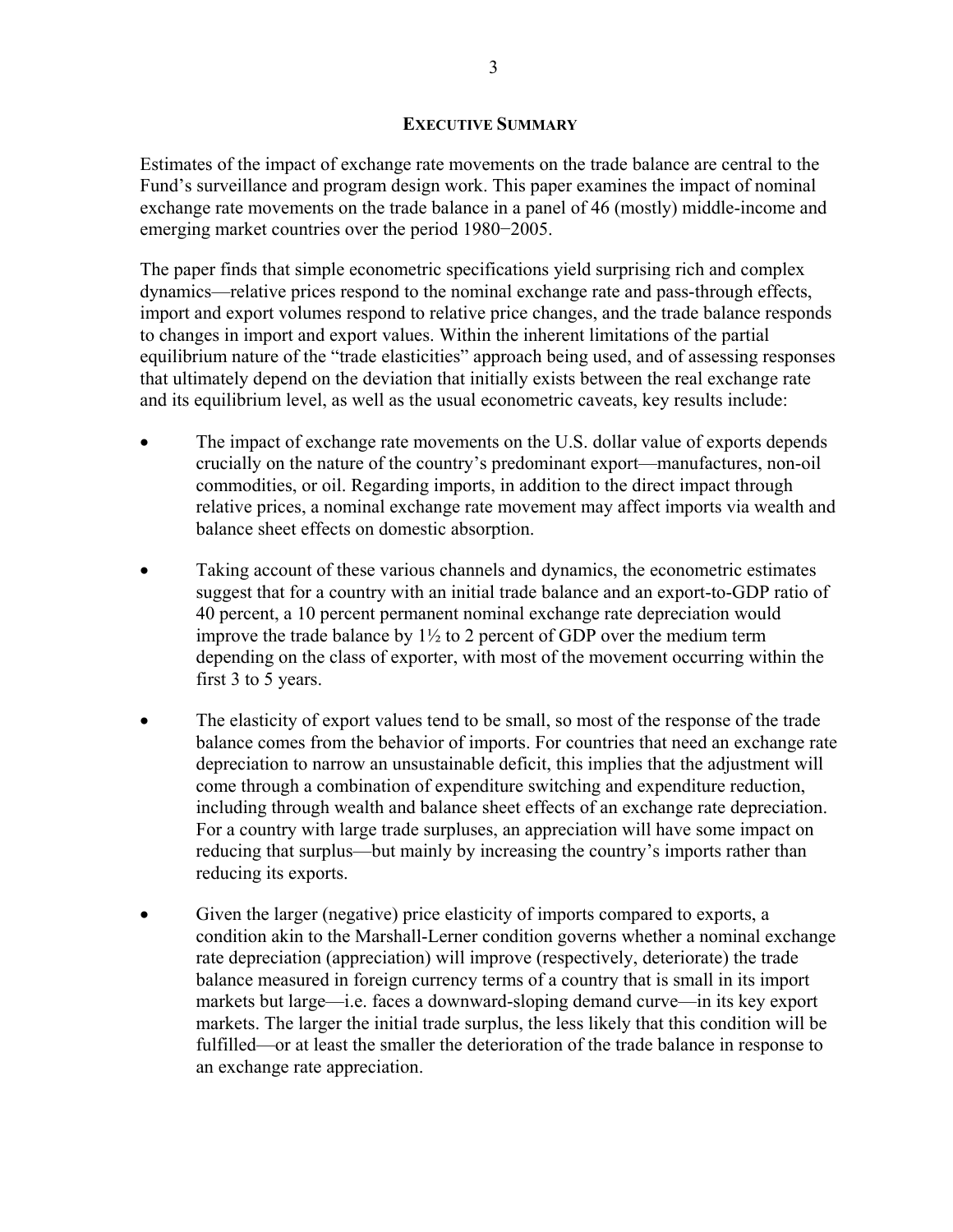### **I. INTRODUCTION1**

1. Among the central questions for the work of the Fund is the role of the exchange rate in external adjustment. For program design, it is often necessary to calculate the exchange rate correction required to reestablish external viability. Estimates of the effects of exchange rate movements on the external balance may also be required in surveillance contexts—for instance, to determine the configuration of multilateral exchange rates consistent with reducing global imbalances, or to help ensure that effective balance of payments adjustment is not being vitiated through exchange rate manipulation.<sup>2</sup> Such estimates may also have a useful bearing on current efforts to extend CGER-type analysis to emerging market countries.<sup>3</sup>

2. While there is an extensive academic literature on estimating "trade equations" (Appendix I), most studies focus on specific goods, or on imports, or on exports (but not both), making it difficult to infer the impact on the *aggregate* trade balance. Yet, from a macroeconomic perspective, it is this aggregate effect that is of importance. Moreover, most studies are based on the experience of advanced countries or on large samples of developing countries; few focus on emerging market countries. To help fill this gap, this paper examines the impact of exchange rate movements on the balance of trade in goods and non-factor services (hereafter, the "trade balance").<sup>4</sup> The results are based on a panel of 46 (mostly) middle-income countries over the period 1980−2005.

3. Beyond its sample coverage, the analysis in this paper offers three innovations relative to the existing literature. First, it articulates—and seeks to quantify—the various channels through which a given movement of the exchange rate can affect the aggregate trade balance. Second, countries are classified according to their predominant export—oil, non-oil commodities, or manufactures—to allow for differences in the response of the trade balance to exchange rate movements that might arise from the structure of the country's exports. Third, in considering the impact of a nominal exchange rate change on the trade balance, the analysis takes account of the endogenous dynamics of domestic prices and costs as well as the effect on imports arising from balance sheet and wealth effects on aggregate demand. Throughout this paper the emphasis is on the foreign currency value of the trade balance, as opposed to the literature's traditional focus on the domestic currency trade

 $\overline{a}$ 

<sup>&</sup>lt;sup>1</sup> This paper was prepared by a staff team headed by Atish Ghosh and comprising Alun Thomas, Juan Zalduendo, Luis Catão, Bikas Joshi, Uma Ramakrishnan, and Lupin Rahman, under the supervision of Carlo Cottarelli, Deputy Director of the Policy Development and Review Department, and the general guidance of Mark Allen, Director of the Policy Development and Review Department. The staff team was assisted by Olivia Carolin, Barbara Dabrowska, and Siba Das.

<sup>2</sup> See *Surveillance Over Exchange Rates* Decision No. 5392-(77/63), April 29, 1977, as amended.

<sup>&</sup>lt;sup>3</sup> CGER stands for Consultative Group on Exchange Rates.

<sup>&</sup>lt;sup>4</sup> The effect of exchange rate changes on factor services and transfers is not examined in this paper. This effect would need to be added to fully assess the role of exchange rate changes in external adjustment.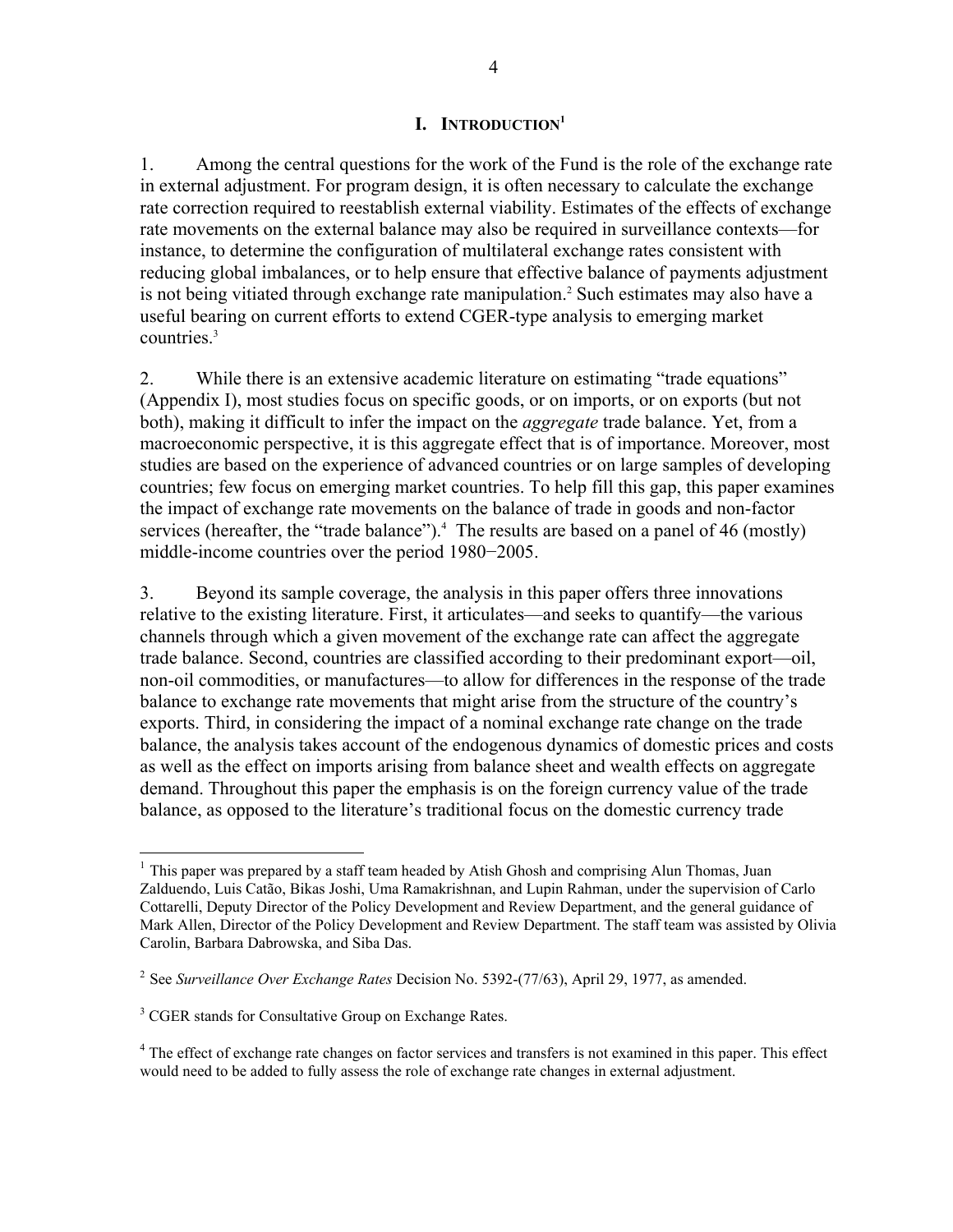balance, in part because the focus here is on the external viability of emerging market economies that typically borrow in foreign currencies.

4. One drawback of trade equations is that they seem to suggest that there is no role for monetary or fiscal policies in the adjustment process. However, the trade elasticities approach can be readily reconciled with models that emphasize the role of macroeconomic policies (such as fiscal consolidation) in external adjustment by recognizing the partial equilibrium nature of the analysis. In particular, trade elasticities yield the impact on the trade balance of a *given* movement of the nominal exchange rate—without asking how that exchange rate movement comes about. Under a pegged exchange rate regime, the exchange rate parity is a policy choice (at least in the short run; in the longer run, the viability of the peg will depend on the consistency of macroeconomic policies). More generally, under flexible regimes, the exchange rate is an endogenous variable, and part of the impact of monetary and fiscal policies on the trade balance will be *via* the effect on the exchange rate (or on economic activity).<sup>5</sup> Although this paper examines the impact of a change in the nominal exchange rate on the trade balance, it does so while abstracting from the policies (and other shocks) that bring about an exchange rate movement. Typically, the macroeconomic policies that cause the exchange rate change will also have direct effects on the trade balance, and may also lead to different responses of the trade balance to exchange rate movements, but these channels are not considered in this paper. A further caveat concerns the use of aggregate trade data. While useful for identifying macroeconomic effects, such data cannot control for changes in the composition of firms in response to relative price movements and are subject to problems of endogeneity because of the difficulty of finding good instruments. Moreover, exchange rate movements may have longterm implications for firms' production and location decisions that are difficult to capture with aggregate data. More generally, there may be "endogenous growth effects" whereby a depreciation increases exports and the long-run productivity and growth, which are not considered here.

5. With these caveats in mind, how does a permanent change in the nominal exchange rate—for concreteness, a depreciation—affect the trade balance? Clearly, a permanent nominal depreciation will have an immediate impact on the prices of imports and of exports, but it will also set in motion domestic price and cost dynamics—so there will not be a fully corresponding permanent movement of the real exchange rate. Over time, the effect of the exchange rate on relative prices of imports and exports (relative to foreign competitors or non-traded goods) diminishes, though this also depends on the deviation that might initially exist between the real exchange rate and its equilibrium level. In the meantime, however, the movement of relative prices should induce changes in the volume of exports and of imports. Therefore, whether the long-run effect is larger or smaller than the immediate impact

 $\overline{a}$ 

<sup>&</sup>lt;sup>5</sup> For instance, in the Mundell-Fleming model, under a pegged exchange rate, a fiscal expansion elicits a capital inflow and monetary expansion, stimulating economic activity and thus deteriorating the trade balance. Under a floating exchange rate regime, the fiscal expansion leads to an appreciation of the exchange rate and a deterioration in the trade balance (though no impact on activity, as the increase in government spending fully crowds out net exports).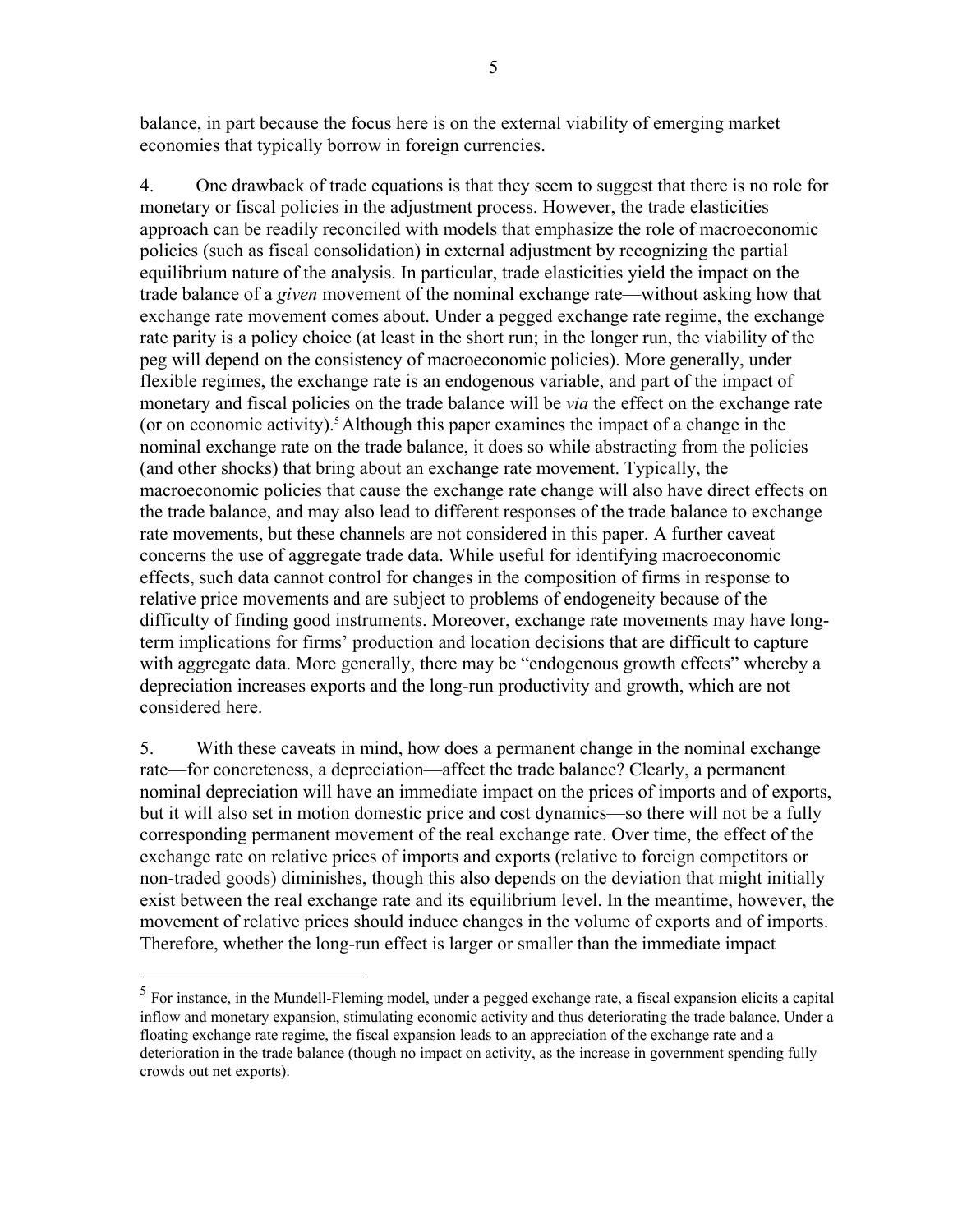depends on the relative magnitudes of two opposing forces: the speed at which the volume elasticities rise in the long run as consumers and producers have greater scope for substitution, and the speed at which relative prices return to their initial values (assuming that the economy was initially in equilibrium) which would tend to dampen long-run volume changes.

6. The effect on the foreign currency value of exports depends on the structure of the country's exports. For a country that mainly exports commodities (for which demand is more likely to be fully elastic at the given world price), the exchange rate depreciation does not change export prices measured in foreign currency (e.g., the U.S. dollar) terms, but may induce a positive supply response by raising the domestic currency price of exports relative to non-traded goods. Since dollar prices remain constant, and volumes increase, the foreign currency value of exports should rise as well.

7. By contrast, for countries that predominantly export manufactures (or other differentiated products whose demand is likely to be downward sloping), the nominal exchange rate depreciation might encourage firms to take advantage of the currency depreciation to raise market share by allowing the foreign currency price to fall; if so, this will elicit higher demand. However, even if there is a positive supply response, the decline in the dollar price means that the net effect on the value of exports is, at least theoretically, ambiguous.

8. Turning to imports, assuming the country is "small" in the market for its imports, the depreciation (and consequent volume response) should not alter the foreign currency price. Nevertheless, there will be a volume effect that arises both from substitution away from imports whose price relative to non-traded goods has risen, as well as from balance sheet and wealth effects of the exchange rate depreciation on domestic absorption and thus on import demand. Since dollar prices remain constant, the decline in import volumes implies a reduction in the foreign currency value of imports.

9. Piecing these together yields the aggregate impact of a depreciation on the trade balance.<sup>6</sup> Since this impact operates through the effects on the value exports and of imports possibly in opposing directions—the net effect depends on their initial magnitudes; that is, on whether the country has an initial trade surplus or deficit. In the benchmark case of initially balanced trade, the empirical estimates suggest short-run elasticities (expressed as the change in the trade balance-to-export ratio for a 1 percent depreciation of the nominal exchange rate) are around 0.4 for oil and non-oil commodity exporters but only 0.1 for manufactures mainly because the fall in the dollar price for these goods more than offsets the higher export volume. In the longer run, however, price elasticities are more similar across different types of exporting countries, ranging from 0.4 to 0.5. To put this in perspective, an elasticity of 0.5 implies that, for a country with an export-to-GDP ratio of 40 percent (slightly above the

1

 $<sup>6</sup>$  Examining the effects of a depreciation on economic growth is beyond the scope of this paper. The economic</sup> impact of external adjustment in program contexts is discussed in "The Design of IMF-Supported Programs" (OP 241).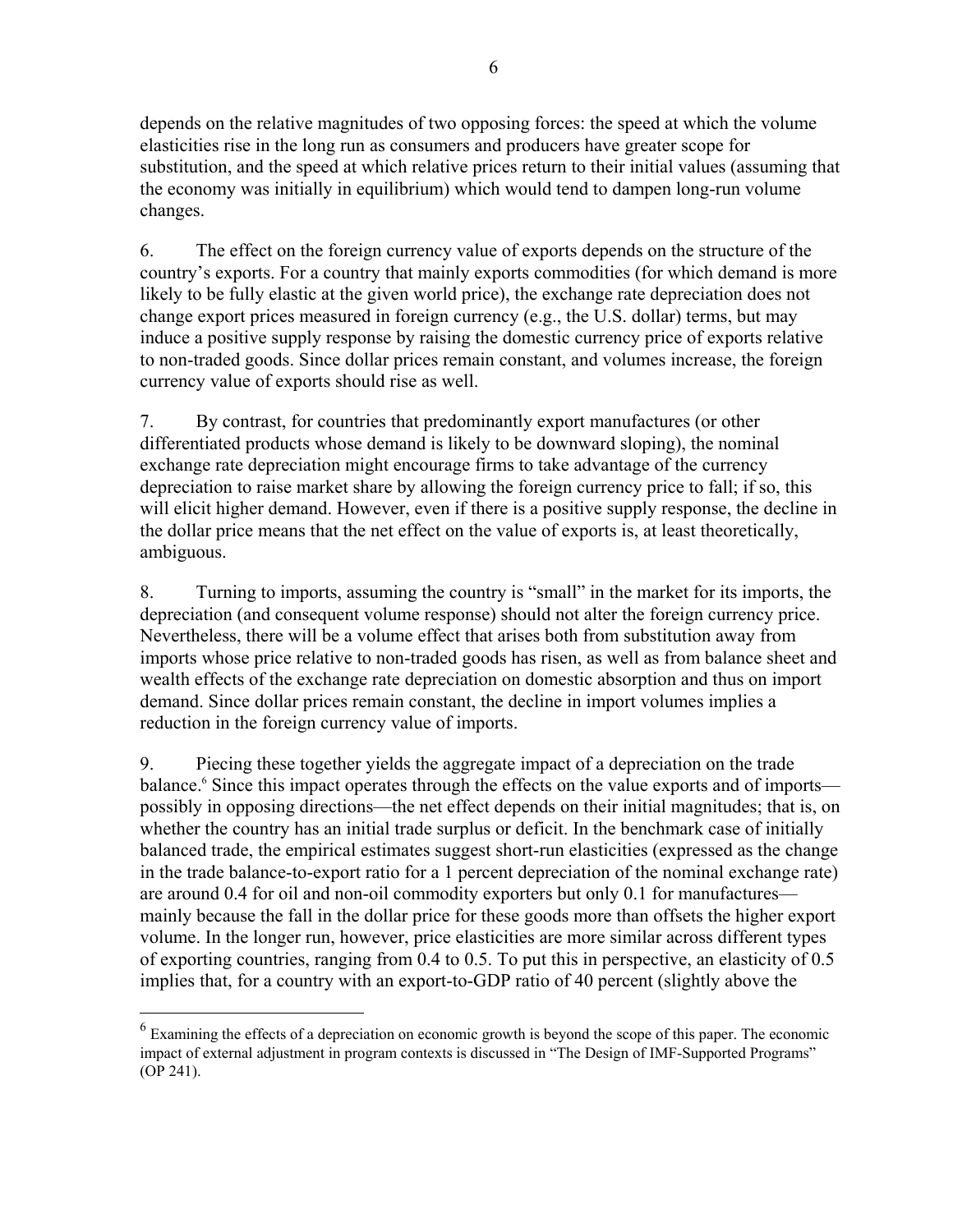sample average), a 10 percent nominal exchange rate depreciation would improve the trade balance by about 2 percent of GDP (conversely, an appreciation would deteriorate the trade balance).<sup>7</sup> For manufacturing exporters, which have a long-run elasticity at the lower end of the above range, the improvement is somewhat smaller—around 1.6 percent of GDP.

10. That a nominal exchange rate depreciation should have a long-run effect on the trade balance may seem surprising, and arises because the nominal exchange rate change is taken as given and therefore the original source of the shock (whether nominal or real) is not specified. Depending on the source of the depreciation—for example, a monetary expansion—there may be a greater responsiveness of domestic prices, possibly fully offsetting the exchange rate depreciation over time, in which case there would be no long run impact on the trade balance. Likewise, if the real exchange rate was initially in equilibrium, a purely nominal shock is unlikely to alter relative prices in the long run.

11. Going beyond the case where trade is initially balanced, the response is not symmetric to whether the country has an initial surplus or deficit. The larger the initial surplus, the less likely is a depreciation to (further) improve the trade balance or an appreciation to reduce the surplus—or, even if the impact has the expected sign, its magnitude will be smaller than when trade is initially balanced. By contrast, the larger the initial deficit, the more likely is a depreciation to improve the trade balance or an appreciation to (further) deteriorate the deficit—and the magnitude of the impact will be larger than when trade is initially balanced.

12. Finally, it bears emphasizing that—as with any econometric exercise—the estimates obtained herein are subject to margins of uncertainty. In particular, studies based on individual goods or sectors typically find larger price elasticities than studies based on aggregate trade volumes. This may reflect different sectors of the economy being at different points in the cycle, with an exchange rate movement that is beneficial for one sector not being appropriate for another—so the impact on the aggregate trade balance of an exchange rate change is indeed smaller than the sum of the estimated effects on individual sectors. But it may also reflect the problems of econometric misspecifications in aggregate studies, in which case the price elasticities obtained by them could be biased downward (though there are also reasons why micro studies may yield downward biased estimates; Appendix I).

13. The remainder of this paper is organized as follows. Section II discusses the various channels through which the exchange rate may have an impact on the trade balance. Section III describes the country sample and classification by type of exports. Section IV presents the main empirical results. Section V concludes. Appendices survey the literature and discuss data, econometric, and robustness issues.

 $\overline{a}$ 

<sup>&</sup>lt;sup>7</sup> To allow for a zero trade balance, elasticities are defined as  $\eta = (dTB / x_{val})/(de / e)$ . Hence  $dTB / GDP = (x_{val} / GDP) \times \eta \times (de / e) = 0.40 \times 0.50 \times 0.1 = 0.02$ .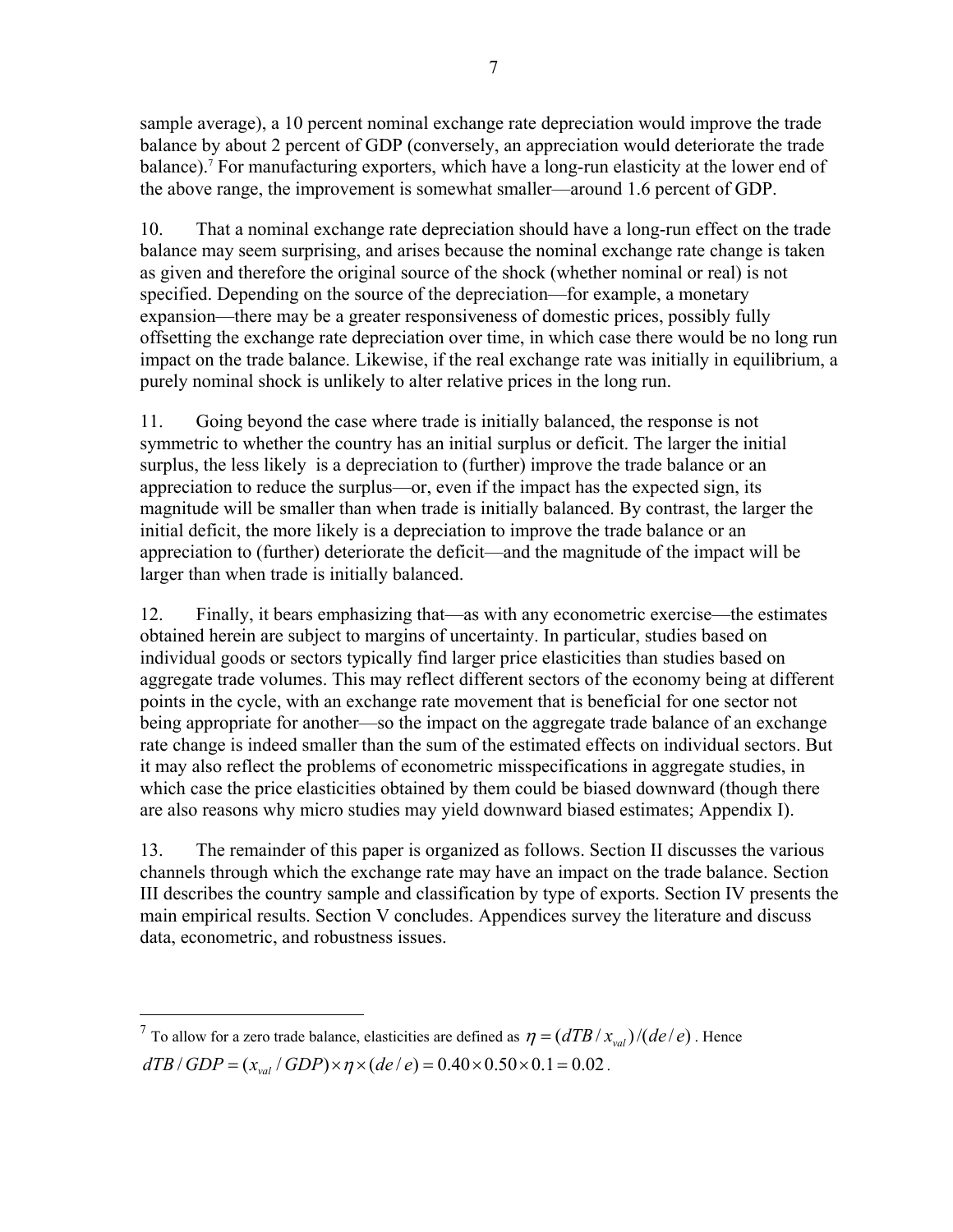### **II. THE ANALYTICS OF TRADE BALANCE ADJUSTMENT**

14. Standard open economy models predict that an exchange rate movement will affect the trade balance but do not always articulate fully the channels and dynamics through which this will occur. The exchange rate change—for concreteness, a permanent nominal depreciation—may be the result of exchange rate policy (a devaluation under a peg; sterilized intervention under a float) or the result of other macroeconomic policies and shocks. In the latter case, the exchange rate will be one channel through which the effect of monetary and fiscal policies on the trade balance is manifested, but there may be direct effects as well, which are not considered here.

15. The exchange rate change—abstracting from how it comes about—will set in motion changes in other relative prices. But which prices are relevant? For an **exporter of commodities**—for which demand for its product is perfectly elastic at the world price—the depreciation cannot change the foreign currency price. Moreover, since demand is not the constraint, any volume response is determined by the supply side. The depreciation may elicit such a supply response by raising the domestic currency price of exports relative to non-tradables—proxied by the consumer price index (CPI). But since the depreciation will also increase the CPI (or, more generally, costs for exporters such as wages or imported inputs) the effect on the relative price for exporters will be positive, but not one-to-one with the depreciation, and will tend to decline over time. The higher relative price—especially if persistent—will draw resources into the export sector, eliciting a positive volume response (Box 1, equation 1).<sup>8</sup> Since the foreign currency price of exports has remained unchanged and volumes have increased, the value of exports should rise. Finally, while the elasticity of exports to a *given* relative price change may be expected to increase over time, rising costs mean that the effect of the depreciation on the relative price tends to diminish, so the volume response in the longer run may be smaller or larger than the response in the short run depending on which of the two forces dominates.

 $\overline{a}$ 

<sup>&</sup>lt;sup>8</sup> This effect is likely to be smaller among non-renewable resources. However, even in the case of commodities such as oil, a positive supply response might exist as some oil reserves that were previously uneconomical to extract become profitable at higher relative prices.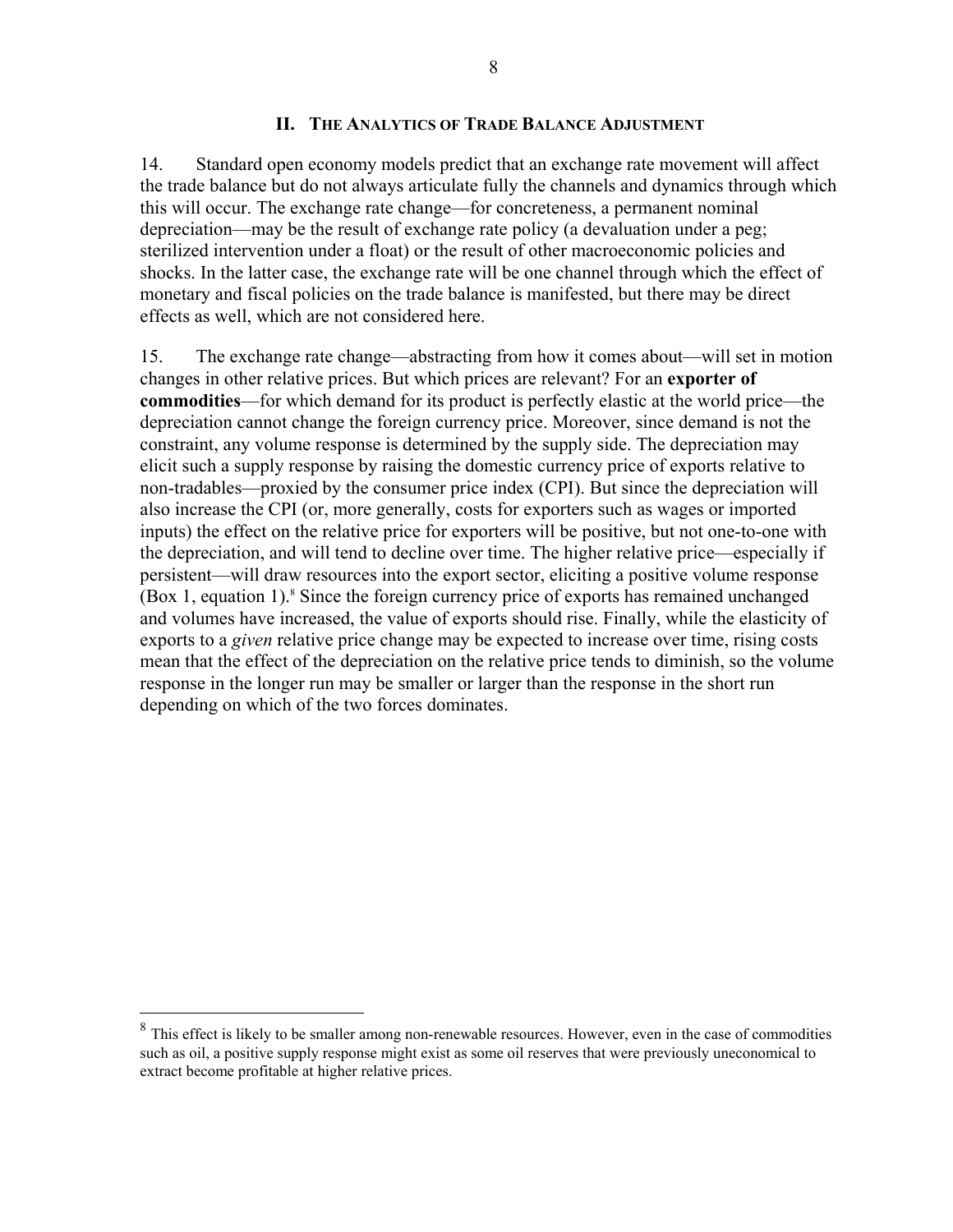## **Box 1. Trade Equations**

For countries that predominantly export **commodities**, the demand for exports is assumed to be perfectly elastic at the world price (in foreign currency terms) while the supply equation is:

$$
x_c^{vol} = f\left(\frac{p^x}{c\,pi}, \ Y^*, \ \Delta cap, gap\right) \tag{1}
$$

where  $x_c^{vol}$  is the volume of exports of goods and non-factor services,  $p^x$  and *cpi* are, respectively, the export deflator (in domestic currency) and the consumer price index, Oil prices are used as the export deflator for oil exporters and non-oil commodity prices (weighted by the country's commodity exports) are used as the export deflator for non-oil commodity exporters. While the price-taking assumption for commodity exporters implies that foreign demand should only affect the market price, it is possible that world demand is not perfectly elastic so that demand is not fully reflected in the price. In such cases, the output of partner countries might play an independent role in the supplier's decision. Thus, to reduce the risk of omitted variable bias, the output of partner countries weighted by their share in the exports of the exporting country  $(Y^*)$  is added to the volume equation of commodity exporters. The supply of commodities is also assumed to depend on resource availability—the economy's cyclical position (*gap*) and the scope for expanding production through improvements in productivity (*∆cap*)—proxied by the change in GDP per capita in PPP terms.

For countries that predominantly export **manufactures**, the demand function is:

$$
x_{\rm m}^{\rm vol} = f(\frac{p^x}{ulc}, Y_t^*)
$$
 (2)

where  $x_m^{\text{vol}}$  is the volume of goods and non-factor services exports,  $p^x$  is the export price deflator (in domestic currency), *ulc* is the trade-weighted average of the (domestic currency equivalent) of unit labor costs in the country's trading partners and  $y^*$  is the output of partner countries weighted by their share in the exports of the exporting country.

Manufacturing exporters are assumed to set the local currency price of their goods according to conditions in the destination market and local costs. The **manufacturing export price** is assumed to depend on the trade-weighted average of unit labor costs in manufacturing in the country's export markets (in foreign currency terms, *ulc\** ), the exchange rate *e* (which captures the pricing-to-market behavior), and the consumer price index (*cpi*) as a proxy for domestic costs. The variables ∆*cap* (growth of GDP per capita in PPP terms) and *gap* (real GDP relative to its Hodrick-Prescott trend) control for resource availability. Thus,

$$
p_m^* = f(u/c^*, e, cpi, \Delta cap, gap)
$$
 (3)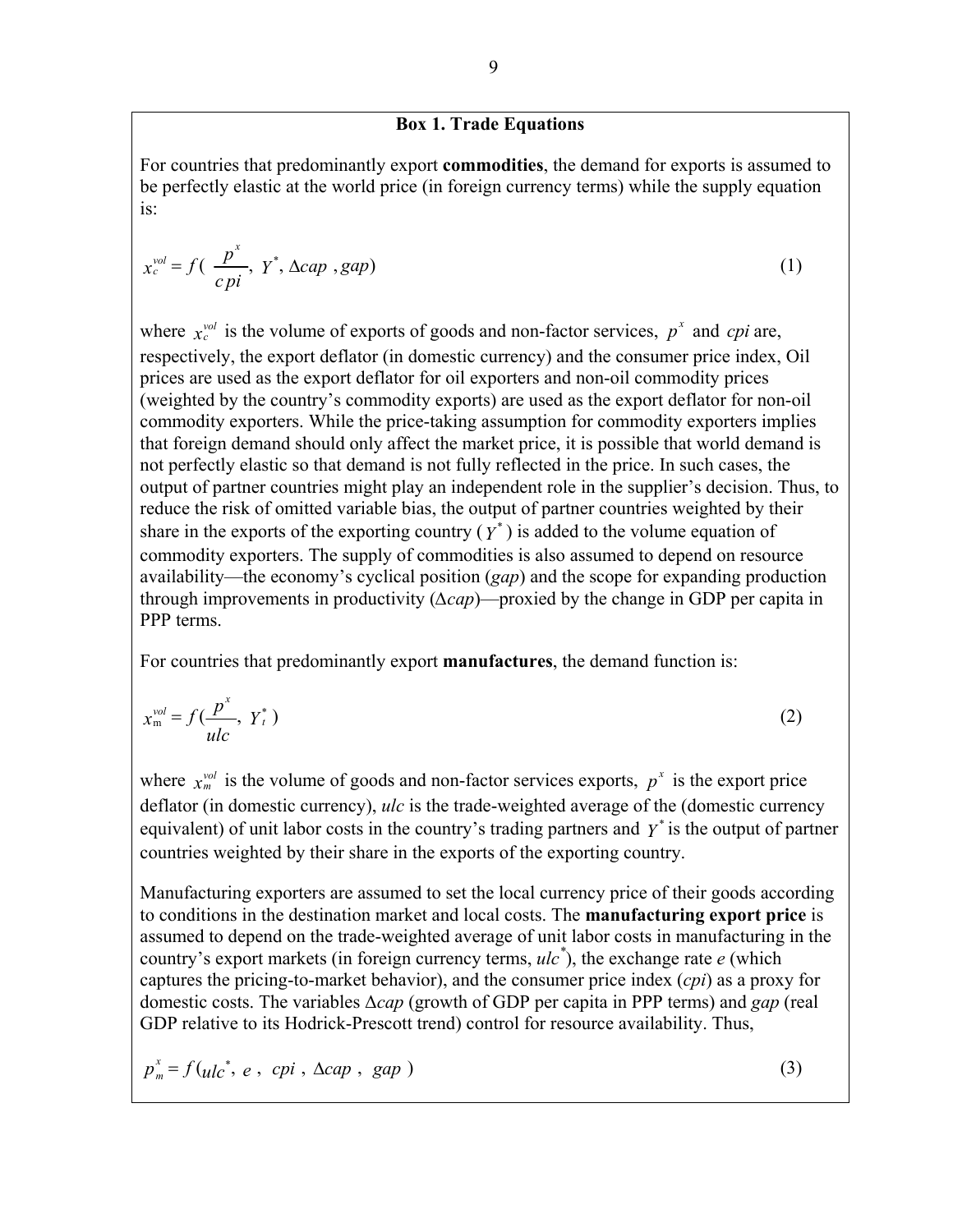## **Box 1. Trade Equations (continued)**

The **consumer price index** is assumed to depend on import prices and domestic costs. The import price is proxied by movements in the nominal exchange rate assuming immediate and full pass-through to the domestic price. Domestic costs are assumed to depend on changes in productivity, ∆*cap,* and the output gap, *gap* (real GDP relative to the HP trend):

$$
\Delta cpi = f(\Delta e, cpi e, \Delta cap, gap)
$$
\n(4)

Since experience in capital account crises suggests that the balance sheet impact of large depreciations can have pervasive effects on economic activity, an equation is estimated for real **absorption** to the real (CPI-deflated) exchange rate (with an interactive dummy for countries with external debt ratios above 40 percent of GDP) and to real disposable income.

$$
a^{vol} = f(\frac{e}{cpi}, D\frac{e}{cpi}, Y^D)
$$
 (5)

where  $a^{vol}$  is real absorption, *e* is the nominal exchange rate, *cpi* is the consumer price index, D is a dummy variable that is unity if the external debt-to-GDP ratio exceeds 40 percent and zero otherwise, and  $Y^D$  is real disposable income (GDP minus government revenues).

Absorption feeds into the **demand for imports:** 

$$
m^{\text{vol}} = f(\frac{p^m}{c p i}, \mathbf{a}^{\text{vol}})
$$
 (6)

where  $m^{vol}$  is the volume of imports,  $p^m$  is the local currency import price deflator, *cpi* (the consumer price index) proxies the price deflator of nontradables, and  $a^{vol}$  is the real absorption.

16. For **exporters of manufactures**—or other differentiated products that face a downward sloping demand curve—the depreciation will, for a given local currency price of exports, reduce the foreign currency price (relative to foreign competitors), eliciting greater demand (Box 1, equation 2). The supply function is implicitly defined by the pricing equation, whereby exporters determine the local currency price of exports according to conditions in the destination market and local costs—for instance, unit labor costs in manufacturing in the destination market, the exchange rate (to capture pricing-to-market), and the CPI as a proxy for domestic costs (inasmuch as the CPI reflects the prices of nontraded goods, this term also captures the competition from the non-traded goods sector for domestic resources such as labor). This supply function—the pricing equation—will also respond to the cyclical position of the domestic economy and developments in productivity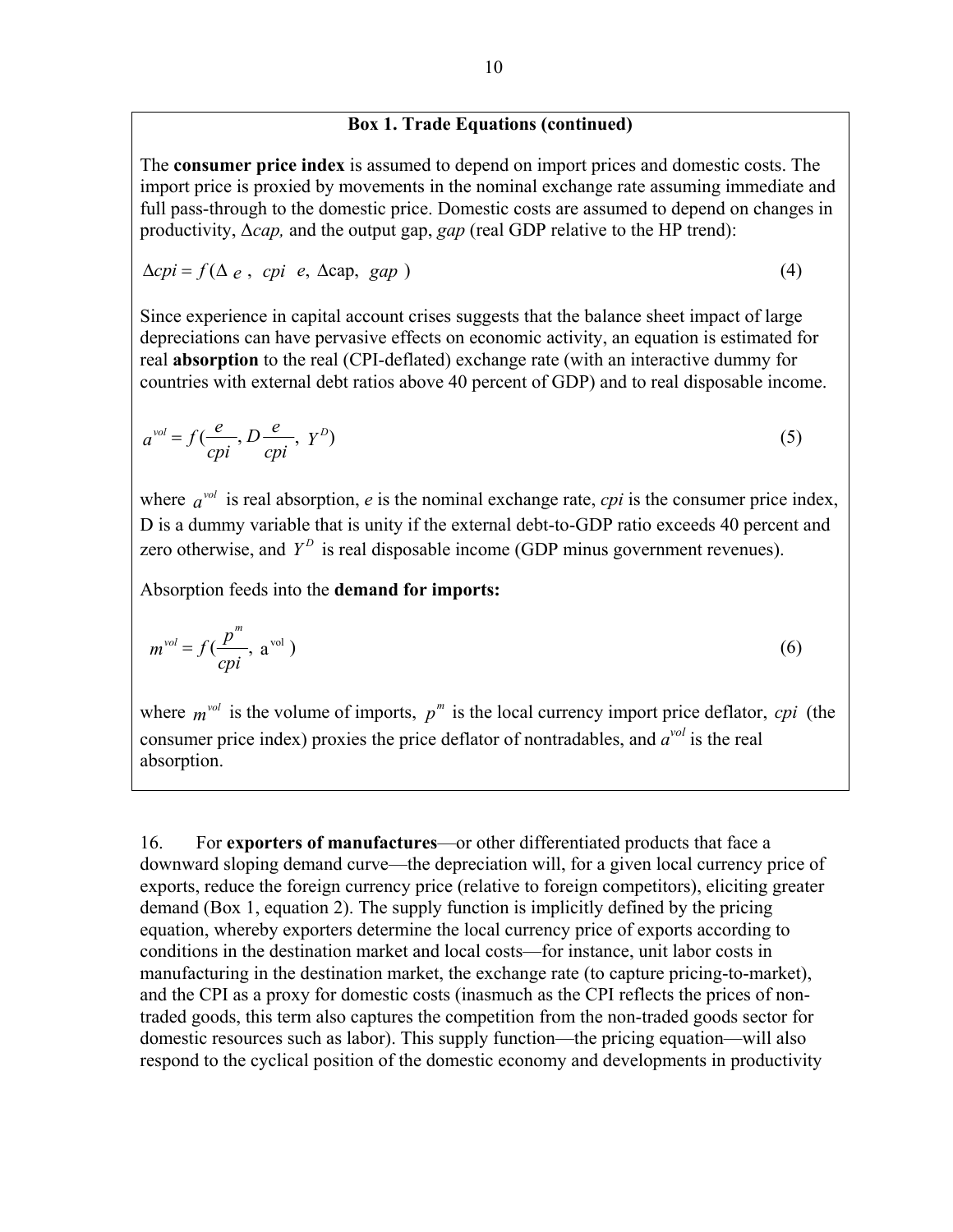(Box 1, equation 3). Typically, therefore, there will be at least some response of the local currency price of exports to a depreciation. Hence, while the depreciation will reduce the foreign currency price, it will be less than a proportionate decline. The fall in the relative price of exports, in turn, increases the volume of exports—though, again, given endogenous price dynamics, this might be different in the short run than in the long run. In sum, the crucial difference between exporters of commodities and those of manufactures is that, for the latter, the foreign currency price falls (which is how the positive volume response comes about). Since prices for manufactures exports decline while volumes increase, the net effect on the U.S. dollar value of exports is a priori ambiguous.

17. Turning to **imports**, assuming the country is small in the world market, a depreciation leads to a corresponding increase in the domestic currency price of imports though, if the CPI rises as well, the relative price of imports will not increase fully in line with the depreciation. Standard import demand functions postulate that the volume of imports depends negatively on its relative price and positively on economic activity or aggregate demand (usually proxied by real GDP growth). The higher relative price leads to substitution away from imports—necessarily reducing the dollar value of imports as volumes  $decline<sup>10</sup>$ 

18. Although most empirical studies treat aggregate demand as exogenous when considering the impact of a depreciation on the demand for imports, experience in recent capital account crises suggests that adverse balance sheet effects from large devaluations can lead to a collapse of economic activity, thus reducing imports (and improving the trade balance). Even in less extreme situations, exchange rate movements can have balance sheet effects on firms—or wealth effects on households—thus affecting aggregate demand and, indirectly, the volume of imports; see Box 1, equations (4) and (5). Ideally, estimation of the impact of exchange rate changes on aggregate demand would take full account of the local and foreign currency components of household wealth (including net foreign asset positions, housing wealth, and stock market valuation); in practice, only crude proxies are available.

 $\overline{a}$ 

 $9<sup>9</sup>$  The export demand function and the pricing equation together determine manufactures' exporters profitability, which may have longer-term implications for the supply of exports, which are not fully captured here. For instance, following an exchange rate appreciation, if exporters maintain the domestic currency price, the exchange rate appreciation will translate into a higher foreign currency price, reducing demand, and thus revenues and profits—if there are fixed costs, profitability will fall as well. If exporters wish to maintain market share, they need to lower the domestic currency price of exports, partially offsetting the exchange rate impact. This cuts into their profitability, and their ability to do so depends on what happens to their costs (for instance, imported inputs—proxied by the exchange rate—and domestic costs, proxied by the CPI). Over time, the reduced profitability may lead to firms exiting, further lowering exports—this latter effect is difficult to capture empirically, however, as noted below.

<sup>&</sup>lt;sup>10</sup> The effect on the local currency value of imports is ambiguous as the higher price might outweigh the lower volume. It is this ambiguity that gives rise to the traditional Marshall-Lerner condition, which is the condition under which a devaluation will improve the *domestic currency value* of the trade balance.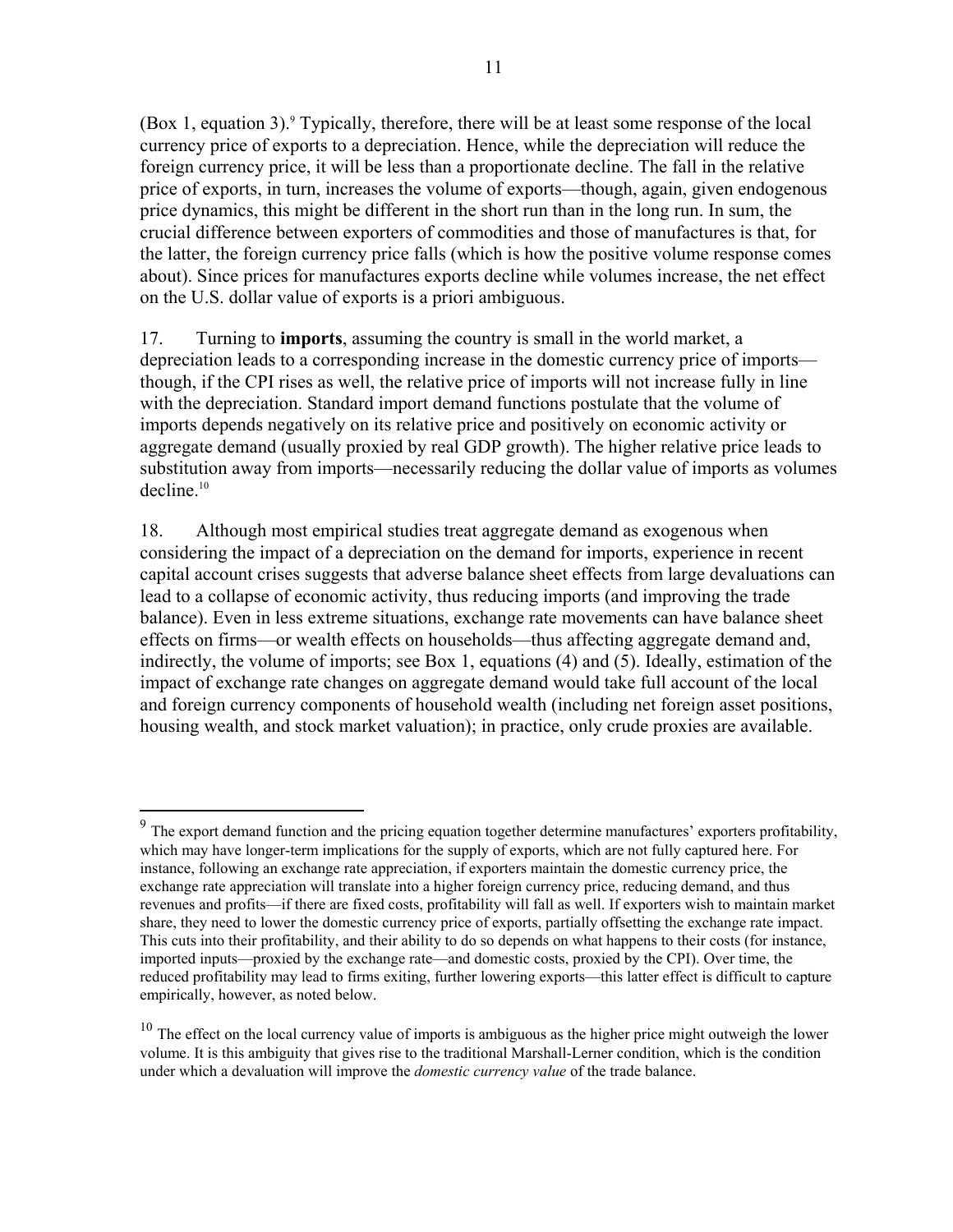19. Piecing together these various effects on exports and on imports yields the impact of a nominal exchange rate depreciation on the **trade balance**. Since there are different sometimes opposing—effects on exports than on imports, the net impact on the trade balance depends upon the relative magnitudes of the effects. Indeed, akin to the Marshall-Lerner condition, there is a corresponding condition for a depreciation (appreciation) to improve (deteriorate) the foreign currency value of the trade balance (Box 2). While assuming that the country's trade position is initially in balance is a useful benchmark, the effects of a nominal exchange rate depreciation are sensitive to the initial trade position.

### **Box 2. Marshall-Lerner Redux**

The traditional Marshall-Lerner condition gives the condition under which a depreciation of the exchange rate will improve the trade balance, measured in local currency terms, of an economy that is "small" in both its export and import markets. <sup>1/</sup> An analogous condition determines whether the trade balance, measured in foreign currency terms, of a country that is large in its export market will improve, and may be derived as follows. Let the trade balance in U.S. dollars be defined as  $TB^* = p_x^* x_{vol}(p_x^*) - p_m^* m_{vol}(p_m)$  where  $p_x^* = p_x / e$ ;  $p_x$  is the local currency export price; *e* are units of national currency per U.S. dollar,  $p_m$  is the local currency import price, and  $p_m^*$  is the foreign currency import price . Differentiating this expression with respect to the exchange rate yields:

$$
dTB^* = dp^*_{x}x_{vol} + p^*_{x}dx_{vol} - dp^*_{m}m_{vol} - p^*_{m}dm_{vol}
$$

Defining the exchange rate elasticity of the local currency price as  $\eta_e^{p_x}$  and the foreign price elasticity of the

export volume (from the demand function) as  $\eta_{\mu}^{x_{\text{vol}}}$  $\eta_{p_x}^{x_{vol}}$ , gives  $dp_x^* / p_x^* = (\eta_e^{p_x} - 1)$  *de / e* and

 $dx_{vol}/x_{vol} = \eta_{p_x}^{x_{vol}} dp_x^* / p_x^*$ , the change in the value of exports may be written:

$$
dx_{val}^* = dp_x^* x_{vol} + p_x^* dx_{vol} = dp_x^* x_{vol} + p_x^* (\eta_{p_x^*}^{x_{vol}}) x_{vol} (dp_x^* / p_x^*) = dp_x^* x_{vol} (1 + \eta_{p_x^*}^{x_{vol}}) = x_{val} (\eta_e^{p_x} - 1)(1 + \eta_{p_x^*}^{x_{vol}}) de/e
$$

Likewise,  $dm_{val}^* = dp_m^* m_{vol} + p_m^* dm_{vol} = p_m^* dm_{vol}$ . Assuming the foreign currency price of imports is fixed, the domestic price of imports is  $p_m = p_m^*$  *e* so that  $dp_m = p_m^*$  *de* (i.e., the exchange rate feeds through fully to domestic import prices)  $dm_{vol} = m_{vol} \eta_{p_m}^{m_{vol}} (dp_m / p_m) = m_{vol} \eta_{p_m}^{m_{vol}} (de / e)$ .

Hence 
$$
dm_{\text{val}}^* = dp_m^* m_{\text{vol}} + p_m^* dm_{\text{vol}} = p_m^* m_{\text{vol}} \eta_{\text{p}_m}^{\text{m}_{\text{vol}}}(de/e) = m_{\text{val}}^* \eta_{\text{p}_m}^{\text{m}_{\text{vol}}}(de/e)
$$

Combining terms:  $dTB^* = x_{val}$   $(de/e){(\eta_e^{p_x} - 1)(1 + \eta_{p_x}^{x_{vol}}) - (1/\alpha) \eta_{p_m}^{m_{vol}}}$  where  $x_{val}^* = \alpha m_{val}^*$ ,

and  $\alpha$  is the ratio of exports to imports. Hence, the "Marshall-Lerner" condition will be met (i.e., an exchange rate depreciation will improve the trade balance) if and only if:

$$
(\eta_e^{p_x}-1) (1+\eta_{p_x^{*}}^{x_{vol}}) - \frac{1}{\alpha}\eta_{p_m}^{m_{vol}} > 0.
$$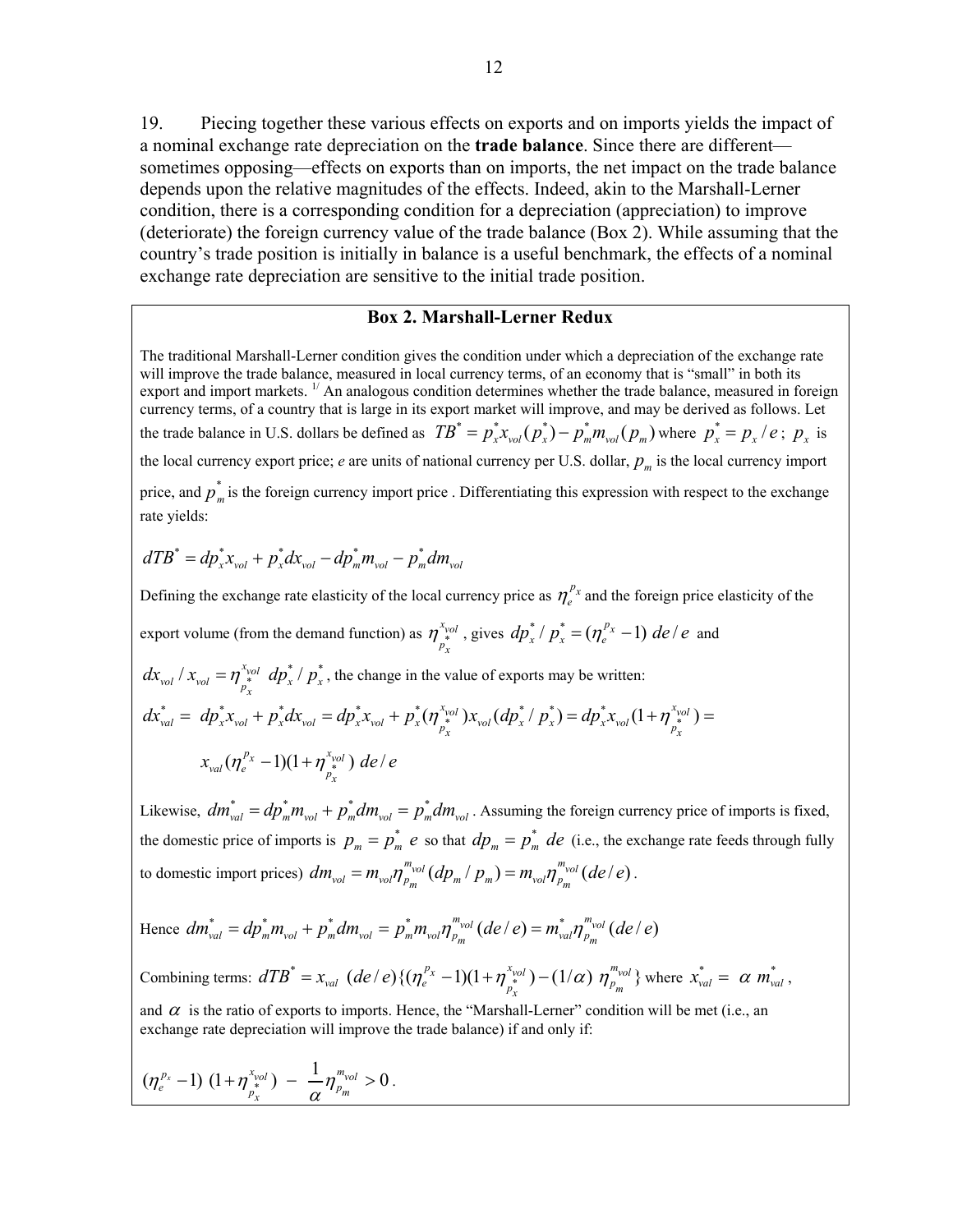## **Box 2. Marshall-Lerner Redux (continued)**

A crucial assumption in the above derivation is that there is some degree of pricing-to-market. However, if there is no pricing-to-market (in other words, if  $\eta_{\varepsilon}^{p_x}$  =0) and we assume that  $\alpha$  =1 so that trade is in balance, the above inequality collapses into the familiar "Marshall-Lerner" condition; that is,

$$
-\eta_{p_{x}}^{x_{vol}} - \eta_{p_{m}}^{m_{vol}} > 1.
$$

A corresponding condition can be derived for the commodity exporters, who are assumed to face fully elastic world demand but whose export volume may respond to changes in domestic relative prices.

1/ On empirical evidence for the Marshall-Lerner condition and the existence of a J-curve, see Rose and Yellen (1989).

## **III. COUNTRY CLASSIFICATION AND ESTIMATION STRATEGY**

20. Much of the cross-country academic literature examines trade elasticities of industrialized countries or large samples of developing countries (Appendix I), rather than middle-income or emerging market countries, and typically does not distinguish countries according to their dominant class of exports. Moreover, this literature has generally focused only on the volume effects of changes in real exchange rates. This paper goes beyond the existing literature by looking not only at the effects of relative price changes on volumes, but also at the pass-through effect of nominal exchange rate changes on relative prices and the combined impact on export and import values as, ultimately, the goal is to examine the effects of nominal exchange rate changes on the trade balance.

21. The sample in this paper covers forty-six emerging market economies (Appendix II), most of which are classified as middle-income countries (according to the World Bank *World Development Indicators*); two low-income countries (India and Pakistan) are included given their importance in world trade and their access to market financing. Transition economies are excluded because of the significant structural changes they experienced during the 1990s and because their trade patterns prior to transition were dominated by administrative trading arrangements among CMEA members.<sup>11</sup> Annual data covering the period 1980−2005 are used in all estimations except the inflation equation, which is estimated since the early 1990s given the evidence suggesting that exchange rate pass-through to domestic prices has weakened over time.

22. As discussed above, the response of exporters to a depreciation of the exchange rate is likely to depend upon the market structure of the good—in particular, the elasticity of global demand for their products. Ideally, this would be incorporated in the analysis by considering each country's exports separately (at least broad categories), and then aggregating to obtain the full effect on the trade balance. In the absence of the requisite data,

<sup>1</sup> <sup>11</sup> CMEA stands for Council for Mutual Economic Assistance.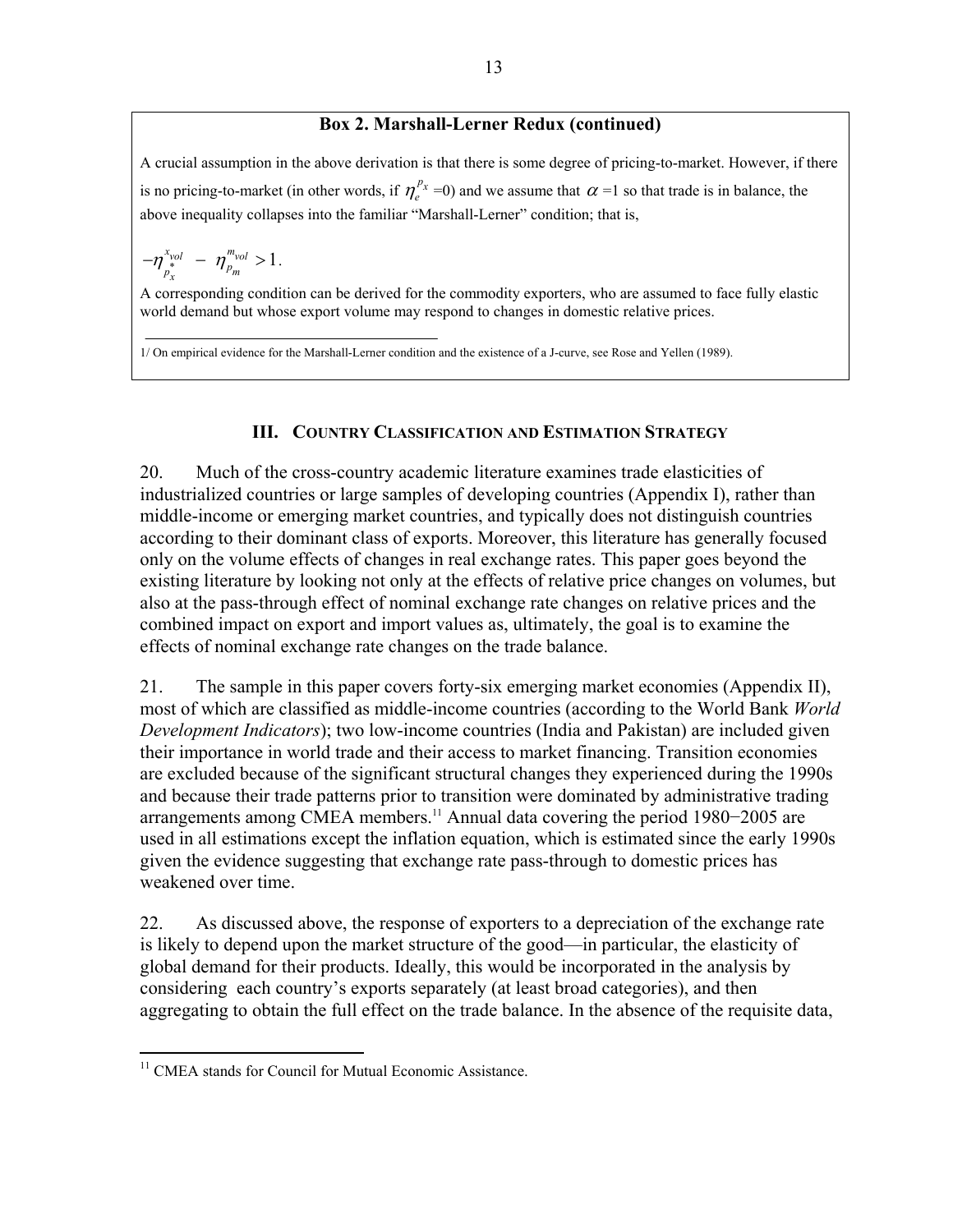however, countries are categorized according to their dominant export—oil, non-oil commodities, or manufacturing.12 One disadvantage of this approach is that this analysis, like other studies that focus on macro aggregates, cannot consider inter-sectoral effects such as the crowding out of manufactures in response to booming commodity exports—though these are more likely to be relevant for low-income countries than most emerging market countries.

23. How representative of the country's entire exports is this classification? For countries classified as oil exporters, the average share of oil in merchandise exports is 77 percent, for non-oil commodity exporters and manufactures exporters, the average shares are around 65 percent; across categories, the lowest share of the predominant export is around 45 percent (Appendix II lists the export classification of countries and period coverage). Figure 1 compares the country's export deflator (which is a weighted average of the deflators of the country's actual exports) to the price that is assumed to be relevant to the decisions for that category of exporters—the oil price for oil exporters, non-fuel commodity prices for other commodity exporters, and the unit labor costs in the manufacturing sector of destination markets for manufactures. The close correspondence between these prices and the countries' overall export price deflators suggests that this broad categorization by the country's predominant export is indeed reasonable.

24. Since commodity prices and import prices are assumed to be exogenous, only two price equations need to be estimated; namely, the price equation for manufacturing exports and the response of the CPI to a change in the exchange rate.<sup>13</sup> Four trade volume equations are estimated (one for imports, and one for each of the three categories of exports—though the latter are estimated jointly using interactive regressors for each category). In addition, an equation for the volume of absorption is estimated to capture the response of absorption to real exchange rate changes—the nominal exchange rate deflated by the CPI; see Box 1.<sup>14</sup>

 $\overline{a}$ 

<sup>12</sup> The dominant export category is obtained from the export classification over the period 1980−2005 and the country grouping may differ from the current WEO classification. Robustness tests reported in Appendix III show that elasticities estimated for the period 1992−2005 based on trade shares over this latter period yield broadly similar results. While non-factor services are included in the econometric analysis, they are grouped with the principal goods export category, which may be problematic in cases where services represent a large fraction of exports (e.g. Jamaica). It is worth noting, however, that excluding this and other countries that are borderline in their classification does not change the paper's main conclusions (Appendix III). Also, it would be preferable to exclude re-exports from the data for manufacturing exporters; e.g., the calculations in footnote 6 are based on the assumption of an export-to-GDP ratio of 40 percent. If re-exports are important, the effective export ratio—and thus the impact of an exchange rate movement on the trade balance—will be correspondingly smaller.

<sup>&</sup>lt;sup>13</sup> Treating import prices as exogenous is supported by estimation results presented in Appendix III; specifically, both the short and long-run import price elasticities with respect to the nominal exchange rate are very close to unity.

<sup>&</sup>lt;sup>14</sup> Most export functions estimations do not distinguish between the class of goods exports; see Senhadji and Montenegro, 1999, for country-specific estimates of export elasticities.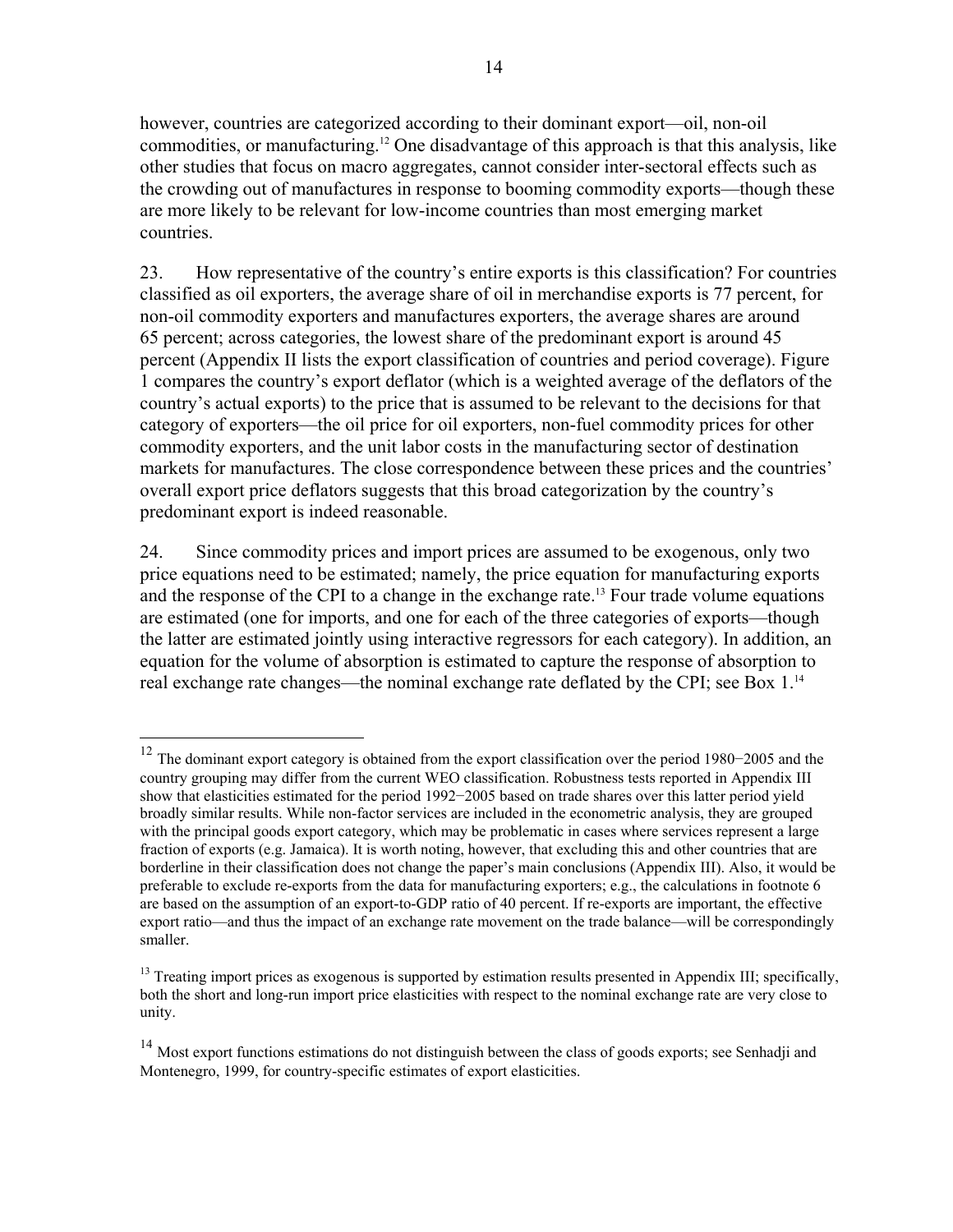



1/ Foreign unit labor costs in manufacturing (ULC), weigthed by trade exports to advanced economies.

2/ Oil price is the simple average of three spot prices; Brent, West Texas, and Dubai.

3/ Non-fuel commodity export price, weighted by commodity shares of non-oil exports to the world.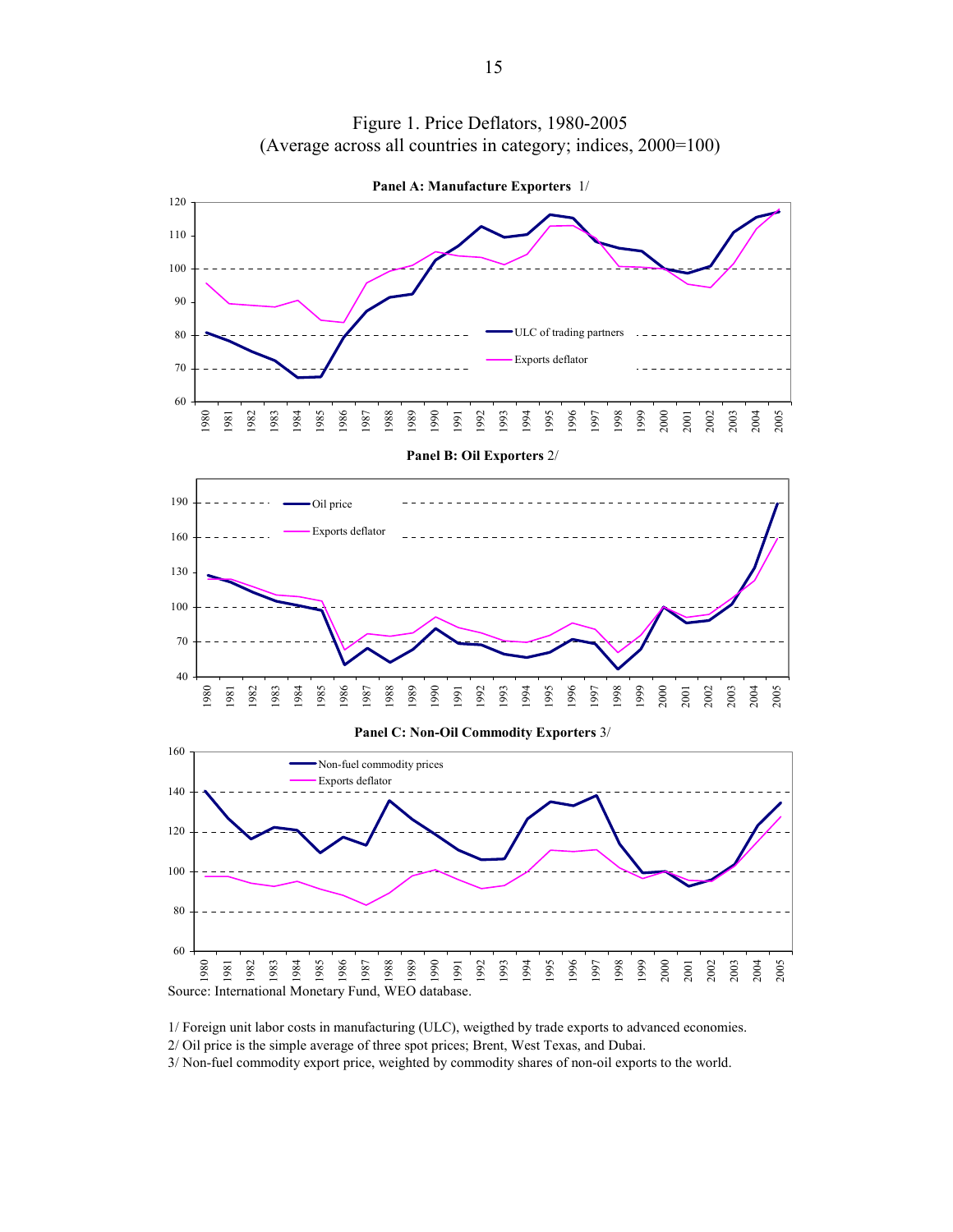25. Estimation using a panel of countries poses some econometric challenges, in particular due to the possible non-stationarity of the data, and the likelihood that country effects are correlated with the lagged dependent variable. Arellano and Bond (1991) first derived an estimator that is valid under these conditions, taking advantage of the number of cross section units (46 countries) being large relative to the number of time periods (an average of 24 years). Their estimator was later modified by Blundell and Bond (1998) to incorporate levels and first-differences as instruments, which is the estimator used in the paper.15 In terms of instrumentation, the relative price variables are instrumented by their lagged values in the export and import volume equations to limit possible simultaneity bias. Moreover, real absorption is also instrumented in the import demand function by lags of the real exchange rate and disposable income in addition to its own lagged values.

26. As a robustness test of the basic results, alternative estimators based on cointegration tests are also used. The first estimator is the mean group (MG) estimator and consists of estimating separate auto-regressive distributed lag models for each country, where dependent and independent variables enter the right-hand side. The MG estimator then derives the full panel estimates as simple averages of individual country coefficients. The second estimator recognizes that the long-run response of the dependent variable to exchange rate changes might be the same across countries and uses this restriction by pooling the individual longrun regression coefficients; the latter estimator is called the pooled mean group (PMG) estimator. These alternative estimation techniques yield broadly similar results, suggesting that the findings are robust (see Appendix III for details).

## **IV. EMPIRICAL RESULTS**

### **A. Exports**

27. Export volume equations for the three categories of exporters are estimated jointly using interactive terms. For the commodity exporters, the relative price coefficient is expected to be positive as these exporters are assumed to be small in the world commodities markets, and therefore unable to influence the world price. Moreover, since there may be lags in the supply response—and resources are unlikely to shift to the export sector if price movements are temporary—a three-year backward average of the relative price is used. Coefficient estimates are reported in Table 1 with all variables defined in logarithms except for the output gap which is defined in percent of GDP.

1

<sup>&</sup>lt;sup>15</sup> The asymptotic bias of the estimator being used is less than that of fixed-effects estimators (Alonso-Borrego and Arellano, 1999) and, even in the presence of unit roots, the estimator has very small biases (Binder, Hsiao, and Pesaran, 2005).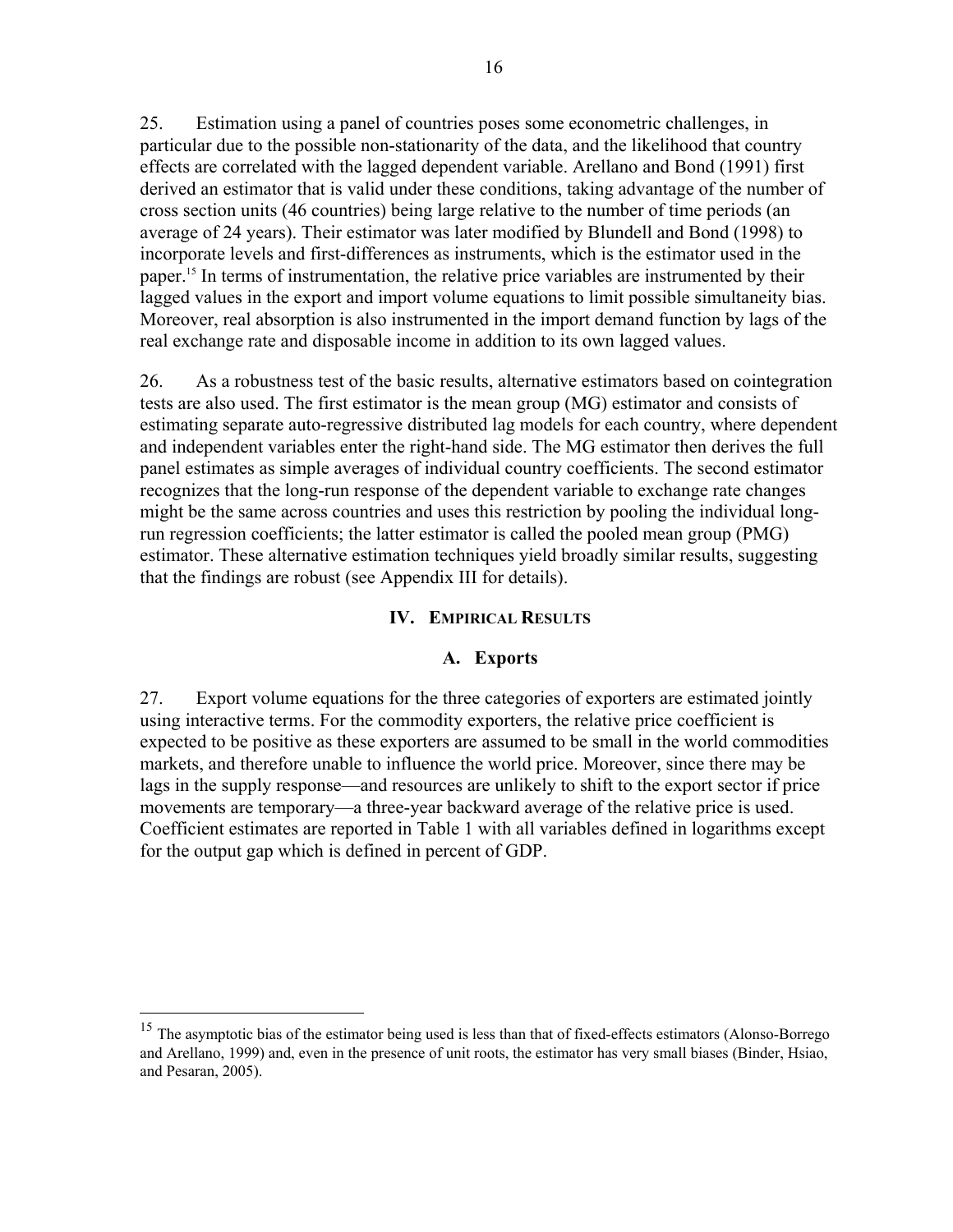|                                      | Oil exporters (supply)   |                          | Non-oil commodity exporters<br>(supply) |                          | Manufacturing exporters<br>(demand) |                          |
|--------------------------------------|--------------------------|--------------------------|-----------------------------------------|--------------------------|-------------------------------------|--------------------------|
|                                      | Coefficient<br>estimates | Long-run<br>elasticities | Coefficient<br>estimates                | Long-run<br>elasticities | Coefficient<br>estimates            | Long-run<br>elasticities |
| Volume                               |                          |                          |                                         |                          |                                     |                          |
| First lag                            | $0.85$ ***               |                          | $0.85$ ***                              |                          | $0.85$ ***                          |                          |
| Relative price 1/                    |                          |                          |                                         |                          |                                     |                          |
| Contemporaneous                      | 0.02                     | 0.16                     | $0.09$ **                               | 0.02                     | $-0.17$ ***                         | $-0.53$ **               |
| First lag                            | 0.01                     |                          | $-0.08$ **                              |                          | 0.09                                |                          |
| Income effects 2/                    |                          |                          |                                         |                          |                                     |                          |
| Contemporaneous                      | $1.87**$                 | $1.27$ ***               | $1.02$ ***                              | $1.87$ ***               | $1.48$ ***                          | 2.38 ***                 |
| First lag                            | $-1.67$ **               |                          | $-0.73$ *                               |                          | $-1.11$ **                          |                          |
| Change in per capita GDP (PPP terms) |                          |                          |                                         |                          |                                     |                          |
| Contemporaneous                      | $0.65$ **                |                          | 0.44                                    |                          |                                     |                          |
| First lag                            | $-0.12$                  |                          | 0.12                                    |                          |                                     |                          |
| Output gap                           |                          |                          |                                         |                          |                                     |                          |
| First lag                            | $0.22$ ***               |                          | 0.02                                    |                          |                                     |                          |
| Diagnostic statistics                |                          |                          |                                         |                          |                                     |                          |
| # observations                       | 186                      |                          | 310                                     |                          | 511                                 |                          |
| $#$ countries                        | 9                        |                          | 14                                      |                          | 23                                  |                          |
| R squared                            | 0.97                     |                          | 0.97                                    |                          | 0.97                                |                          |
| Tests                                |                          |                          |                                         |                          |                                     |                          |
| Hansen test                          | 20.97                    |                          | 20.97                                   |                          | 20.97                               |                          |
| $A-B$ test for $AR(1)$               | $-4.61$ ***              |                          | $-4.61$ ***                             |                          | $-4.61$ ***                         |                          |
| $A-B$ test for $AR(2)$               | $-1.01$                  |                          | $-1.01$                                 |                          | $-1.01$                             |                          |

Table 1. Export Volumes: Coefficient Estimates and Implied Elasticities

Source: IMF staff estimates.

 $\overline{a}$ 

Note: \* = significant at 10% level, \*\* = significant at 5% level, \*\*\* = significant at 1% level. Estimation with intercept.

1/ World non-oil commodity prices divided by CPI for non-oil commodity exporters; world oil price divided by CPI for oil exporters; and export deflator divided the ULC of trading partners for manufacturing exporters. All prices defined in domestic currency. For commodity exporters (oil and non-oil) the relative price is a 3-year moving average. 2/ Real GDP of trading partners for all export equations.

28. Foreign demand has a large impact on exports across the three categories, with shortrun elasticities ranging from about 1 for non-oil commodity exports to 1.5 for manufactures and 1.9 for oil. Long-run elasticities are generally higher (except for oil exports) and remain high even with the inclusion of a trend term to proxy for increased product variety and declining trade costs. Turning to the effects of relative prices, the elasticities are substantially smaller than income elasticities. For manufactures, the elasticity is negative, representing a demand response, and is statistically significant.16 The magnitude of the coefficient implies that a 1 percent decrease in the price of the home country's exports (relative to those of foreign competitors) would increase the volume of exports by 0.17 percent in the short run and by 0.53 percent in the long run. For commodities, the price elasticities—while positive, as expected for supply responses—are considerably lower in magnitude. This is consistent with the view that the supply of exhaustible resources is fairly inelastic with respect to price; only the price elasticity of non-oil commodities is statistically significant.

 $16$  Inclusion of the export price relative to the CPI (to capture resource shifts from the non-traded goods sector) yields a statistically insignificant negative coefficient, contrary to the positive coefficient that would normally result from a supply response (see Appendix III). The pricing equation, however, does include the CPI as a proxy for domestic costs and the price of non-traded goods. Limiting the sample to the 1992-05 period to allow for increased competition in manufactures had no effect on the coefficient estimates.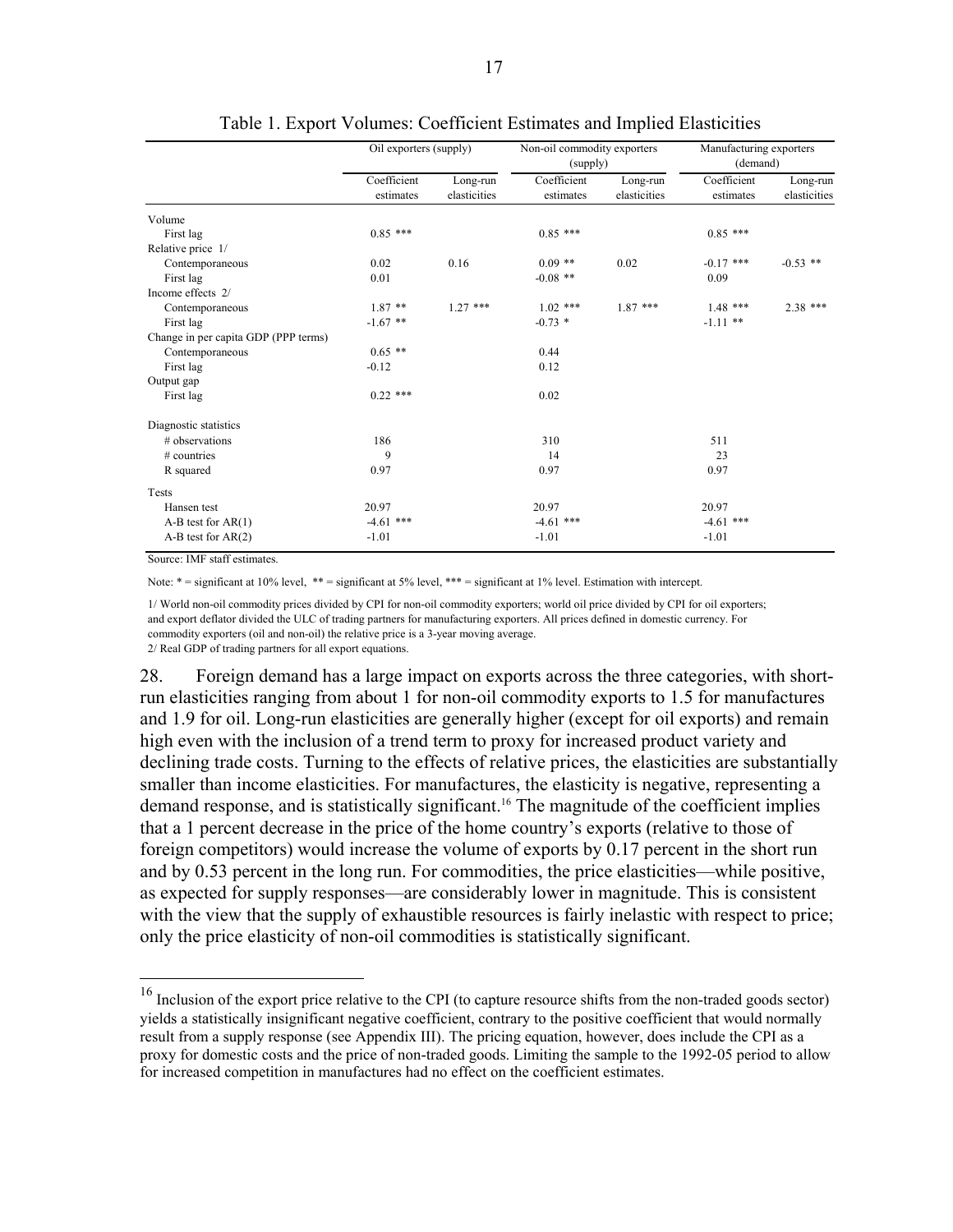29. While the volume equations yield the effect of a relative price change on exports, determining the impact of a nominal exchange rate depreciation requires a pricing equation that links the exchange rate to relative prices. For manufactures, the pricing equation determines the domestic currency price of exports and represents the exporters' supply function (Table 2).<sup>17</sup> Export prices respond positively to unit labor costs of competitors and domestic costs—as proxied by the CPI—as well as to the nominal exchange rate, possibly because of pricing-to-market strategies. Indeed, the direct impact of a 1 percent depreciation of the nominal exchange rate is to elicit a 0.58 percent increase in the local currency price of exports. In addition, however, since the CPI enters the pricing equation with a coefficient of 0.40—and itself increases by 0.21 percent in response to a nominal exchange rate depreciation (Table 3)<sup>18</sup>—the total response is 0.66 percent (=0.58+0.40 x 0.21). Therefore, if the exchange rate depreciates by 1 percent, the foreign currency price of manufactures falls by 0.34 percent  $(-1+0.66)$ .<sup>19</sup> The combination of a small pass-through effect and an inelastic volume response to price changes yields a very small short-run elasticity of manufactures' export volumes to nominal exchange rate depreciation of  $0.06 (= -0.17 \times -0.34)$  percent. Moreover, since this volume response (0.06) is less than the foreign currency price response (-0.34 percent), the depreciation *lowers* the U.S. dollar value of manufacture exports in the short run (though in the long-run U.S. dollar value of exports remains roughly unchanged; see Table 5). The CPI equation used in this paper does not control for a country's exchange rate regime. Since a country with a fixed exchange regime is likely to experience a smaller pass-through of exchange rate changes into domestic prices—and thus a larger movement of relative prices—the effect of a nominal depreciation on the trade balance will be larger (Appendix III).

 $\overline{a}$ 

 $17$  While the assumption of pricing-to-market is more plausible for large emerging market countries, excluding these countries has no effect on the coefficient estimates (Appendix III).

<sup>&</sup>lt;sup>18</sup> The results in Table 3 are based on the post-1994 sample (rather than the period 1980-2005) because of a common finding in the literature that exchange rate pass-through to consumer prices has declined in recent years. This is confirmed here; estimated on the full (1980-2005) sample yields an immediate pass-through of 0.36 percent and a long-run pass-through of 0.91 percent, compared to 0.21 percent and 0.64 percent for the post-1994 sample. The post-1994 period also eliminates most episodes of hyperinflation. Inflation rates are transformed by  $\tilde{\pi} = \pi/(1 + \pi)$  so that they lie in the interval (-100, 100) in order to reduce the effect of outliers, and estimation excluding annual inflation rates higher than 10 percent provides similar results (Appendix II).

<sup>&</sup>lt;sup>19</sup> If exports of manufactures have a high import content, the pass-through effect is likely to be even smaller because the depreciation will raise costs by more than the increase in the CPI.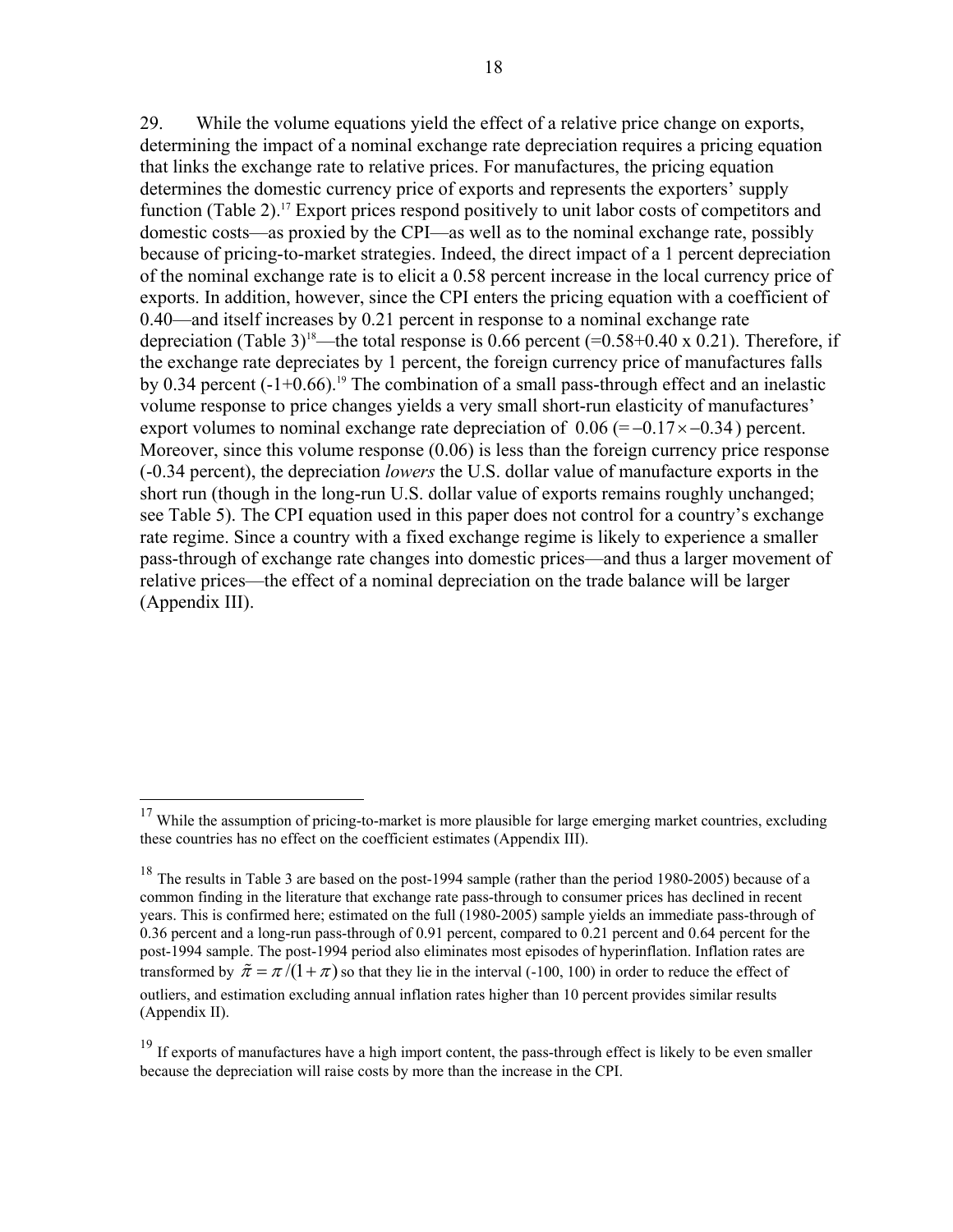|                                            | Coefficient |              | Long-run |  |  |
|--------------------------------------------|-------------|--------------|----------|--|--|
|                                            | estimates   | elasticities |          |  |  |
| Export deflator                            |             |              |          |  |  |
| First lag                                  | $0.73$ ***  |              |          |  |  |
| Exchange rate in local currency per US\$   |             |              |          |  |  |
| Contemporaneous                            | $0.58$ ***  | 0.90         | ***      |  |  |
| First lag                                  | $-0.34$ *** |              |          |  |  |
| Unit labor costs (ULC) of competitors 1/   |             |              |          |  |  |
| Contemporaneous                            | $0.20$ **   | 0.58         | ***      |  |  |
| First lag                                  | $-0.05$     |              |          |  |  |
| CPI index (logs); proxy for domestic costs |             |              |          |  |  |
| Contemporaneous                            | $0.40$ ***  | 0.09         |          |  |  |
| First lag                                  | $-0.38$ *** |              |          |  |  |
| Change in per capita GDP (PPP terms)       |             |              |          |  |  |
| Contemporaneous                            | $-0.06$     |              |          |  |  |
| First lag                                  | 0.09        |              |          |  |  |
| Output gap                                 |             |              |          |  |  |
| First lag                                  | $-0.01$     |              |          |  |  |
| Diagnostic Statistics                      |             |              |          |  |  |
| $#$ observations                           | 511         |              |          |  |  |
| $#$ countries                              | 23          |              |          |  |  |
| R squared                                  | 0.99        |              |          |  |  |
| Tests                                      |             |              |          |  |  |
| Hansen test                                | 14.19       |              |          |  |  |
| $A-B$ test for $AR(1)$                     | $-1.60$     |              |          |  |  |
| $A-B$ test for $AR(2)$                     | $-0.66$     |              |          |  |  |

Table 2. Pricing Equation for Manufacturing Exporters: Coefficient Estimates and Implied Elasticities

Source: IMF staff estimates.

Note:  $* =$  significant at 10% level,  $** =$  significant at 5% level,  $*** =$  significant at 1% level. Estimation with intercept.

1/ ULC of trading partners for manufacturing exporters; in foreign currency.

30. For oil and non-oil commodities, the foreign currency price of exports is determined in international markets, so a nominal depreciation leads to a corresponding increase in the domestic currency price of exports. The relative price that is relevant for resources to shift into the export sector, however, is assumed to be the export price relative to the CPI. Taking account of the impact on the CPI, a 1 percent nominal exchange rate depreciation raises the relative price of oil and non-oil commodity exports by  $0.79$  (=1-0.21) percent, Table 3. Although the short-run supply response is weak—amounting to 0.02 to 0.09 percent for oil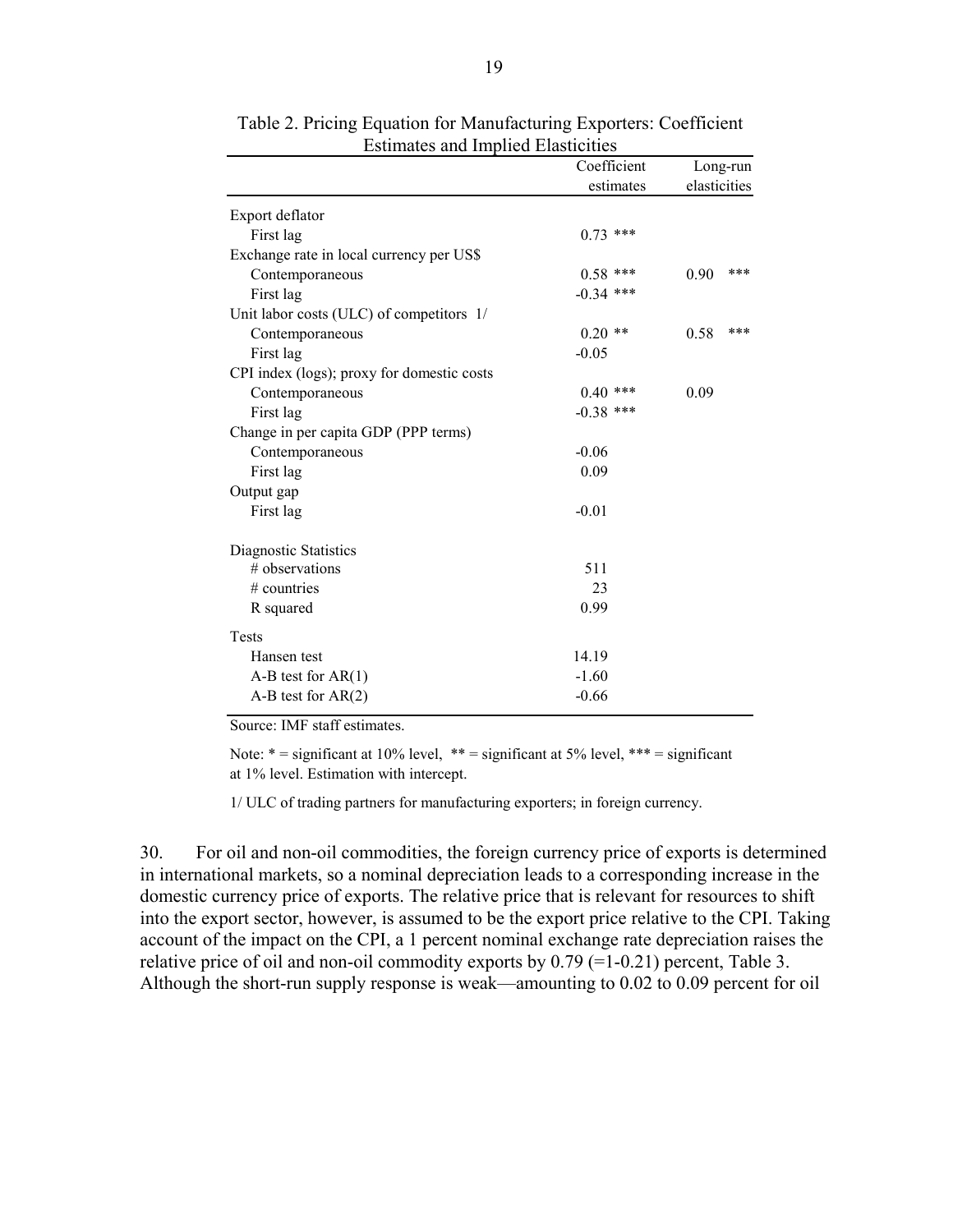and non-oil commodities—the U.S. dollar value of exports rises slightly since the foreign currency price is constant and there is a positive (albeit small) volume response; Table  $5.^{20}$ 

|                                      | Coefficient<br>estimates | Long-run<br>elasticities |
|--------------------------------------|--------------------------|--------------------------|
|                                      |                          |                          |
| <b>Inflation Rate</b>                |                          |                          |
| First lag                            | $0.52$ ***               |                          |
| Nominal exchange rate change         |                          |                          |
| Contemporaneous                      | $0.21$ ***               | $0.64$ ***               |
| First lag                            | 0.00                     |                          |
| Change in per capita GDP (PPP terms) |                          |                          |
| First lag                            | $-0.05$                  |                          |
| Output gap                           |                          |                          |
| First lag                            | 0.04                     |                          |
| <b>CPI</b>                           |                          |                          |
| First lag                            | $-0.07$ ***              |                          |
| Nominal exchange rate                |                          |                          |
| First lag                            | $0.04$ ***               |                          |
| Diagnostic statistics                |                          |                          |
| # observations                       | 506                      |                          |
| $#$ countries                        | 46                       |                          |
| R squared                            | 0.82                     |                          |
| Tests                                |                          |                          |
| Hansen test                          | 40.04                    |                          |
| $A-B$ test for $AR(1)$               | $-4.12$ ***              |                          |
| $A-B$ test for $AR(2)$               | $-1.04$                  |                          |

Table 3. Inflation Rate: Coefficient Estimates and Implied Elasticities (post-1994) 1/

Source: IMF staff estimates.

 $\overline{a}$ 

Note:  $* =$  significant at 10% level,  $** =$  significant at 5% level,  $*** =$  significant at 1% level. Estimation with intercept.

1/ The inflation rate and nominal exchange rate change have been transformed to lie in the interval (-100, 100) percent to limit the impact of outliers.

#### **B. Imports**

31. For imports, a standard import demand function is estimated, where the relative price is the import deflator divided by the CPI, and real absorption is the "activity" variable.<sup>21</sup> The

 $20$  Particularly for non-renewable commodities, a small supply elasticity is to be expected.

 $^{21}$  While imports could also be split according to import category, the assumption made here is that imports are much more diversified than exports.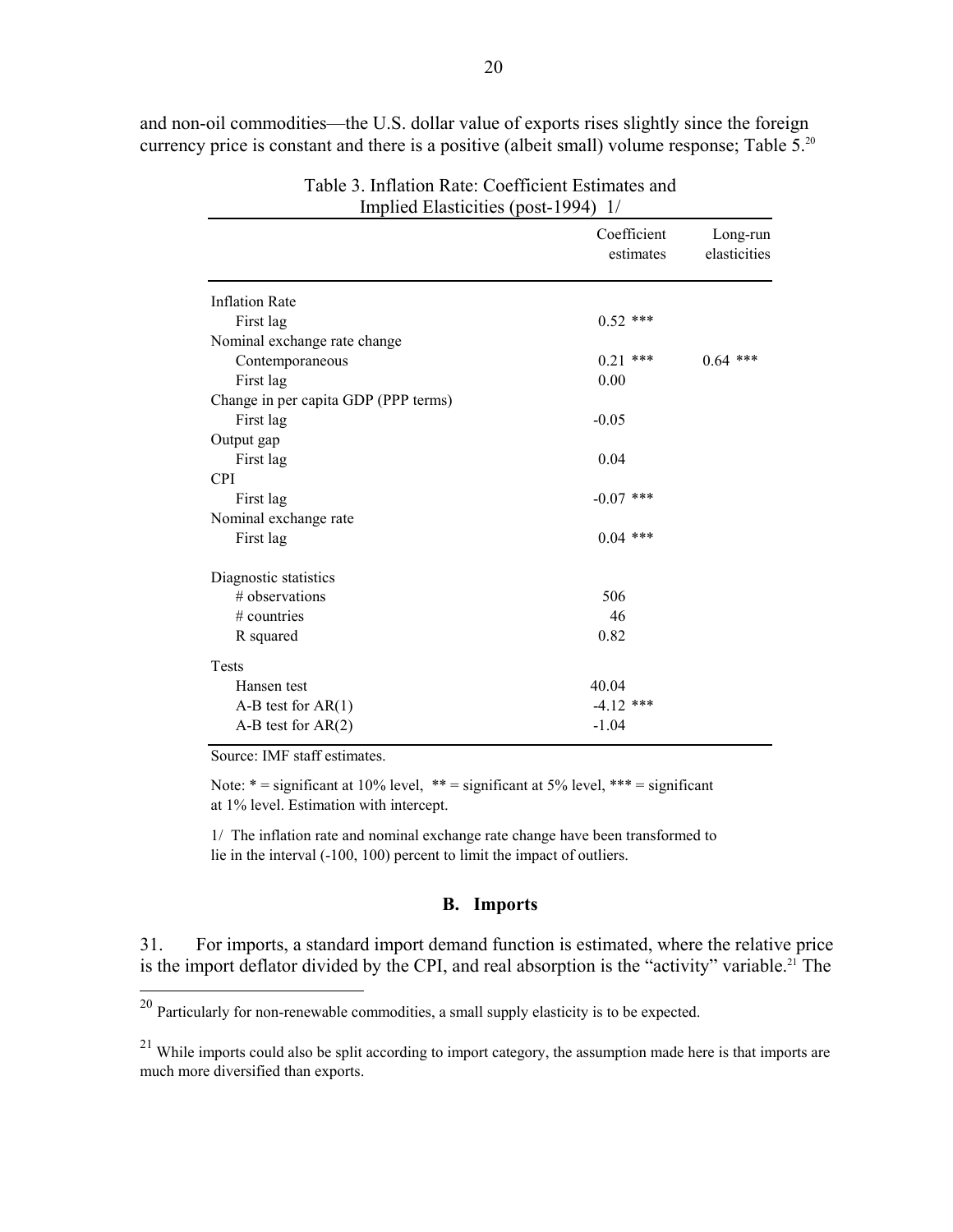price elasticities of -0.21 in the short run and -0.44 in the long run are economically and statistically significant (Table 4). Reflecting the typically high "activity" elasticity of imports in middle-income and emerging market countries, the absorption elasticity is well over unity—that is, 1.57 in the short run and 1.54 in the long run. Hence, as was the case for exports, the income effects are much larger than the relative price effects.

|                                     | Coefficient<br>estimates | Long-run<br>elasticities |                                              | Coefficient<br>estimates | Long-run<br>elasticities |
|-------------------------------------|--------------------------|--------------------------|----------------------------------------------|--------------------------|--------------------------|
| Import volume                       |                          |                          | Real domestic demand                         |                          |                          |
| First lag                           | $0.74$ ***               |                          | First lag                                    | $0.81$ ***               |                          |
| Relative price for import demand 1/ |                          |                          | Real exchange rate 1/                        |                          |                          |
| Contemporaneous                     | $-0.21$ ***              | $-0.44$ ***              | Contemporaneous                              | $-0.08$ ***              | $-0.07$                  |
| First lag                           | 0.09                     |                          | First lag                                    | $0.07$ **                |                          |
| Real domestic demand                |                          |                          | Real exchange rate (for high debt countries) |                          |                          |
| Contemporaneous                     | $1.57$ ***               | $1.54$ ***               | Contemporaneous                              | $-0.08$ ***              | $-0.39$ ***              |
| First lag                           | $-1.16$ ***              |                          | First lag                                    | 0.00                     |                          |
|                                     |                          |                          | Disposable income to CPI ratio               |                          |                          |
|                                     |                          |                          | Contemporaneous                              | $0.32$ ***               | $0.72$ ***               |
|                                     |                          |                          | First lag                                    | $-0.19$ **               |                          |
| Diagnostic Statistics               |                          |                          | Diagnostic Statistics                        |                          |                          |
| $#$ observations                    | 824                      |                          | $#$ observations                             | 824                      |                          |
| $#$ countries                       | 41                       |                          | $#$ countries                                | 41                       |                          |
| R squared                           | 0.96                     |                          | R squared                                    | 0.96                     |                          |
| <b>Tests</b>                        |                          |                          | <b>Tests</b>                                 |                          |                          |
| Hansen test                         | 36.31                    |                          | Hansen test                                  | 33.28                    |                          |
| $A-B$ test for $AR(1)$              | $-3.73$ ***              |                          | $A-B$ test for $AR(1)$                       | $-4.25$ ***              |                          |
| $A-B$ test for $AR(2)$              | 0.68                     |                          | $A-B$ test for $AR(2)$                       | $-1.43$                  |                          |

Table 4. Import Volumes and Absorption Impact: Coefficient Estimates and Implied **Elasticities** 

Source: IMF staff estimates.

Note: \* = significant at 10% level, \*\* = significant at 5% level, \*\*\* = significant at 1% level. Estimation with intercepts.

1/ Using CPI as the deflator.

1

32. Beyond the direct substitution effect, a nominal exchange rate depreciation may affect imports indirectly, via wealth or balance sheet effects on absorption.<sup>22</sup> To the extent that the country is a net external debtor (has a negative net foreign asset position), the depreciation raises the real burden of that debt. By contrast, for countries with trade surpluses that are also net creditors, it is appreciation pressures that have a negative effect on absorption (and, thus, import volumes). In addition, disposable income and wealth of firms and households are eroded by the rise in the consumer price index that results from the exchange rate depreciation. In the absence of data on the currency composition of sectoral balance sheets, Table 4 models real absorption as a function of the real (CPI-deflated) exchange rate depreciation (with an interactive dummy for countries with external debt ratios

 $^{22}$  Support for this view is provided in Becker and Mauro (2006) and Frankel (2005).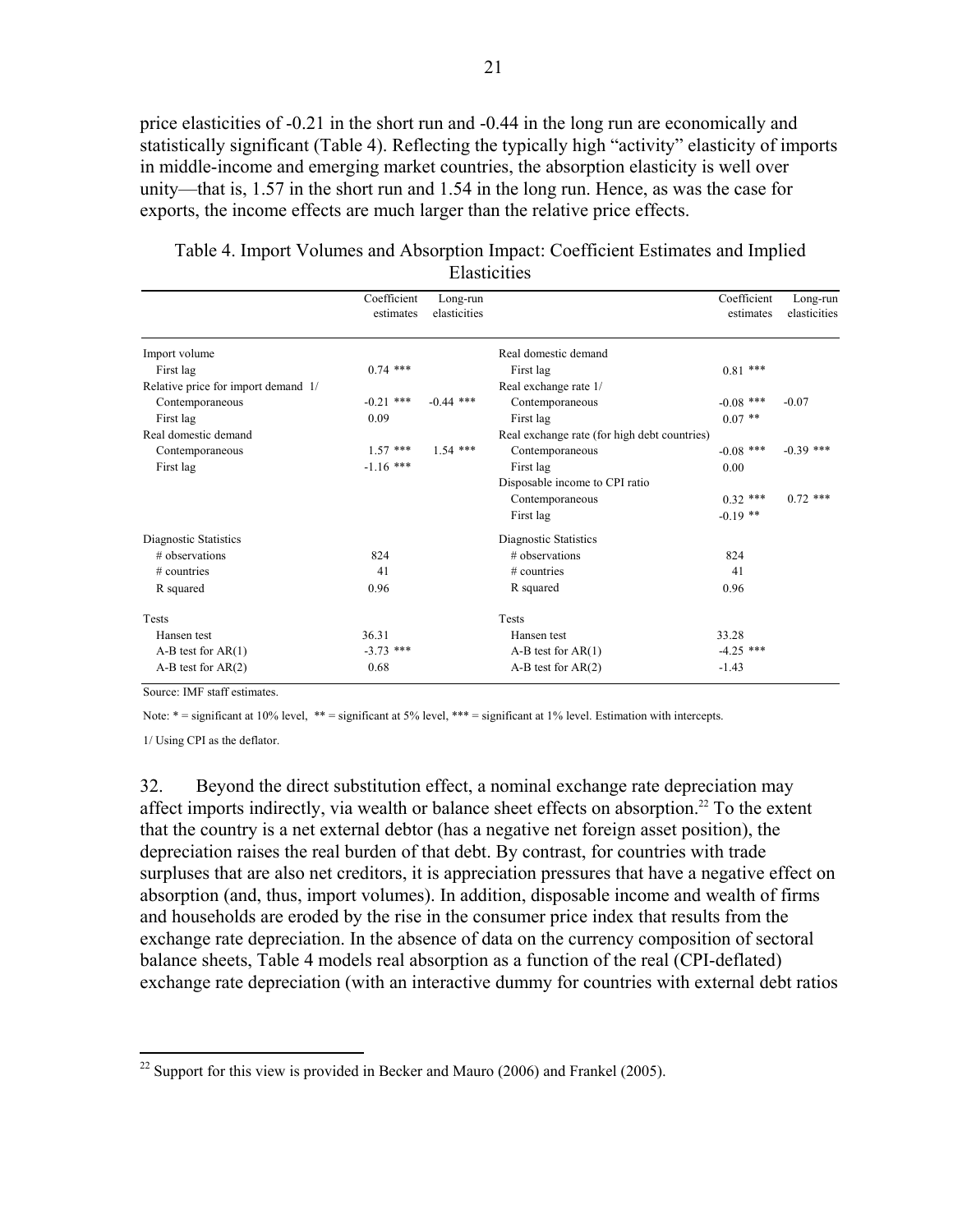above 40 percent of GDP) and of real disposable income.<sup>23</sup> Recalling that a 1 percent depreciation of the nominal exchange rate increases the CPI immediately by 0.21 percent (Table 3), the estimates imply real absorption would decline by some 0.13 percent  $(=(0.08+0.08)$  x 0.79) for those countries with debt ratios above 40 percent of GDP via the external wealth term; the corresponding effect in the long run is  $0.17$  percent.<sup>24</sup>

33. Finally, combining the substitution and balance sheet effects, a 1 percent depreciation of the nominal exchange rate reduces import volumes by 0.36 percent in the short run and by 0.42 percent in the long run. Since the country is assumed to be small in the market for its imports, and therefore foreign exporters do not price to its market, this translates into a corresponding change in the value of imports.<sup>25</sup>

## **C. Model Fit**

34. How well do these equations fit? The  $R^2$  values are very high—though, in part, this reflects the levels estimation of possibly non-stationary variables—and the standard errors relative to the mean are less than three-quarters of 1 percent. Therefore, a more exacting test of the model is its ability to explain developments in exports and imports in exceptional circumstances and in the face of very large exchange rate movements using dynamic forecasts. The recent capital account crises provide such a test. While the estimated model is unable to capture fully the decline in imports and export volumes in the crisis year and the extent of the rebound over the following two years, it is able to capture changes in export values fairly closely (Box 3).

## **D. Trade Balance**

35. The trade balance response to a nominal exchange rate depreciation differs across the three country types—oil, non-oil commodities, and manufactures exporters—and may also differ within each category depending on whether the country is initially in surplus or deficit. As shown in Table 5, the short-run elasticity of the trade balance in foreign currency for a 1 percent depreciation of the nominal exchange rate—starting from balanced trade—is lower among manufactures exporters (0.08) than is the case for commodity exporters (averaging about 0.4). For example, if the country has an export-to-GDP ratio of 40 percent, slightly

1

 $^{23}$  Defining the interactive dummy for balance sheet effects as countries that have both (i) gross external debt ratios of over 40 percent of GDP and (ii) negative net foreign asset positions (based on the Lane and Milesi-Ferreti database) leads to very similar results.

 $24$  The effect of the increase in the CPI on real income is excluded here because nominal income would also likely be affected by the depreciation. Simply assuming that the increase in the CPI would lead to a corresponding reduction in real disposable income would likely overestimate the impact of the exchange rate depreciation.

 $^{25}$  As previously noted, this assumption is supported by the evidence that, among emerging markets, both the short and long-run import price elasticities with respect to the nominal exchange rate are very close to unity (see Appendix III). This contrasts with estimates as low as 0.2 among G7 countries (see Appendix I).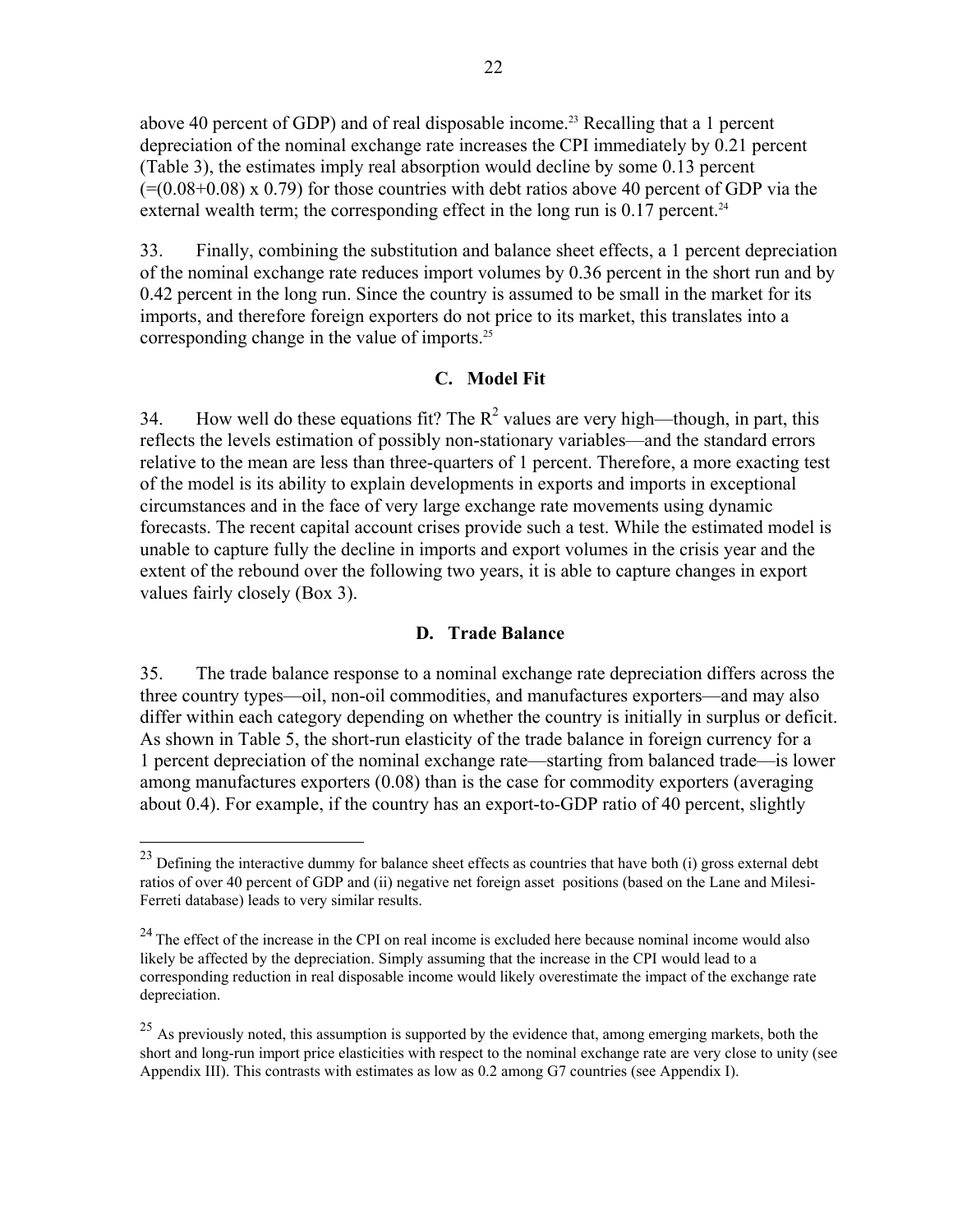above the average export-to-GDP ratio in the sample, **a 10 percent nominal exchange rate depreciation would only have a 0.3 percent of GDP immediate impact on the trade balance of a manufactures exporter but would improve a commodity exporter's trade balance by about 1½ percent of GDP.** For both groups of countries, however, most of the improvement in the trade balance comes from the impact on imports (Table 5).

36. **Over the medium term, the impact of an exchange rate depreciation on the trade balance converges for the various categories of exporters—with a 10 percent depreciation leading to an improvement of the trade balance of 1½ to 2 percent of GDP depending on the class of exporter.** The speed of adjustment depends on the various dynamics of relative prices responding to the change in the exchange rate and of import and export volumes responding to relative price movements. To get a sense of the trajectory to the long run equilibrium, Figure 2 plots the change in the export deflator and export volume for exporters of manufactures following a 10 percent depreciation and the effects on the trade balance for all three export categories (in percent of GDP) assuming a country with an export-to-GDP ratio of 40 percent. The simulation suggests that for exporters of manufactures, there is no long-run pass-through of the currency depreciation to the foreign currency price so that the valuation effect approaches zero over time. This of course reduces the initial adverse impact of the depreciation on the value of exports expressed in foreign currency and leads to the gradual improvement of the trade balance (Figure 3, panel 1). The trade balance of the oil- and non-oil commodity exporters improves on impact because of the sharp fall in imports but then stabilizes over time because of the waning effects on imports of the currency depreciation. For all three categories, most of the adjustment in the trade balance takes place within 3-5 years of the exchange rate depreciation, with the effect of a 10 percent depreciation leveling out within 6-7 years.

|                                   | O <sub>il</sub> | Non-oil           | Manufacturing                                             | Oil       | Non-oil          | Manufacturing |
|-----------------------------------|-----------------|-------------------|-----------------------------------------------------------|-----------|------------------|---------------|
|                                   | exporters       | commodity         | exporters                                                 | exporters | commodity        | exporters     |
|                                   |                 | exporters         |                                                           |           | exporters        |               |
|                                   |                 | Short-run effects |                                                           |           | Long-run effects |               |
| Export value in foreign currency  | 0.01            | 0.07              | $-0.28$                                                   | 0.06      | 0.01             | $-0.02$       |
| Import value in foreign currency  | $-0.36$         | $-0.36$           | $-0.36$                                                   | $-0.42$   | $-0.42$          | $-0.42$       |
|                                   |                 |                   | Initial trade balance is in equilibrium ( $\alpha=0$ ) 3/ |           |                  |               |
| Trade balance in foreign currency | 0.37            | 0.43              | 0.08                                                      | 0.48      | 0.42             | 0.40          |
|                                   |                 |                   | Initial trade balance is in deficit ( $\alpha$ =0.75) 3/  |           |                  |               |
| Trade balance in foreign currency | 0.37            | 0.41              | 0.15                                                      | 0.46      | 0.42             | 0.40          |
|                                   |                 |                   | Initial trade balance is in surplus ( $\alpha$ =1.25) 3/  |           |                  |               |
| Trade balance in foreign currency | 0.37            | 0.44              | 0.00                                                      | 0.49      | 0.43             | 0.39          |

Table 5. Effects of Devaluations on Export-Import Values and on the Trade Balance (percent change for a depreciation of 1 percent) 1/ 2/

Source: IMF staff estimates.

1/ Results based on the Arrelano-Bond estimator.

2/ Initial trade balance equal to zero with elasticity defined as  $\eta = (dTB / x_{val}) / (de / e)$ .

 $3/\alpha$  is defined in Box 2.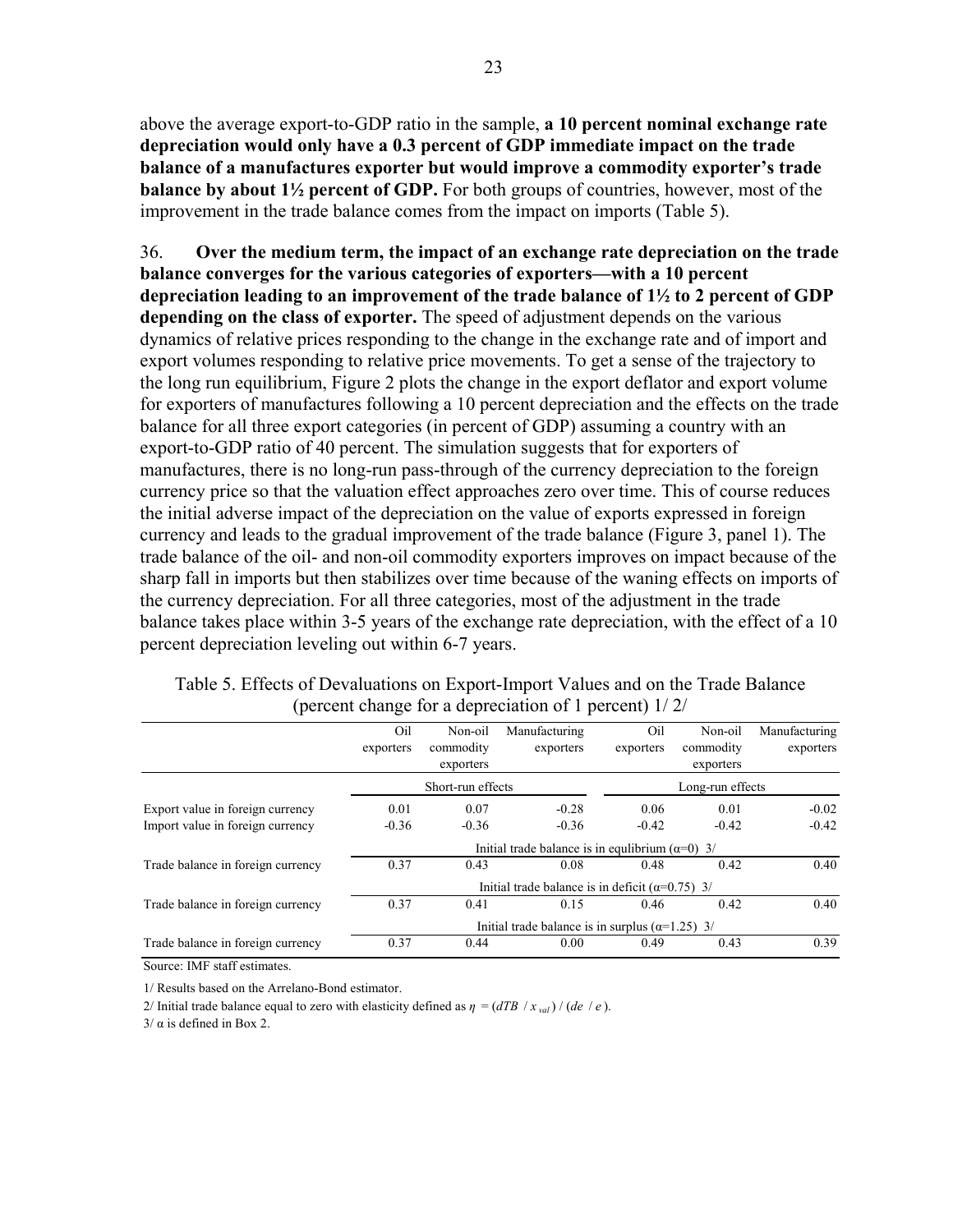## **Box 3. Tracking Trade Developments during Capital Account Crises**

Periods of sharp changes in exchange rates such as those experienced during a capital account crisis provide a useful benchmark for the robustness of the set of estimated equations. A list of capital account crises (CAC) was constructed based on existing literature (Ghosh et al., 2002, and Ramakrishnan and Zalduendo, 2006). The list includes eleven capital account crises since the mid-1990s (Argentina, Brazil, Ecuador, Indonesia, Korea, Malaysia, Mexico, Philippines, Thailand, Turkey, and Uruguay).

One way of assessing the model's robustness is to evaluate its predictive power by calculating the standard deviation of the projection errors relative to the mean value of the dependent variable. Dynamic forecasts are calculated for the various groups using predicted values for the lagged dependent variables. For the CAC sample, the standard deviation of the predicted error in relation to exports is large at about  $3\frac{1}{2}$  percent for manufacturing exports and 4 percent for imports. This compares with  $\frac{3}{4}$  percent for both exports and imports using the full sample. This difference is to be expected given the large real shocks experienced during the capital account crises.

|                         | Standard error<br>relative to mean |
|-------------------------|------------------------------------|
| Exports of manufactures |                                    |
|                         |                                    |
| Full sample             | 0.74                               |
| CAC periods             | 3.40                               |
| Imports                 |                                    |
| Full sample             | 0.71                               |
| CAC periods             | 4.12                               |

Fit of Export and Import Equations

The Box Figure presents average values for the actual and predicted import and export volumes around the time of each capital account crises. For imports, the model underpredicts the full extent of the decline in volumes by about 5 percent in the first year of the crisis and also underpredicts the subsequent rebound by about the same magnitude. The behavior of export volumes is much more stable during the crisis period. However, the model once again fails to capture the decline in volume growth during the first year of the crisis and the later rebound in volume growth. Interestingly, the change in export value in foreign currency matches the actual developments very closely around the time of the crisis suggesting that export prices were predicted to be lower in periods t and t+1 and higher in period t+2.

Overall, while the model captures much of the main dynamics of import and export values, it does not do so fully—especially in the years close to the crisis. This is not surprising, as the behavior of the economy is likely to be different during crises periods and when changes in real exchange rates are large—including through wealth and balance sheet effects that the model accounts for only partially.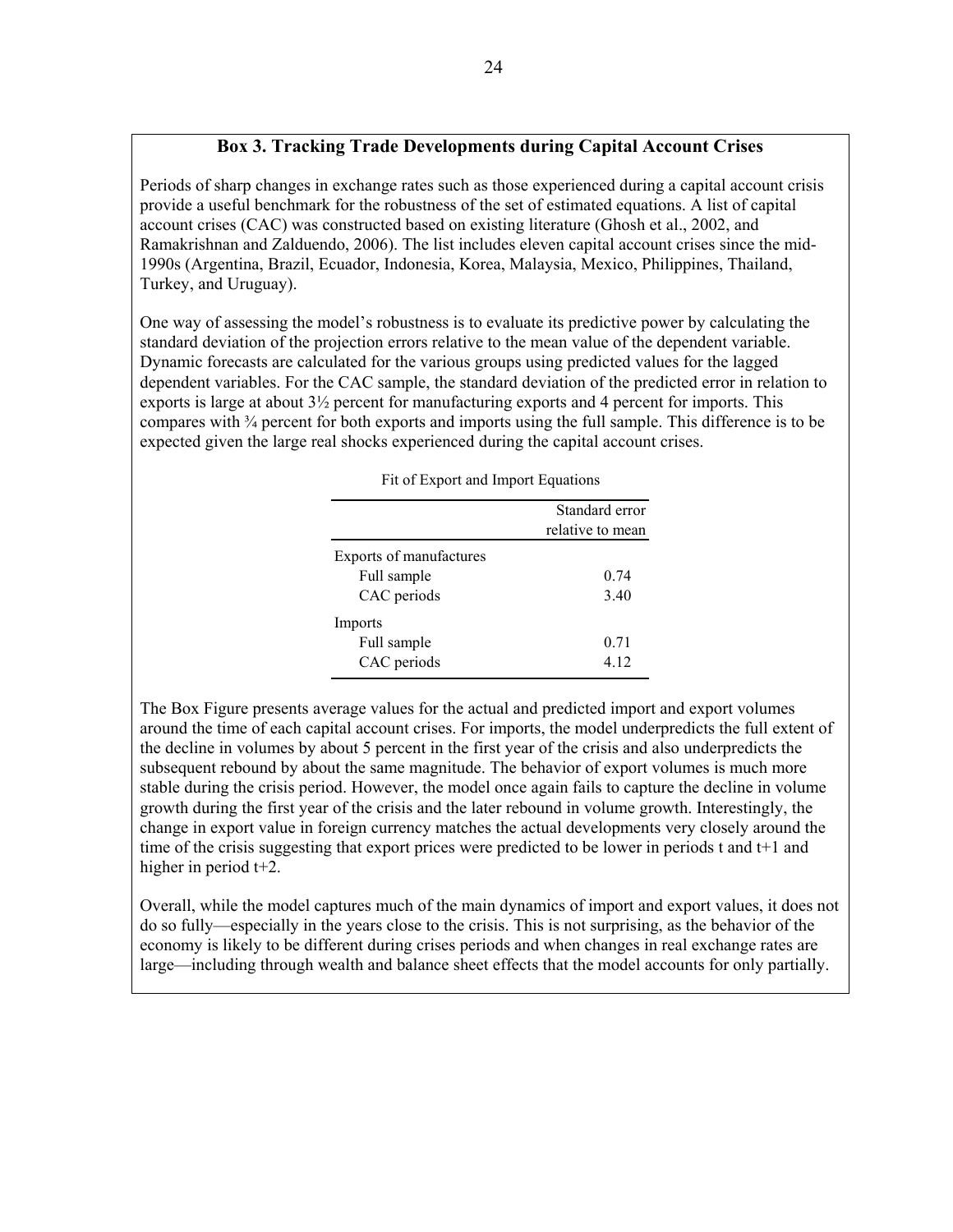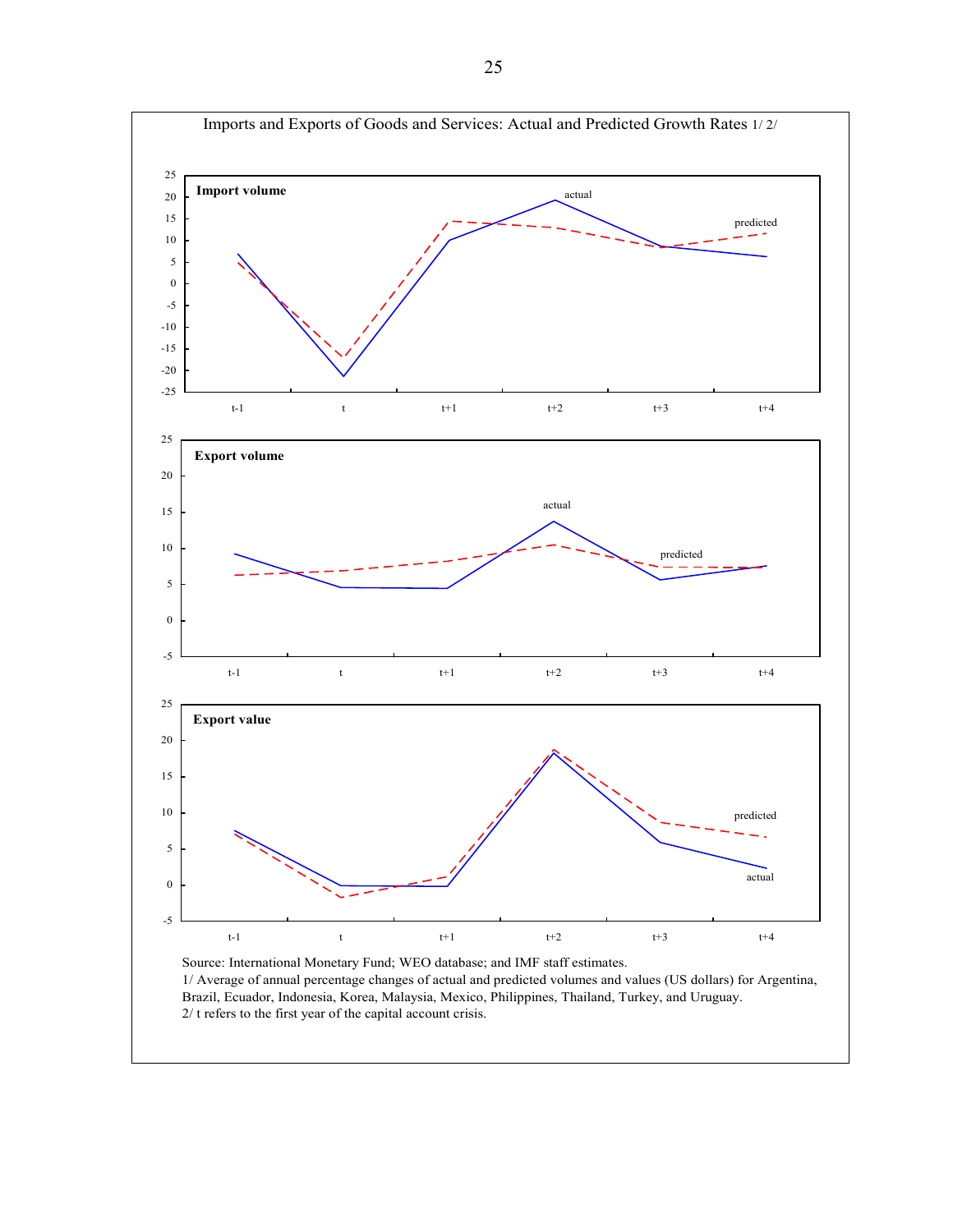37. As indicated above, the response of the trade balance to a nominal exchange rate depreciation may also depend on whether the country has an initial surplus or deficit particularly in the case of manufactures exporters because, for them, the export value response has an opposite effect on the trade balance than the import value response. From Box 2, given the larger (negative) price elasticity of imports compared to the value of exports, the modified "Marshall-Lerner" condition is more likely to be satisfied—and hence a depreciation (appreciation) is more likely improve (deteriorate) the trade balance—the larger are imports in relation to exports; that is, the larger the initial trade deficit. The sensitivity of the trade balance response to initial conditions can be seen in Figure 3 (panels 2 and 3), which compares the trade balance dynamics starting from an initial deficit and an initial surplus. For example, assuming exports at 40 percent of GDP and imports at 32 percent of GDP, a 10 percent depreciation would raise the trade balance for a country that exports manufactures by about 1¼ percent of GDP in the medium term. Conversely, assuming exports at 40 percent of GDP and imports at 50 percent of GDP, a 10 percent depreciation would raise the trade balance for a country that exports manufactures by about 2¼ percent of GDP over the medium term.



Source: International Monetary Fund, staff estimates.

1/ These profiles assume a 10 percent depreciation of the nominal exchange rate for a country with export and import ratios at 40 percent of GDP.

2/ Imports refers to all countries; exports refers to oil and non-oil commodity exporters.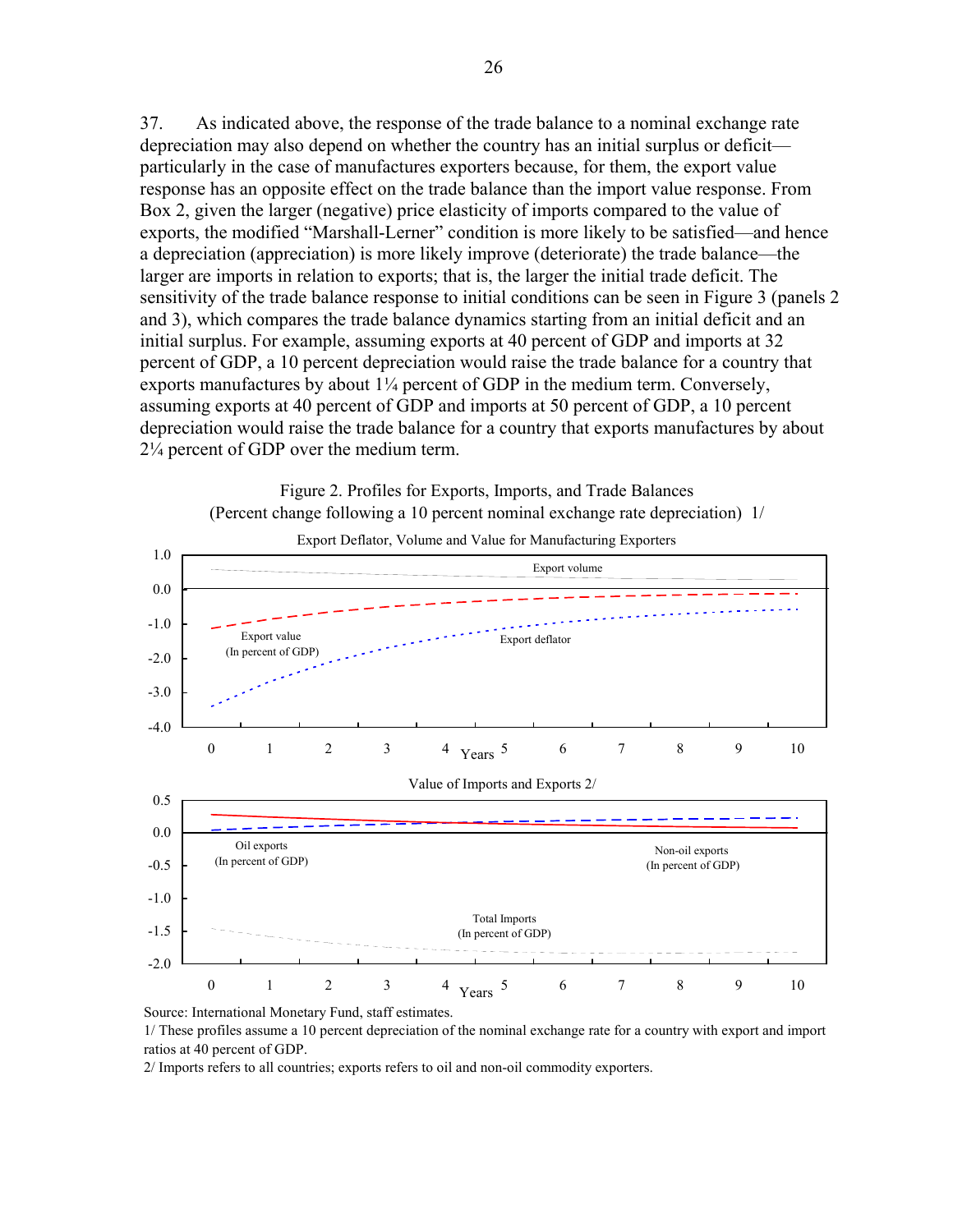



Source: International Monetary Fund, staff estimates.

1/ These profiles show changes in the trade balance (in percent of GDP) following a 10 percent depreciation of the nominal exchange rate in period zero. The export ratio is fixed at 40 percent of GDP, while the import ratio is 40 percent in the first panel, 32 percent in the second panel and 50 percent of GDP in the third panel.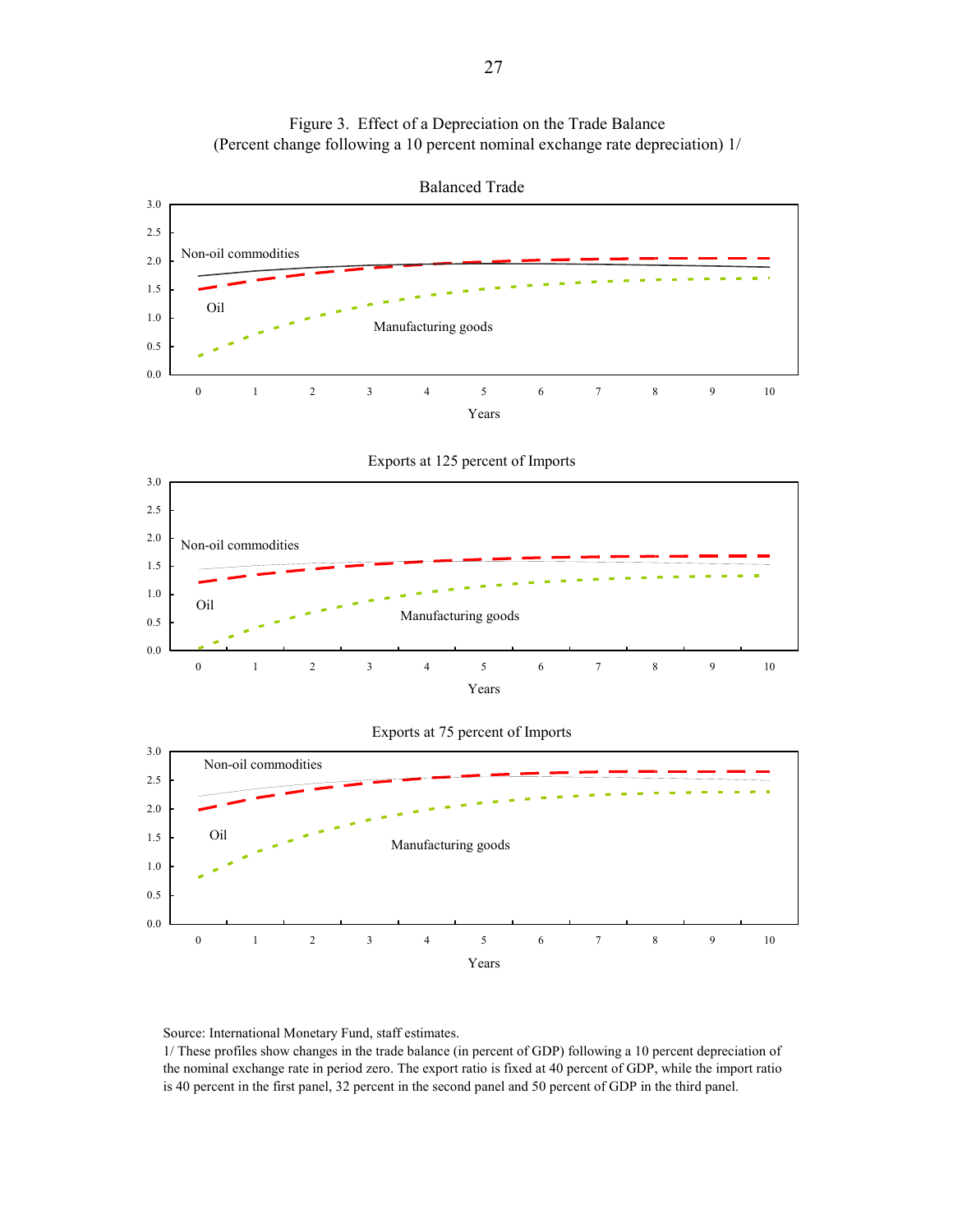## **V. CONCLUSIONS**

38. Assessing the impact of exchange rate movements on the trade balance is important for the Fund's work in both program and surveillance contexts. Even very simple econometric specifications yield surprising rich and complex dynamics as relative prices respond to the nominal exchange rate, import and export volumes respond to relative price movements, and the trade balance responds to changes in import and export values.

39. The analysis suggests several important findings. The response of a country's trade balance depends crucially on the market structure of its exports; in particular, whether it primarily exports goods for which there is highly elastic demand at a given world price, or differentiated products with downward sloping demand curves. As regards imports, wealth and balance sheet effects on domestic absorption is an important additional channel through which the exchange rate may affect the trade balance in emerging market economies. Export volume and pricing-to-market elasticities tend to be quantitatively small, so most of the response of the trade balance comes from the behavior of imports. Given the larger (negative) price elasticity of imports compared to the value of exports, the impact of an exchange rate movement will depend on the initial trade balance, with a condition akin to the Marshall-Lerner condition governing whether a nominal exchange rate depreciation (appreciation) will improve (respectively, deteriorate) the trade balance measured in foreign currency terms of a country that is small in the market for its imports but large in its export market. Specifically, the larger the initial trade surplus, the less likely that this condition will be fulfilled—or at least the smaller the impact on the trade balance of an exchange rate movement.

40. Overall, the estimated elasticities are by no means negligible; a 10 percent nominal depreciation leads to an improvement in the trade balance of about 1½ to 2 percent of GDP depending on the class of exporter and assuming an export-to-GDP ratio similar to the average for the countries in the sample (40 percent). Moreover, the impact on economic activity and output of external adjustment would of course be correspondingly larger than in the absence of an exchange rate adjustment. Of course, these results need to be interpreted with care given the caveats raised earlier. It should also be noted that the paper focuses on the *average* impact of a nominal exchange rate change on the trade balance, and therefore does not differentiate between countries whose real exchange rates may be in or out of equilibrium during the sample period. In principle, the closer the real exchange rate to its equilibrium value, the more a nominal exchange rate depreciation is likely to be eroded through a rise in domestic costs and pricing behavior of exporters. Finally, it bears emphasizing that the results pertain to middle-income countries and, therefore, cannot be used on their own to examine global imbalances; for example, as previously noted, pricingto-market on the import side is largely absent in this sample of countries even though studies on advanced economies show that these effects are quantitatively important—implying a more limited impact of the exchange rate on the volume of imports for such countries.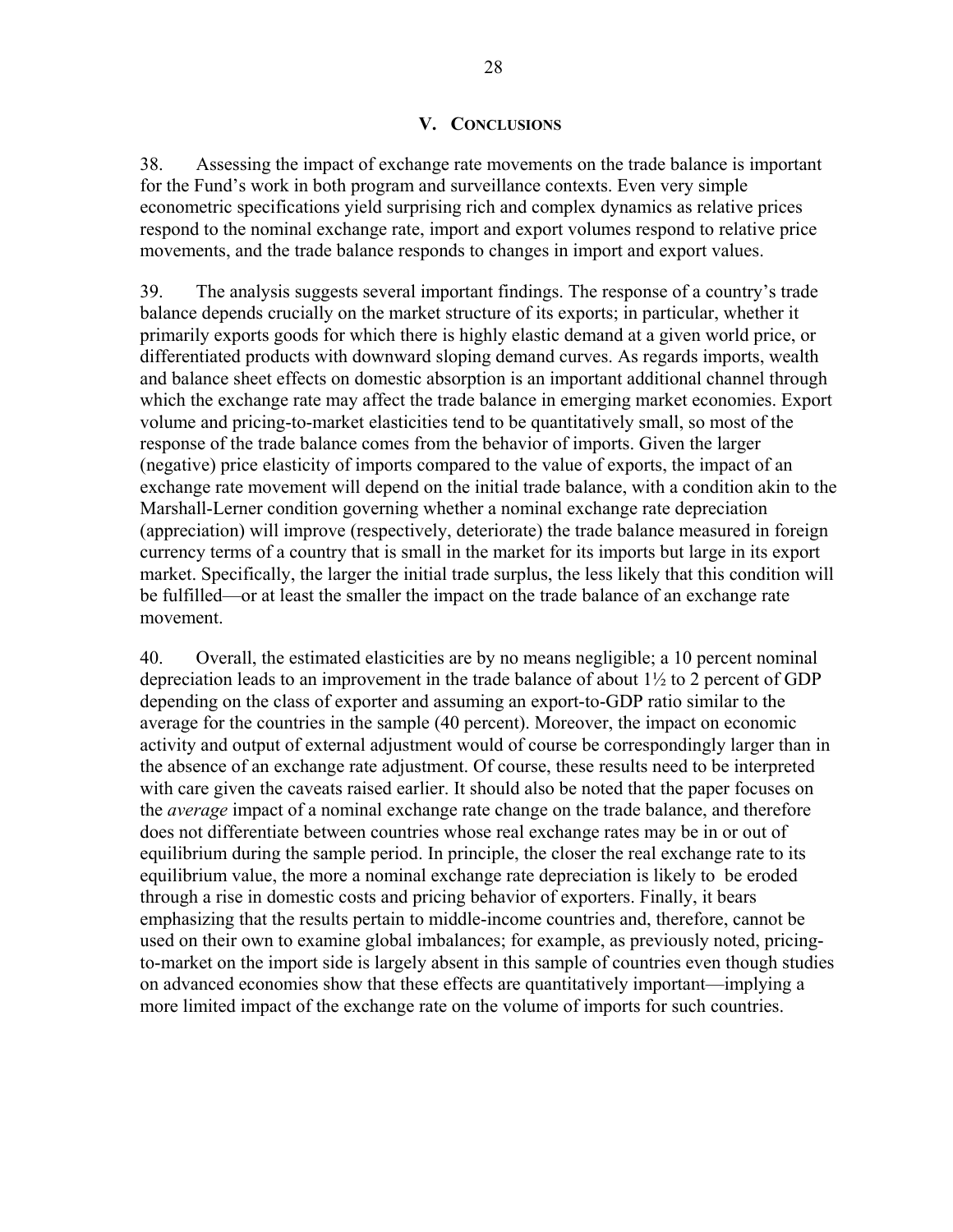## **Appendix I. Overview of the Empirical Literature on Trade Volume Price Elasticities and Pricing to Market**

The trade elasticities literature—a partial-equilibrium approach to studying external adjustment using price (and income) elasticity of imports (or exports)—has a long history in empirical international trade. Since the seminal contribution of Houthakker and Magee (1969), which has influenced much of the subsequent research in this area, the literature has used developments in methodologies, theory-based inclusion of additional variables, and increased sample sizes to further refine the estimates*.* <sup>26</sup> As illustrated in the survey of Goldstein and Khan (1985), past empirical explorations have largely focused on advanced economies, but recent papers have increasingly covered developing and other emerging market countries.

|                                     | Period            | Number of<br>countries |               | Exports $1/$ |    | Imports $1/$ |    |
|-------------------------------------|-------------------|------------------------|---------------|--------------|----|--------------|----|
| Houthakker and Magee (1969)         | 1951-66           | $15 \t2/$              |               | $-0.5$       |    | $-0.4$       |    |
| Reinhart (1994)                     | 1968-92           | $12 \t3/$              |               | $-0.3$       | 4/ | $-0.6$       |    |
| Senhadii (1998)                     | 1960-93           | 77.5/                  |               | $\cdots$     |    | $-0.3$       | 6/ |
|                                     |                   | 77/5/                  |               | $\cdots$     |    | $-1.1$       | 7/ |
| Senhadii and Montenegro (1999)      | 1960-93           | $75 \frac{5}{1}$       |               | $-0.2$       | 6/ |              |    |
|                                     |                   | $75 \frac{5}{1}$       |               | $-1.0$       | 7/ | $\cdots$     |    |
| Caporale and Chui (1999)            | 1960-92           | 21                     | $\frac{3}{2}$ | $-0.5$       | 8/ | $-0.5$       | 8/ |
|                                     |                   | 21                     | $\frac{3}{2}$ | $-1.2$       | 9/ | $-0.5$       | 9/ |
| Hooper, Johnson, and Marquez (2000) | 1950-97 10/       |                        | 72/           | $-0.3$       | 6/ | $-0.1$       | 6/ |
|                                     |                   |                        | 72/           | $-0.9$       | 7/ | $-0.4$       | 7/ |
| Marquez $(2002)$                    | 1980 to late '90s | 8                      | $\frac{3}{2}$ | $-2.1$       |    | $-0.7$       |    |
| Bahmani-Oskooee and Kara (2005)     | Mid 1970s to '90s | 28                     | $\frac{3}{2}$ | $-1.0$       |    | $-1.2$       |    |

#### Table AI. Estimates of Price Elasticities in Selected Papers

1/ Simple average of country estimates.

2/ Industrial countries only.

3/ Developing countries only.

4/ Industrial countries' demand for developing country exports.

5/ Industrial and developing countries.

6/ Short-run estimates.

7/ Long-run estimates.

 $\overline{a}$ 

8/ Dynamic Ordinary Least Squares (DOLS) estimator à la Stock and Watson (1993).

9/ Autoregressive Distrubuted Lag (ARDL) estimator à la Pesaran and Shin (1995).

10/ Period coverage differs; from mid 1950s to early 1970 to either 1996Q4 or 1997Q1.

This appendix examines some of the more recent estimates of price elasticities based on aggregate macroeconomic data on import and export volumes, both for industrialized as well as developing countries. Estimates of price elasticities of export and import demand vary

<sup>&</sup>lt;sup>26</sup> References to earlier research, including an influential methodological critique by Orcutt (1950), can be found in Goldstein and Khan's (1985) review in the *Handbook of International Economics*. Tables 4.1 and 4.2 of the review provide comprehensive lists of long- and short-run price elasticities for exports and imports.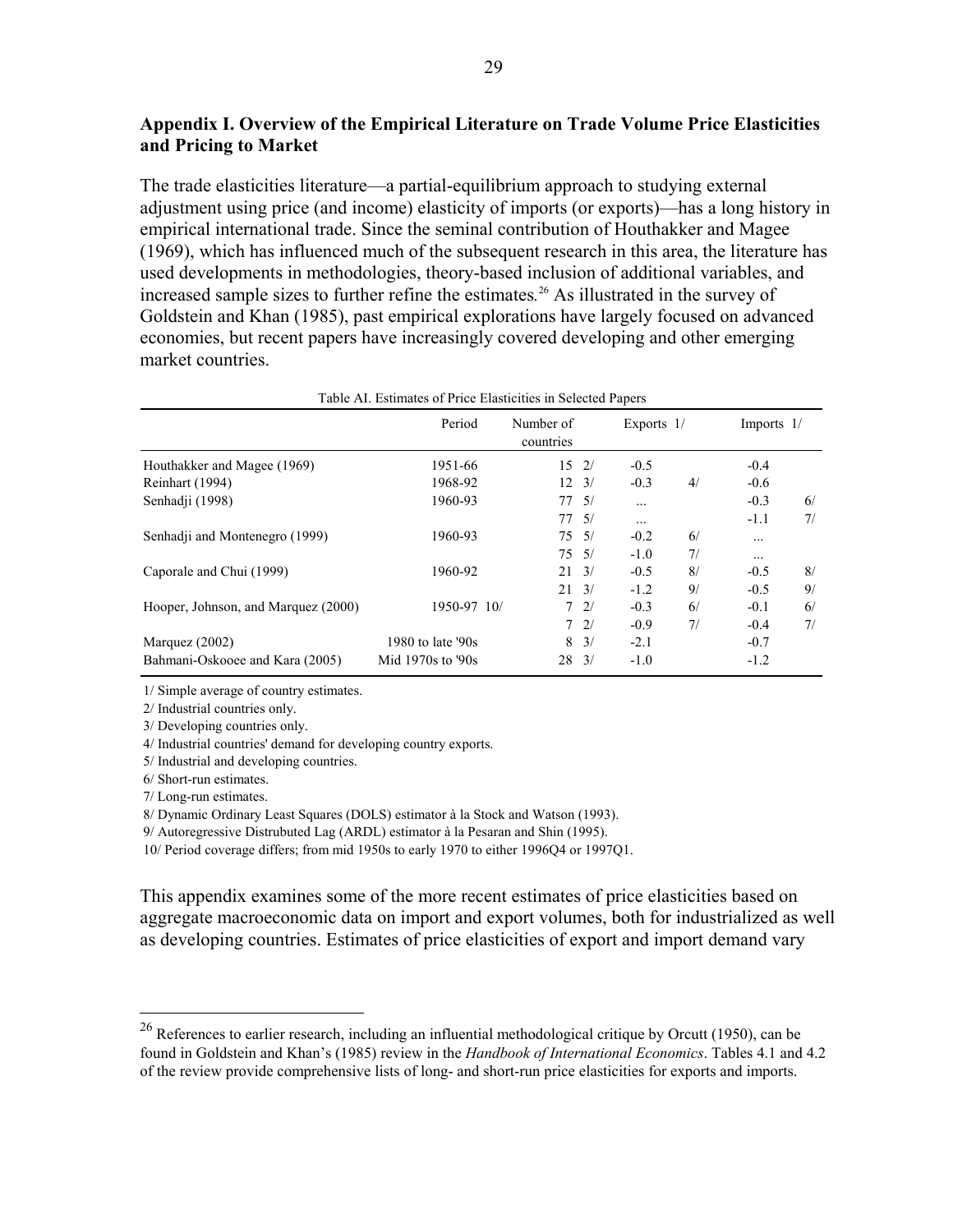greatly depending on the sample of countries, definition of relative price, $27$  choice of control variables, the time period, and the underlying methodology. The elasticities reported in Table AI may to some extent be compared with the short-run and long-run volume elasticities in Table 1 of the main body of the text and the import demand volume elasticities reported in Table 4, though it should also be noted that the estimates in Table 1 distinguish between class of exports and those for manufactures are based on the estimation of a demand function. Recognizing the time series properties of the variables underlying the estimation of trade elasticities, most recent papers—unlike simple OLS estimates of Houthakker and Magee (1969)—use a cointegration framework à la Johansen (1988). In addition to this line of research, trade economists have also estimated equations with specified micro foundations, generally yielding higher elasticities. This is generally attributed to the effect of aggregation over different goods. It should be noted, however, that cost heterogeneity among producers within a sector also implies different levels of pass-through from exchange rates to aggregate prices; more precisely, if a country devalues, the less efficient firms exporting to the country are likely to exit. This means that the calculated pass-through to prices will be greater using micro data than using aggregate price indices and thus—for a given volume change—an upward bias to the volume elasticities derived from micro studies.

What are the main findings of the empirical literature? Reinhart (1994), in an early application of the literature using a cointegration framework, examines the relationship between relative prices and imports and exports in twelve developing countries in Asia, Africa, and Latin America. She finds very low price elasticities, well below unity, suggesting the need for large price swings to affect trade patterns. Hooper, Johnson, and Marquez (2000) focus on trade elasticities for G-7 countries. They develop a system of equations for real imports and exports, as well as real GDPs and relative prices, also allowing for dynamic adjustments by specifying error-correction equations. They generally find more elastic coefficients in the long run than in the short run. Marquez (2002) also examines the specific case of East Asian countries, finding much higher long-run price elasticities for imports and exports. He also finds—with the exception of Indonesia—the sum of long-run price elasticities to be less than -1, indicating an improvement in the current account balance in response to a real exchange rate depreciation.

Other recent papers have applied the Pesaran-Shin approach to autoregressive distributed lag (ARDL) modeling. Senhadji (1998) and Senhadji and Montenegro (1999) apply this technique on a sample of over 70 countries to estimate comparable sets of price (and income) elasticities, both for the short and the long run. Both papers find that—consistent with

 $\overline{a}$ 

 $^{27}$  A variety of measures have been used to proxy relative prices of imports and exports. Houthakker and Magee define the relative price of imports as a ratio of the price index of imports into a given country to the country's wholesale price index and the relative price of exports as the ratio of the price index of a country's (real) exports to the export price index of the other exporting countries. Reinhart (1994) uses a simple ratio of import unit values (in domestic currency) to CPI and export unit values deflated by industrial countries' consumer prices (in U.S. dollars). Senhadji (1999) uses the ratio of import deflator to the GDP deflator as a measure of the relative price of imports, while Senhadji and Montenegro (1998) define the relative price of exports as the export price of the home country relative to the price of its competitors.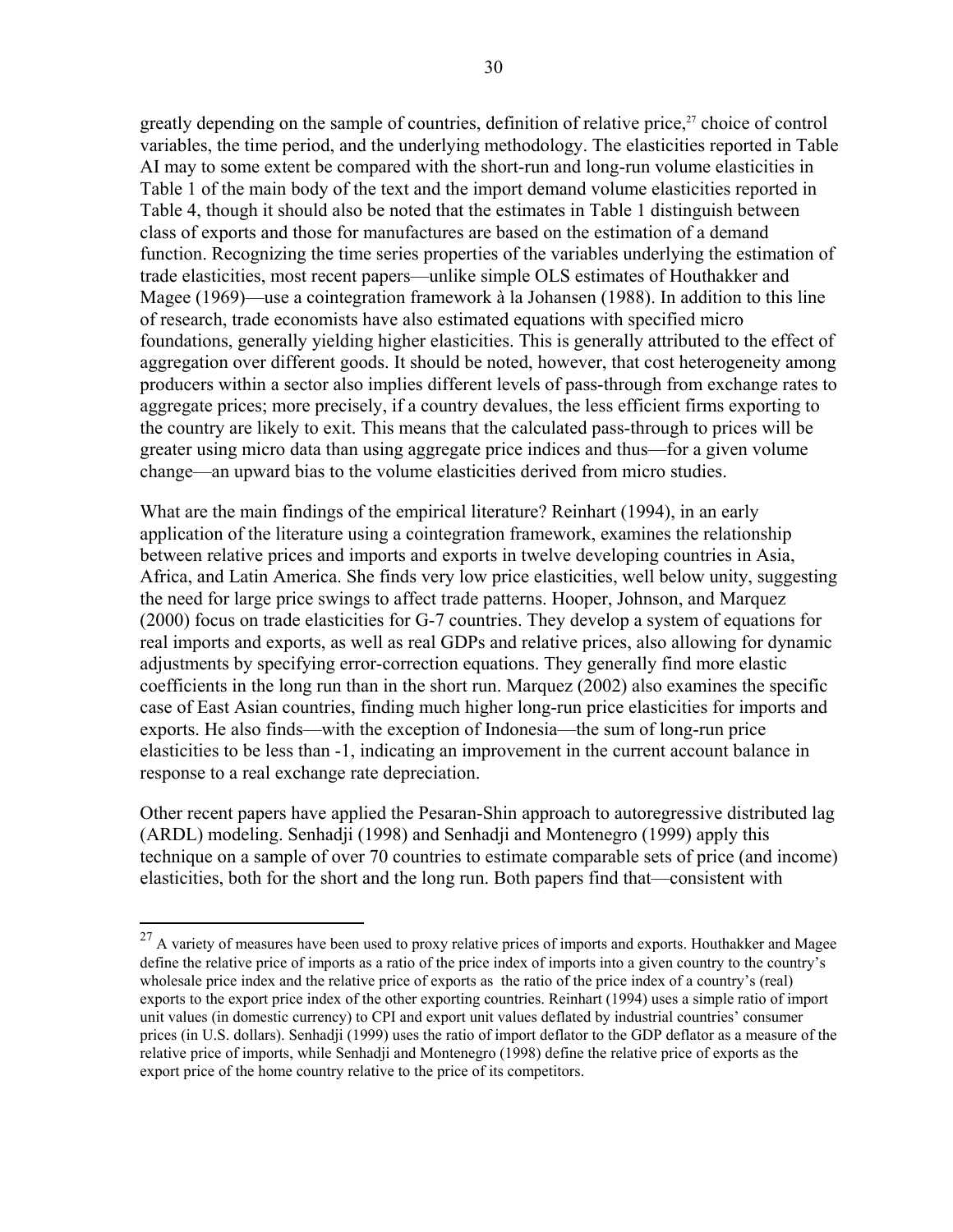Hooper, Johnson, Marquez (2000)—while average price elasticities are close to zero in the short run, they approach unity in the long run. Furthermore, they document a wide range of estimates for the cross-section of countries in the sample. Caporale and Chui (1999) calculate import and export price (and income) elasticities for a sample of 21 countries, both industrialized and emerging. While they also report results of the dynamic OLS methodology, à la Stock and Watson (1995), they find that the ARDL approach produces coefficients more consistent with theoretical priors. Most recently, Bahmani-Oskooee and Kara (2005) apply these techniques to a sample of 28 countries, concluding that almost all price elasticities are negative and highly significant. They find that while developing countries tend to have price elasticities of less than unity, no clear pattern is found among industrialized countries. They also conclude that the Marshall-Lerner condition is met in the long run and, thus, that a devaluation would generally improve the trade balance.

As noted above, use of more micro-level data by trade economists have yielded much higher elasticities. In an influential paper, Riedel (1988) found Hong Kong's manufactured goods to face an infinitely elastic demand in world markets. While larger elasticities for small open economies are in line with trade theory, Panagariya, Shah, and Mishra (1996) found the magnitude implausible due to weaknesses in Riedel's methodology. Examining demand for Bangladesh's garment products in the U.S. market, using a well-specified demand equation, they find own-price elasticity to exceed (in absolute value) 65 in most specifications. Regarding import demand, Kee, Nicita, and Olarreaga (2004) have recently estimated over 300,000 import demand elasticities for 4,625 goods in 117 countries, finding a simple average of -1.67 (and a median of -1.08). They find import demand to be more elastic at a disaggregated level and elasticities to be higher among larger countries and lower income countries. Some authors (Abeysinghe and Choy, 2005) have examined the effect on export volume price elasticities of high import content in exports, finding evidence of lower elasticities.

## **Pricing to Market and Exchange Rate Pass-through for Emerging Markets**

The literature on the analysis of the relationship between exchange rate movements and goods prices is more recent than on trade elasticities but correspondingly voluminous, especially for industrial countries. It has focused on two related areas of research: pricing-tomarket and exchange rate pass-through. Recent papers on prices and exchange rate movements have examined whether pricing-to-market exists and the extent of the corresponding markup adjustment. Goldberg and Knetter (1997) argue that pricing-to-market (PTM) studies for industrialized countries find convincing evidence of price discrimination even among seemingly homogenous goods. Gaulier et al (2006) examine pricing-to-market behavior for a set of 130 industrial and developing countries and find some evidence of pricing-to-market behavior in over half of the industries examined and especially for final consumption goods. Studies on specific industries in emerging markets also suggest PTM behavior. Lee (1995) and Kim (2003) find PTM behavior among Korean export industries and Tongzon and Menon (1994) report PTM behavior for export industries in Singapore.

Motivated by the rise in industrial organization and strategic trade theory, empirical studies have examined the pass-through of exchange rate movements to both aggregate import prices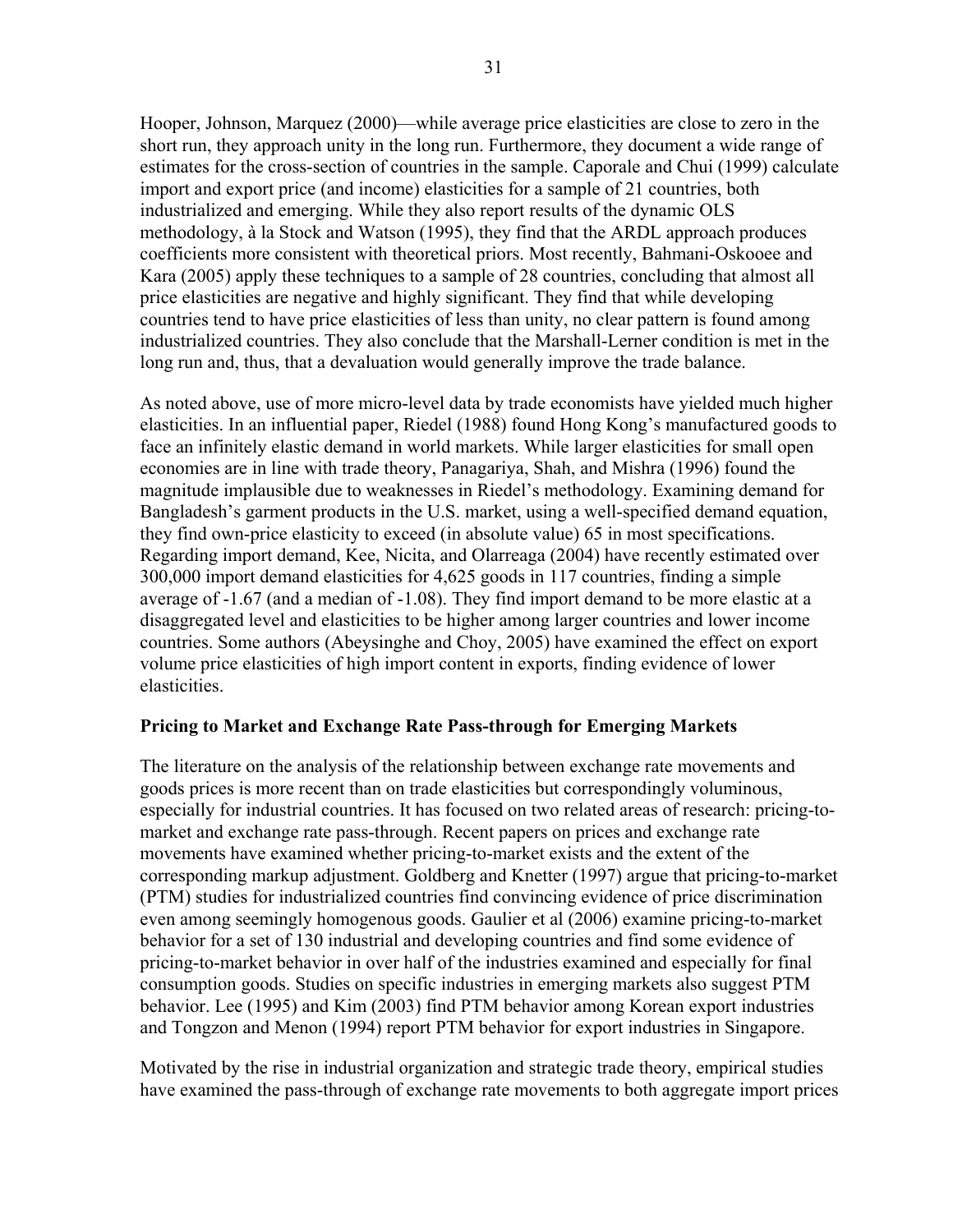and import prices of specific industries. Much of this literature has focused on industrialized countries, in particular the US and Japan, and employed a single-equation estimation approach to assess the effects of the exchange rate change. The range of estimates varies across countries, with those for the US centered around 20 percent in the short-run and 40 percent in the long-run (Marazzi, Sheets, and Vigfusson, 2005), while those for the OECD are centered around 46 percent and 65 percent respectively (Campa and Goldberg, 2005). For G7 countries, Ihrig, Marazzi, and Rothenberg, (2006) estimate a pass-through effect of 40 percent for the period 1990-2004

Applied work for emerging market and developing countries is more limited. Barhoumi (2005a, 2005b) finds that the long-run exchange rate pass-through to import prices for a panel of developing countries varies between 64 percent and 83 percent depending on the chosen estimation methodology. Sahminan (2002) finds a similar long-run pass through estimate of about 83 percent on average for Thailand, Singapore, and Philippines. Taking account of the effects of market concentration, Lee (1997) estimates that about 62 percent of exchange rate movements pass-through to import prices across industries in Korea and that higher market concentration among specific industries weakens the pass-through effect.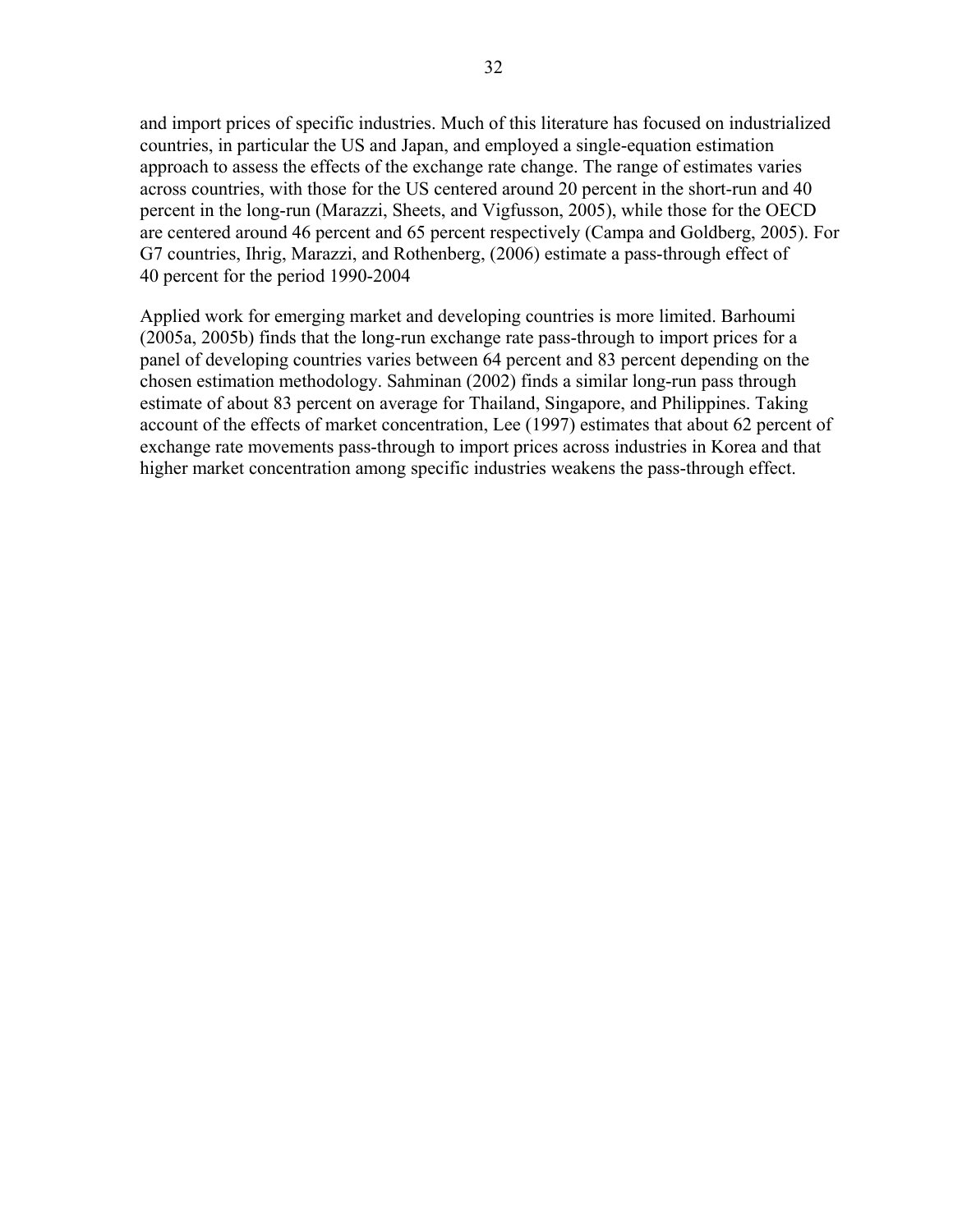## **Appendix II. Data Description and Sample**

**Export volume** refers to exports of goods and services expressed in domestic currency at 2000 prices.

**Export deflator for oil exporters** is the average spot oil price converted into domestic currency.

**Export deflator for non-oil commodity exporters** is the weighted average spot commodity price index based on the share of these commodities in the exports of the commodity exporters and converted into domestic currency.

**Domestic prices** are represented by the consumer price index.

**Foreign income** is the output of partner countries weighted by their share in the exports of the exporting country.

**The change in capacity** is measured by the change in GDP per capita in PPP terms.

**The output gap** is measured as the log difference between actual output and trend output calculated using a HP filter over 20 years.

**Export deflator for manufacturing exporters** is export value divided by export volume, both in domestic currency.

|                             |           |      | Table AII. Country Sample  |           |      |
|-----------------------------|-----------|------|----------------------------|-----------|------|
| Country and exporter class  | Beginning | End  | Country and exporter class | Beginning | End  |
|                             | date      | date |                            | date      | date |
| Oil Exporters               |           |      | Manufacture Exporters      |           |      |
| Algeria                     | 1980      | 2005 | Botswana                   | 1982      | 2005 |
| Egypt                       | 1988      | 2005 | <b>Brazil</b>              | 1982      | 2005 |
| Gabon                       | 1980      | 2005 | China                      | 1980      | 2005 |
| Iran                        | 1981      | 2005 | India                      | 1980      | 2005 |
| Libya                       | 1991      | 2005 | Indonesia                  | 1988      | 2005 |
| Oman                        | 1991      | 2005 | Jamaica                    | 1980      | 2005 |
| Syria                       | 1980      | 2005 | Jordan                     | 1982      | 2005 |
| Trinidad and Tobago         | 1982      | 2005 | Korea                      | 1980      | 2005 |
| Venezuela                   | 1980      | 2005 | Lebanon                    | 1992      | 2005 |
|                             |           |      | Malaysia                   | 1987      | 2005 |
| Non-Oil Commodity Exporters |           |      | Mauritius                  | 1980      | 2005 |
| Argentina                   | 1981      | 2005 | Morocco                    | 1980      | 2005 |
| Bolivia                     | 1981      | 2005 | Mexico                     | 1982      | 2005 |
| Chile                       | 1980      | 2005 | Namibia                    | 1982      | 2005 |
| Colombia                    | 1981      | 2005 | Pakistan                   | 1983      | 2005 |
| Costa Rica                  | 1986      | 2005 | Philippines                | 1980      | 2005 |
| Dominican Republic          | 1980      | 2005 | Singapore                  | 1982      | 2005 |
| Ecuador                     | 1991      | 2005 | South Africa               | 1980      | 2005 |
| El Salvador                 | 1982      | 2005 | Sri Lanka                  | 1982      | 2005 |
| Guatemala                   | 1984      | 2005 | Swaziland                  | 1982      | 2005 |
| Honduras                    | 1980      | 2005 | Thailand                   | 1982      | 2005 |
| Panama                      | 1980      | 2005 | Tunisia                    | 1983      | 2005 |
| Paraguay                    | 1980      | 2005 | Turkey                     | 1980      | 2005 |
| Peru                        | 1982      | 2005 |                            |           |      |
| Uruguay                     | 1982      | 2005 |                            |           |      |
|                             |           |      |                            |           |      |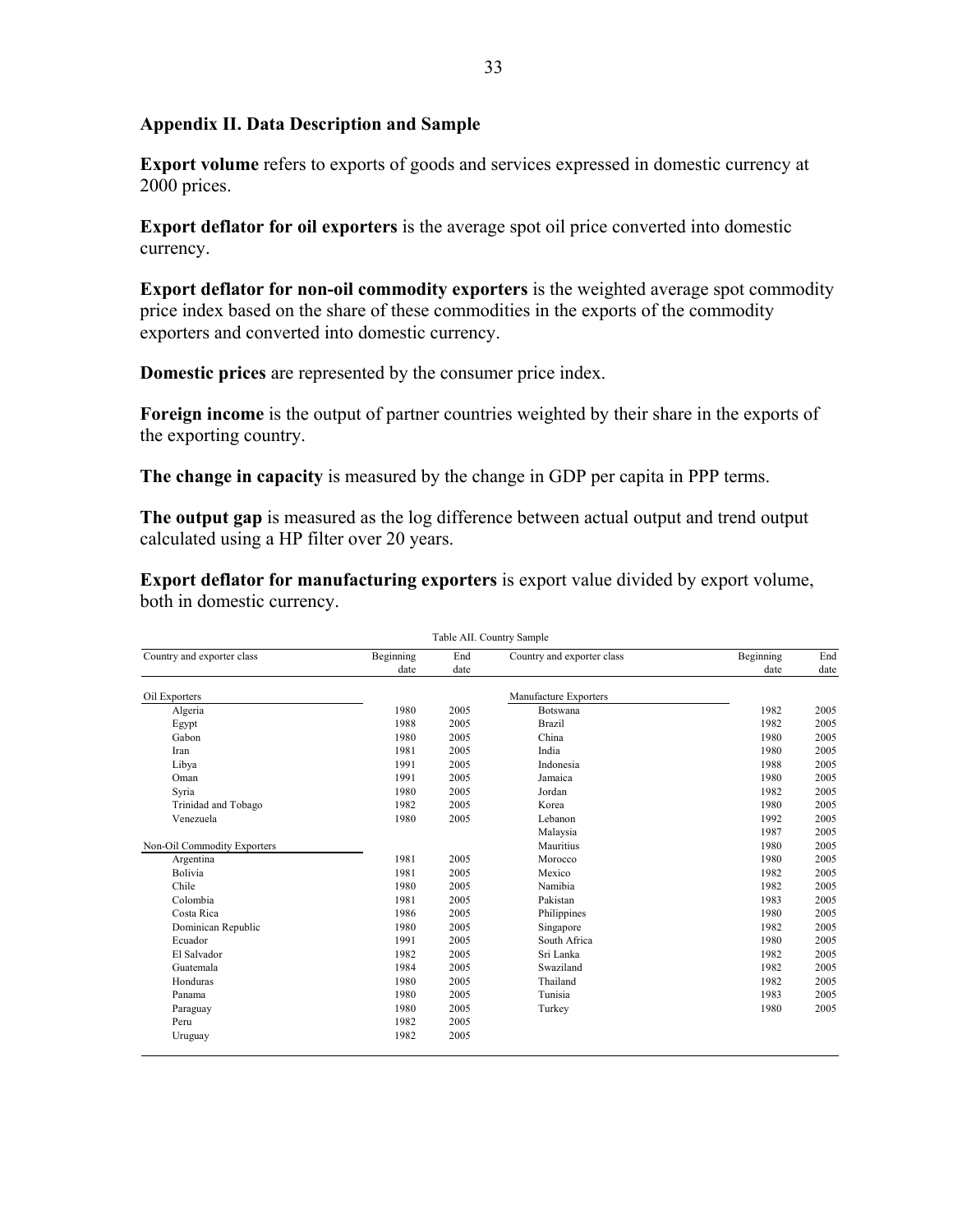**Relative export price for manufacturing exporters** is the trade-weighted average of the domestic currency equivalent of unit labor costs in the country's trading partners.

**Real absorption** is output minus net exports expressed in domestic currency at 2000 prices.

**Real disposable income** is output minus government revenues deflated by the CPI index.

**Import volume** refers to imports of goods and services expressed in domestic currency at 2000 prices.

**Import deflator** is import value divided by import volume, both in domestic currency.

All variables are taken from the World Economic Outlook Database. The sample of countries encompasses all of the middle-income countries listed in the World Bank Development Report except for countries with a population of less than 1 million and transition economies. It also includes India and Pakistan given their importance in world trade and access to market financing.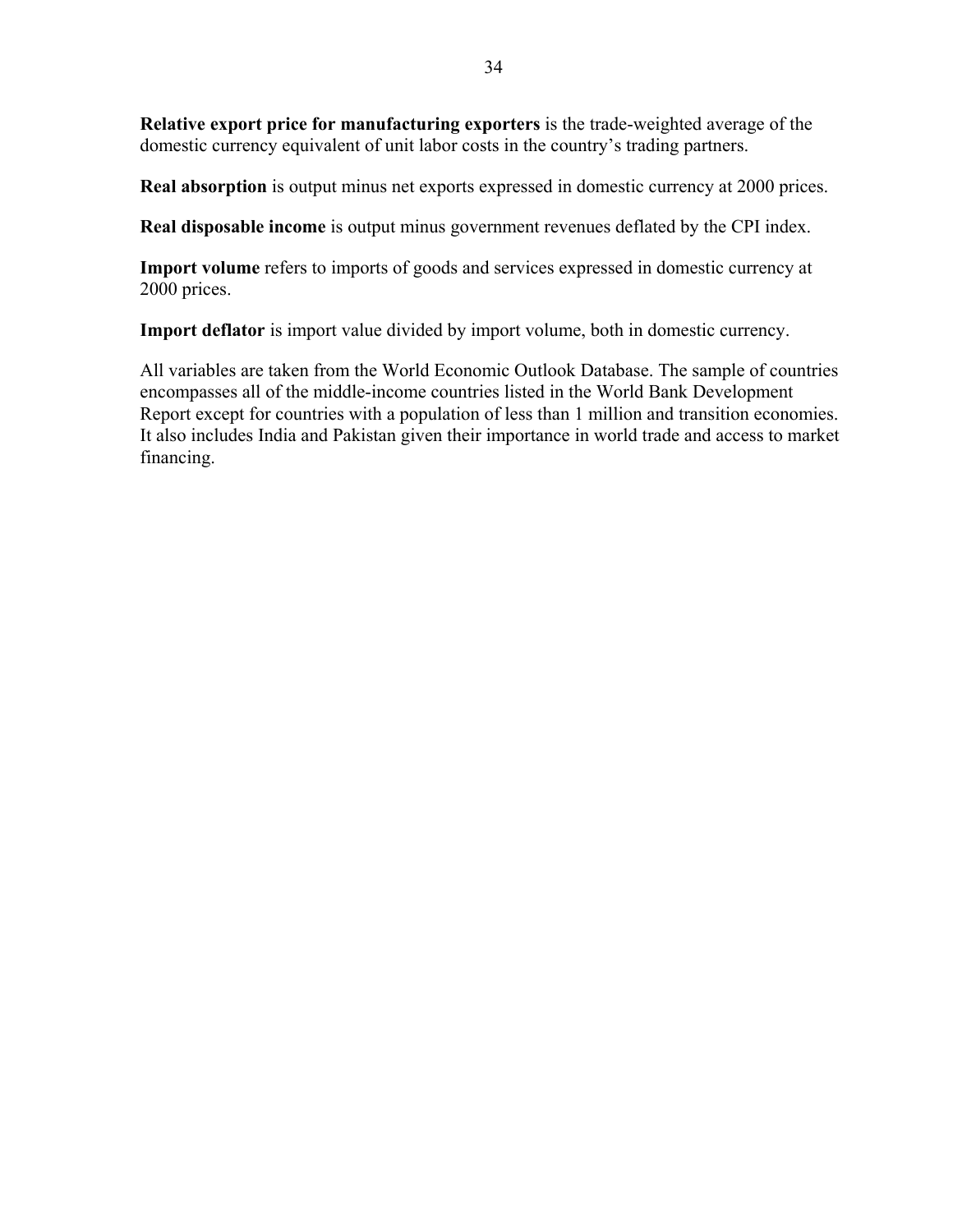#### **Appendix III. Robustness Tests**

This appendix describes the results of four robustness tests; specifically, the (i) effect of structural changes on volume elasticities, (ii) evidence on weakening pass-through effects of devaluations to inflation (controlling for high inflation cases), (iii) for manufacturers, evidence of pricing to market behavior even if large exporters are dropped from the sample and the absence of terms of trade effects on the supply of these goods, and (iv) estimates that show that import prices change almost one-to-one with a change in exchange rates.

The reported export volume elasticities may be affected by numerous factors, in particular structural changes that might lead to differences in trade patterns and to changes in trade costs. Such structural changes might explain the relatively large income elasticities obtained and, more importantly, could call into question the classification based on trade shares discussed in the main body of the text.

To examine these factors, Table AIII-1 contrasts the baseline export volume elasticities with those obtained after adding a time trend. As

|              |      | # observ. $#$ countries           | Relative<br>price        |     | Income<br>effects |        |
|--------------|------|-----------------------------------|--------------------------|-----|-------------------|--------|
|              |      | Baseline (1980-2005; see Table 1) |                          |     |                   |        |
| Oil          | 186  | 9                                 | 0.16                     |     | 1.27              | ***    |
| Non-oil      | 310  | 14                                | 0.02                     |     | 1.87              | ***    |
| Manufactures | 511  | 23                                | $-0.53$                  | **  | 2.38              | ***    |
|              | 1007 | 46                                |                          |     |                   |        |
|              |      |                                   | Baseline with time trend |     |                   |        |
| Oil          | 186  | 9                                 | 0.16                     |     | 0.86              | $\ast$ |
| Non-oil      | 310  | 14                                | 0.02                     |     | 1.42              | **     |
| Manufactures | 511  | 23                                | $-0.60$                  | **  | 1.98              | ***    |
|              | 1007 | 46                                |                          |     |                   |        |
|              |      | Shorter time period (1992-2005)   |                          |     |                   |        |
| Oil          | 117  | 9                                 | 0.24                     | *** | 0.58              |        |
| Non-oil      | 169  | 13                                | 0.14                     | **  | 1.27              | **     |
| Manufactures | 312  | 24                                | $-0.61$                  | *** | 2.04              | ***    |
|              | 598  | 46                                |                          |     |                   |        |

Table AIII-1. Export Volumes in Different Samples (Long-run Elasticities)

Source: IMF staff estimates.

Note:  $* =$  significant at 10% level,  $** =$  significant at 5% level, \*\*\* = significant at 1% level. Estimation with intercept.

shown in the table, income elasticities are somewhat lower but there is no meaningful change in the relative price elasticities. More importantly, given how countries are assigned to the three export categories in this paper, an estimation over a shorter time period reduces the risk that changes in trade patterns might have led to classifying countries according to trade shares that might no longer be valid. However, a shorter time period (1992−2005) only leads to the classification of the Dominican Republic as a manufacturing exporter (rather than a non-oil commodity exporter) and yields broadly similar results as to price and income elasticities.

An additional source of sample bias might arise when borderline countries—e.g., those that might have broadly similar trade shares in two of the three categories defined—are forced into one category alone. In effect this aggregation disregards some of characteristics of a country's trade patterns. For example, Egypt is classified as an oil exporter in the estimations

in this paper, but could have also been classified as a manufacturing exporter. Dropping these borderline cases does not meaningfully change the estimates regarding volume elasticities (not shown).

As to the inflation equation, it is generally argued that the pass-through effect from

| Table AIII-2. Inflation Equation, Effect of a Change in Exchange Rates 1/ | $#$ observ. | Short-run  | Long-run   |  |
|---------------------------------------------------------------------------|-------------|------------|------------|--|
| Period 1980-2005                                                          | 1007        | $0.35***$  | $0.91***$  |  |
| Period 1995-2005 (baseline)                                               | 506         | $0.21$ *** | $0.64$ *** |  |
| Period 1980-2005 (low inflation only) 1/                                  | 634         | $0.12**$   | $0.88***$  |  |
| Period 1995-2005 (low inflation only) 1/                                  | 406         | $0.09$ **  | $0.56***$  |  |

Source: IMF staff estimates.

1/ Data with annual inflation rates of less than 10 percent. Specification mimics the equation estimated in Table 3.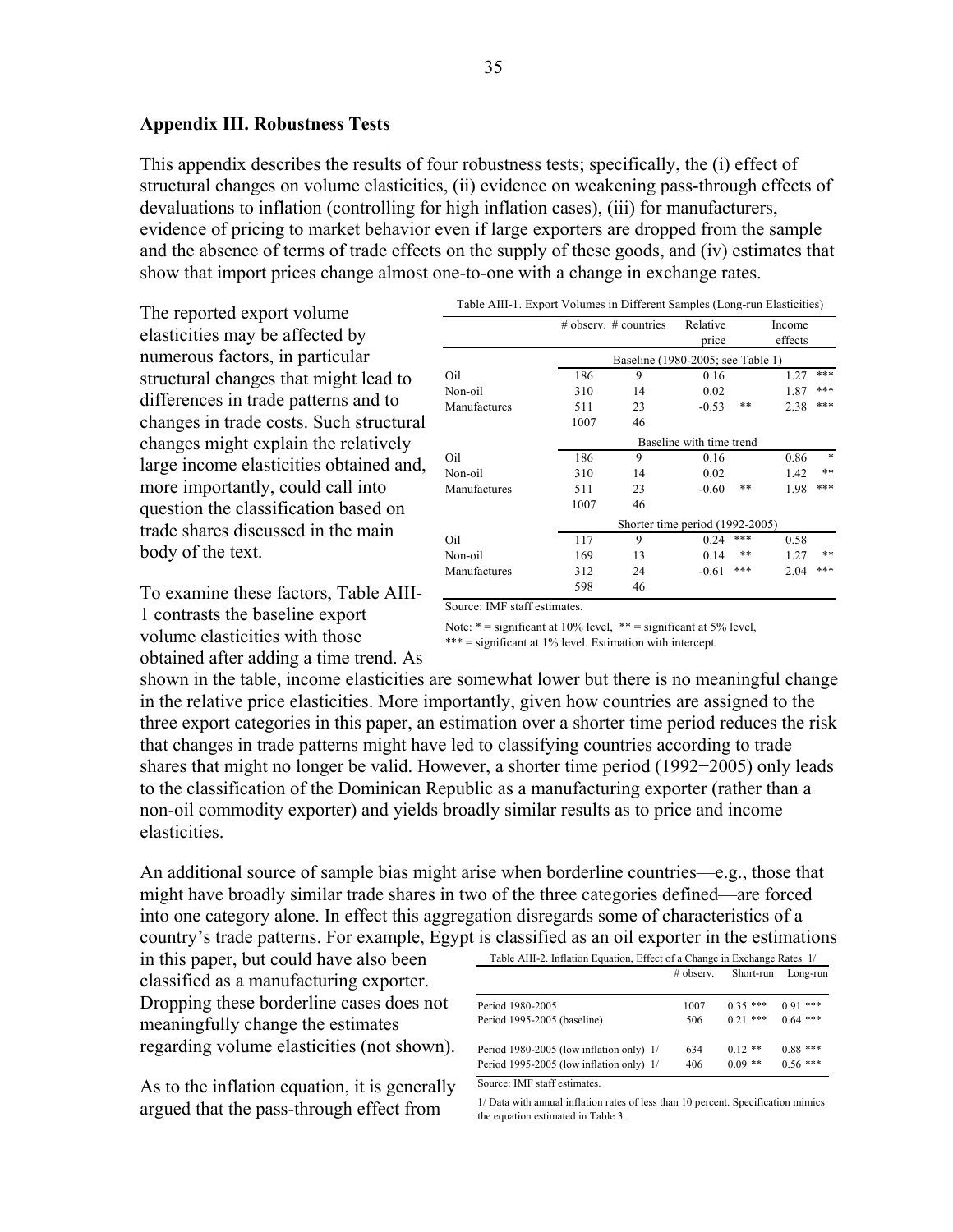nominal exchange rate changes have declined over time. These pass-through effects are also influenced by high inflation events, though to some extent the estimates in this paper control for the latter by transforming the inflation rate and the nominal exchange rate change so that both lie in the interval (-100, 100) percent. As expected, Table AIII-2 shows that passthrough effects are indeed smaller in recent years, declining from 0.35 to 0.21 in the shortrun and from 0.91 to 0.64 in the long-run. The table also shows that excluding high inflation cases (annual inflation rates of over 10 percent) results in slightly lower pass-through effects. It is also worth noting that fewer high inflation cases exist post-1994 than is the case over the preceding 15 years—20 percent of the observations are high inflation cases compared to about 54 percent in the sample covering the 1980-1994 period.

The price equations discussed in this paper do not control for a country's exchange rate regime. Since a country with a fixed regime is likely to experience a smaller passthrough of exchange rate movements into domestic

| Table AIII-3. Impact on the Trade Balance of a 10 Percent Depreciation 1/ |  |
|---------------------------------------------------------------------------|--|
| (In percent of GDP)                                                       |  |

|                          | Commodity exporters |          | Manufacturing exporters |          |
|--------------------------|---------------------|----------|-------------------------|----------|
|                          | Short-run           | Long-run | Short-run               | Long-run |
| Fix and flexible regimes | 1.6                 | 1.8      | 03                      | 16       |
| Fix regime countries     | 1.6                 | 29       | 03                      | 2.5      |

1/ Assuming that trade is in balance and that the export to GDP ratio is 40 percent.

prices, this could in turn increase the improvement of the trade balance that would arise from a permanent nominal depreciation. Indeed, as shown in Table AIII-3, a 10 percent depreciation would about 50 percent higher among countries with fixed regimes.

The paper also argues that pricing to market behavior applies to manufacturing exporters. But could this be influenced by the economic importance of some of the countries in the sample? Table AIII-4 shows that the pricing to market behavior remains valid even if the five largest emerging market economies (EMEs), all of which are manufacturing exporters, are excluded from the sample; the short- and long-run pricing to market coefficients are largely unchanged (0.89 and 0.87 in the long-run and 0.58 and 0.53 in the short-run). Moreover, as indicated in footnote 13, the volume of

| Table AIII-4. Pricing Equation for Manufacturing Exporters for Different Samples 1/ |                          |             |        |
|-------------------------------------------------------------------------------------|--------------------------|-------------|--------|
|                                                                                     | $Coefficient$ $Inor.run$ | Coefficient | I ong- |

|                                            | Coefficient     | Long-run     | Coefficient                 |              | Long-run |
|--------------------------------------------|-----------------|--------------|-----------------------------|--------------|----------|
|                                            | estimates       | elasticities | estimates                   | elasticities |          |
|                                            | <b>Baseline</b> |              | Drop five largest countries |              |          |
| Export deflator                            |                 |              |                             |              |          |
| First lag                                  | $0.73$ ***      |              | $0.73$ ***                  |              |          |
| Exchange rate in local currency per US\$   |                 |              |                             |              |          |
| Contemporaneous                            | $0.58$ ***      | 0.89<br>***  | $0.53$ ***                  | 0.87         | ***      |
| First lag                                  | $-0.34$ ***     |              | $-0.30$ ***                 |              |          |
| Unit labor costs (ULC) of competitors 1/   |                 |              |                             |              |          |
| Contemporaneous                            | $0.20$ **       | 0.57<br>***  | $0.18$ **                   | 0.69         | ***      |
| First lag                                  | $-0.05$         |              | 0.01                        |              |          |
| CPI index (logs); proxy for domestic costs |                 |              |                             |              |          |
| Contemporaneous                            | $0.40$ ***      | 0.09         | $0.41$ ***                  | 0.05         |          |
| First lag                                  | $-0.38$ ***     |              | $-0.40$ ***                 |              |          |
| Change in per capita GDP (PPP terms)       |                 |              |                             |              |          |
| Contemporaneous                            | $-0.06$         |              | $-0.12$                     |              |          |
| First lag                                  | 0.09            |              | 0.01                        |              |          |
| Output gap                                 |                 |              |                             |              |          |
| First lag                                  | $-0.01$         |              | 0.07                        |              |          |
| Diagnostic Statistics                      |                 |              |                             |              |          |
| # observations                             | 511             |              | 396                         |              |          |
| # countries                                | 23              |              | 18                          |              |          |
| R squared                                  | 0.99            |              | 0.99                        |              |          |
| Tests                                      |                 |              |                             |              |          |
| Hansen test                                | 14.19           |              | 10.74                       |              |          |
| $A-B$ test for $AR(1)$                     | $-1.60$         |              | $-1.43$                     |              |          |
| $A-B$ test for $AR(2)$                     | $-0.66$         |              | $-0.53$                     |              |          |

Source: IMF staff estimates.

Note:  $* =$  significant at 10% level,  $** =$  significant at 5% level,  $*** =$  significant at 1% level. Estimation with intercept.

1/ Drops China, Mexico, Korea, India, and Brazil—64 percent of total sample GDP in 2002.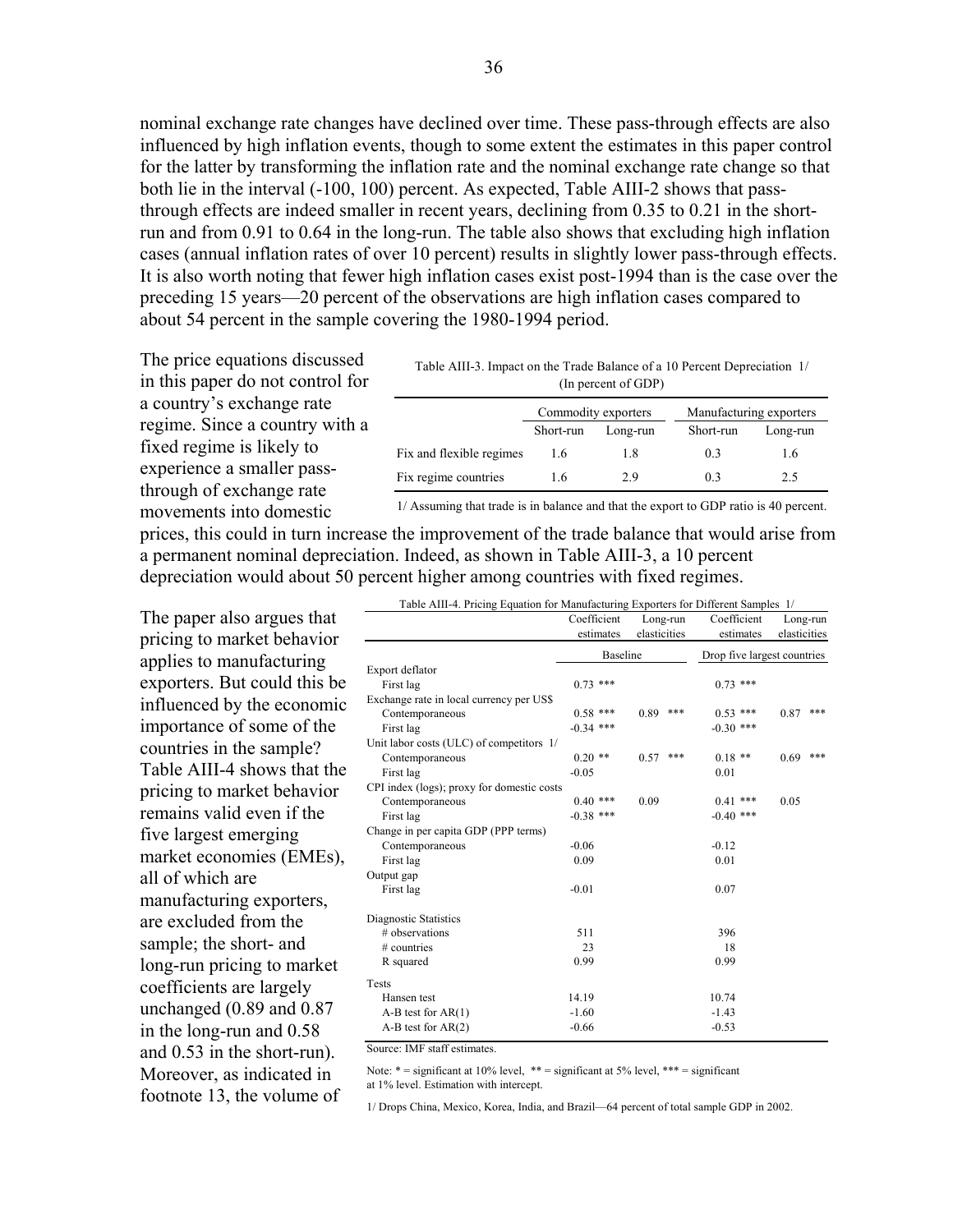exports of manufactures does not respond to movements in the internal terms of trade because the export deflator relative to domestic prices (as measured by the CPI) has an insignificant negative coefficient (-0.08) when this variable is added to the specification in Table 1 while the coefficient on relative export prices remains stable and significant at -0.16. As was the case for the price equation, the pricing to market equation (not shown) remains largely unchanged when (i) high inflation cases are dropped or (ii) the estimation period is 1995-2005.

37

Finally, the paper assumes that the pricing to market behavior does not apply to the imports of the EMEs. Implicitly, it is assumed that imports are so diversified that an exchange rate depreciation will translate into immediately higher import prices in domestic currency. Table AIII-5 provides estimates for a basic form of price equation for imports. The first estimation

applies only to manufacturing exporters and the second to all countries in the sample. In both cases the evidence is quite overwhelming: pricing to market does not appear to apply to the imports of EMEs. In fact, the adjustment in the domestic price of imports is particularly rapid—both short- and long-run coefficients are one. Adding foreign labor costs yields similar results regarding the reaction of import prices in domestic currency to a change in exchange rates.

|                                          | Coefficient | Long-run     | Coefficient | Long-run     |  |
|------------------------------------------|-------------|--------------|-------------|--------------|--|
|                                          | estimates   | elasticities | estimates   | elasticities |  |
|                                          |             |              |             |              |  |
| Import deflator                          |             |              |             |              |  |
| First lag                                | $0.77$ ***  |              | $0.76$ ***  |              |  |
| Exchange rate in local currency per US\$ |             |              |             |              |  |
| Contemporaneous                          | $0.97$ ***  | ***<br>0.99  | ***<br>0.97 | ***<br>1.01  |  |
| First lag                                | $-0.73$ *** |              | $-0.73$ *** |              |  |
| Diagnostic Statistics                    |             |              |             |              |  |
| # observations                           | 511         |              | 1007        |              |  |
| $#$ countries                            | 23          |              | 46          |              |  |
| <b>Tests</b>                             |             |              |             |              |  |
| Hansen test                              | 21.29       |              | 45.24       |              |  |
| $A-B$ test for $AR(1)$                   | $-2.17$ **  |              | $-3.38$ *** |              |  |
| $A-B$ test for $AR(2)$                   | $-0.85$     |              | $-0.21$     |              |  |

Note:  $* =$  significant at 10% level,  $** =$  significant at 5% level,

\*\*\* = significant at 1% level. Estimation with intercept.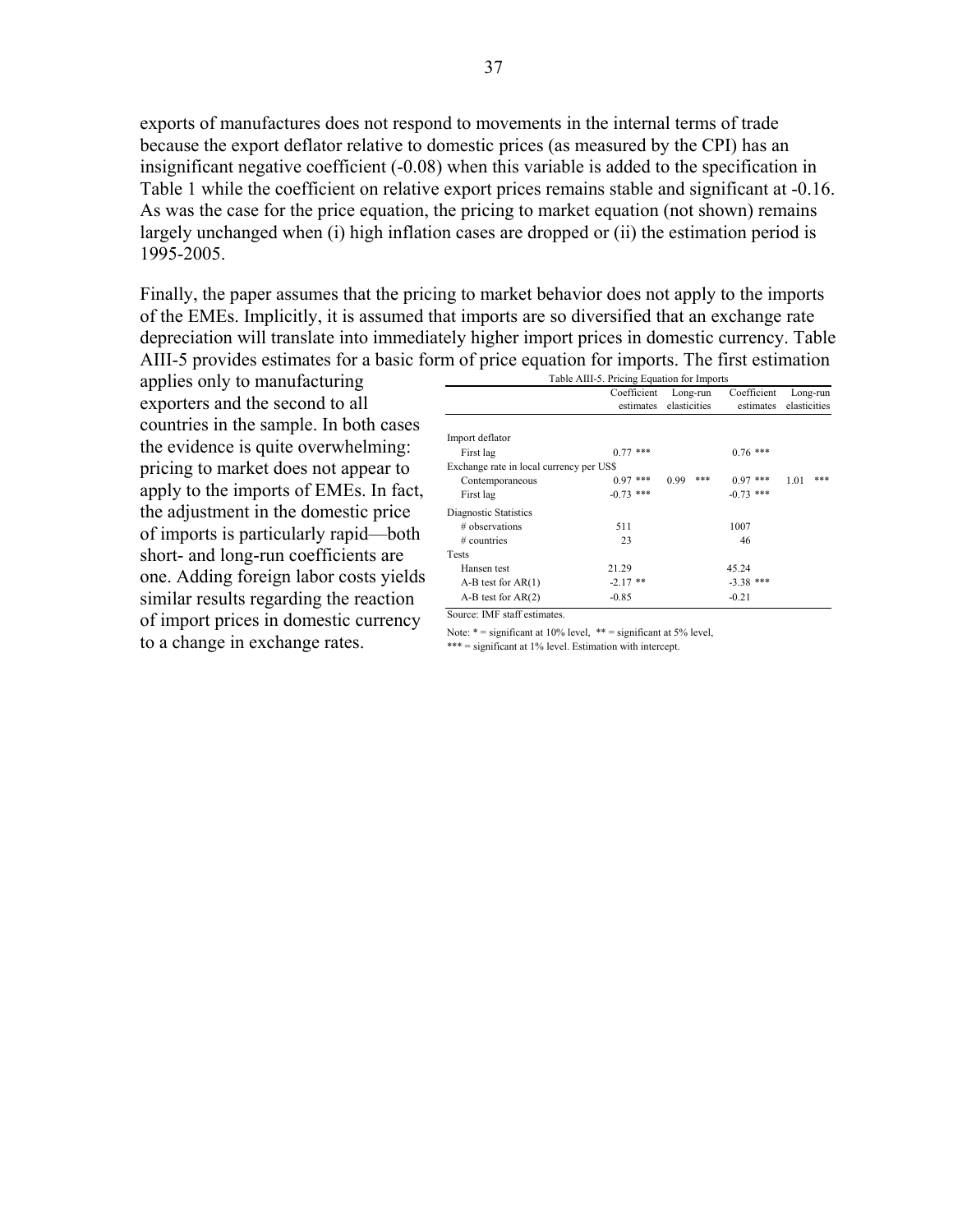#### **Appendix IV. Estimation Procedures**

This appendix discusses alternative estimation methods and the robustness of the paper's main findings.

#### **Arellano-Bond Estimator**

The baseline specification is estimated using the Blundell and Bond (1998) GMM-system estimator, which is a development of the earlier Arellano and Bond (1991) estimator and exploits the fact that the number of cross section units (countries) is large relative to the time periods. Under these conditions, the estimators satisfy asymptotic properties of normality and stationarity.

Since the price and volume series used in this paper are persistent, they are assumed to follow an AR(1) model. An unobserved unit specific time-invariant effect which is stochastic allows for heterogeneity across countries. While the disturbances are assumed to be uncorrelated across countries, they are likely correlated with the lagged dependent variable, requiring the use of first differences to eliminate this effect. To control for the serial correlation induced by first differencing requires instruments that are lagged one additional period because of the dependence of the differenced error term on its lagged value. Therefore, variables that could be considered endogenous such as the relative price terms in the volume equations are estimated with lags of two periods. Since the first-differenced error term has a first-order moving representation of serial correlation, the generalized method of moments (GMM) estimator provides a framework for correcting for this bias and hence obtaining efficient coefficient estimates.<sup>28</sup>

While the equations are estimated in level terms, they can be rewritten in terms of changes and lagged levels to derive short-run and long-run elasticities. For example, taking a generic equation expressed in levels with one lagged dependent term and a contemporaneous and lagged exogenous term

$$
X_t = \beta_0 + \beta_1 X_{t-1} + \delta_0 Y_t^* + \delta_1 Y_{t-1}^*
$$

 $\overline{a}$ 

This equation can be transformed into the following representation

$$
\Delta X_t = \beta_0 + (\beta_1 - 1)X_{t-1} + \delta_0 \Delta Y_t^* + (\delta_0 + \delta_1) Y_{t-1}^*
$$

In this case the short-run elasticity of X with respect to Y is  $\delta_0$  and the long-run elasticity is  $(\delta_0 + \delta_1)/(1-\beta_1)$ .

<sup>&</sup>lt;sup>28</sup> In terms of specification tests, while the first differenced error term has first order serial correlation, it should not be subject to second order serial correlation; this hypothesis is tested following the methodology proposed by Bond and Windmeijer (2002). With more than three periods, the model is over-identified and the GMM test for over-identifying restrictions can be used to ascertain the number of instruments; it should be noted, however, that this test loses statistical power as the number of time series data points increases (Bowsher, 2002).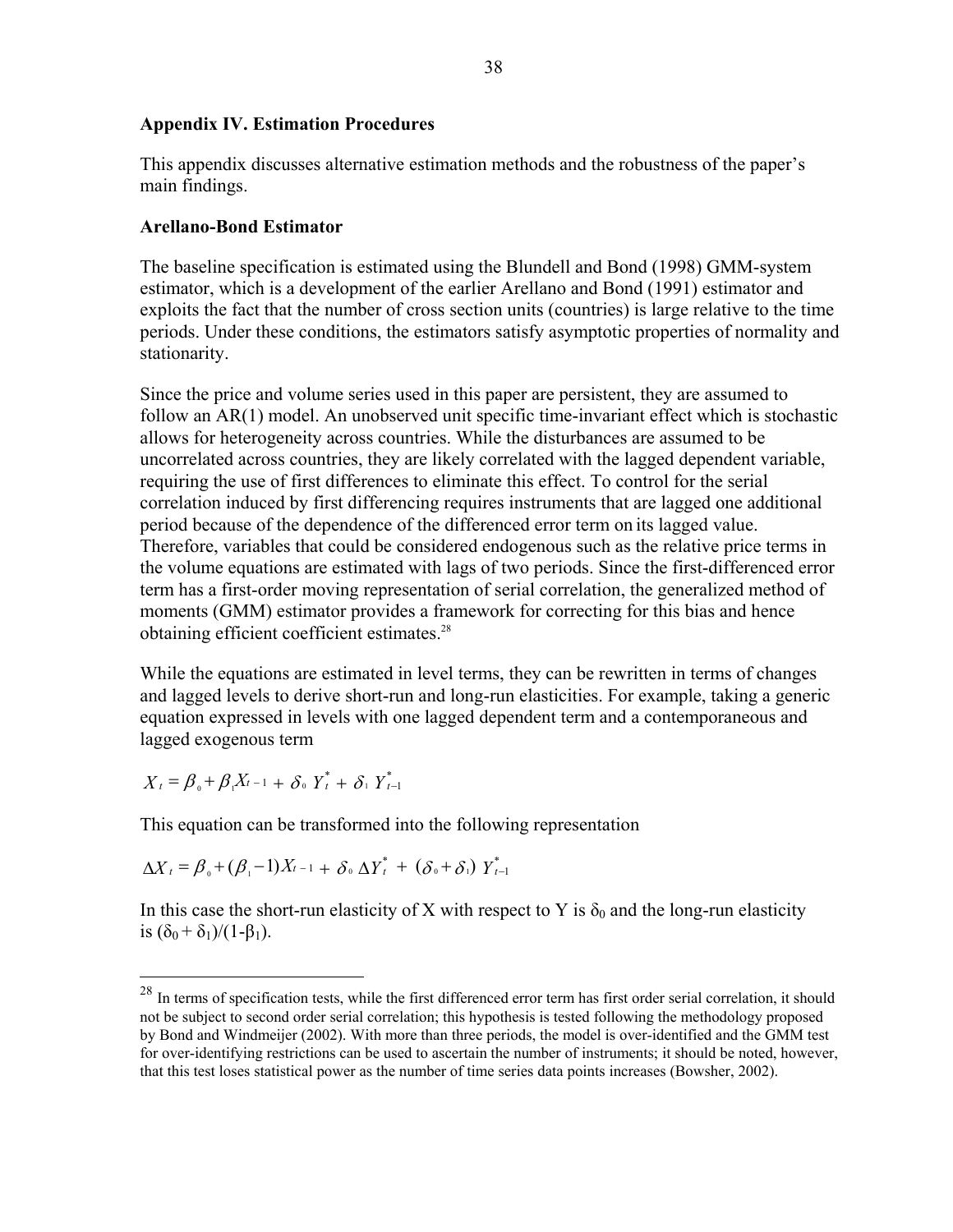These elasticities are calculated in each of the estimated equations and allow for comparability with the estimates derived from the two estimators discussed below.

# **Mean Group and Pooled Mean Group Estimators**

As the time-series dimension of the data increases, alternative estimators based on cointegration tests are commonly used. Therefore, to confirm the validity of the baseline specification estimates presented in the body of the paper, estimates are also obtained from two alternative estimators. The first estimator was proposed by Pesaran and Smith (1995) mean group (MG) estimator—and consists of estimating separate auto-regressive distributed lag models for each country, where dependent and independent variables enter the right-hand side. The MG estimator then derives the full panel estimates as simple averages of individual country coefficients. The second estimator recognizes that the long-run response of the dependent variable to exchange rate changes might be the same across countries and Pesaran, Shin, and Smith (1999) propose a maximum likelihood-based estimator called "pooled mean group" (PMG) that pools the individual long-run regression coefficients. The validity of the cross-sectional long-run homogeneity restriction—and hence the suitability of the PMG estimator—can be tested by a Hausman-type statistic (the *h*-statistic).

# **Mean Group and Pooled Mean Group Estimates**

To conserve on degrees of freedom while allowing for reasonably rich dynamics, the number of lags used to obtain the MG and PMG estimates is set to a maximum of 2. The estimation period is 1980−2005 for all the countries

The results for the oil-exporting group are consistent with the prior that the supply of oil exports is fairly inelastic in terms of price since the price elasticity estimates only vary between 0.16 and 0.43. By the same token, the volume elasticity of oil exports to world income is very low at 0.35 for the PMG estimator, suggesting that the supply of oil is not particularly sensitive to income developments. This contrasts with the results for non-oil commodity exports, which display considerably greater sensitivity to world income growth and lower sensitivity to price changes.

Exports of manufactures have the greatest sensitivity to trading partners income. Moreover, the *h*-statistic for this variable rejects the long-run cross-country homogeneity restriction, indicating considerable cross-country heterogeneity in the way manufacturing exports respond to changes in trading partners income. Relaxing the cross-country homogeneity restriction (in other words, focusing on the MG estimator), the estimates indicate no significant response of export volumes to relative price movements (i.e., a non-statistically significant long-run price elasticity of 0.30). Although the long-run price elasticity of export volumes using the Arellano-Bond procedure is significantly negative (about −0.53), the price elasticity estimate excludes pass-through effects that, when included, result is a long-run volume response to a currency depreciation of only 0.02. In other words, both the MG estimator and the Arellano-Bond estimator suggest that the long-run volume response is small. This weak response might reflect the large costs of moving in and out of export markets.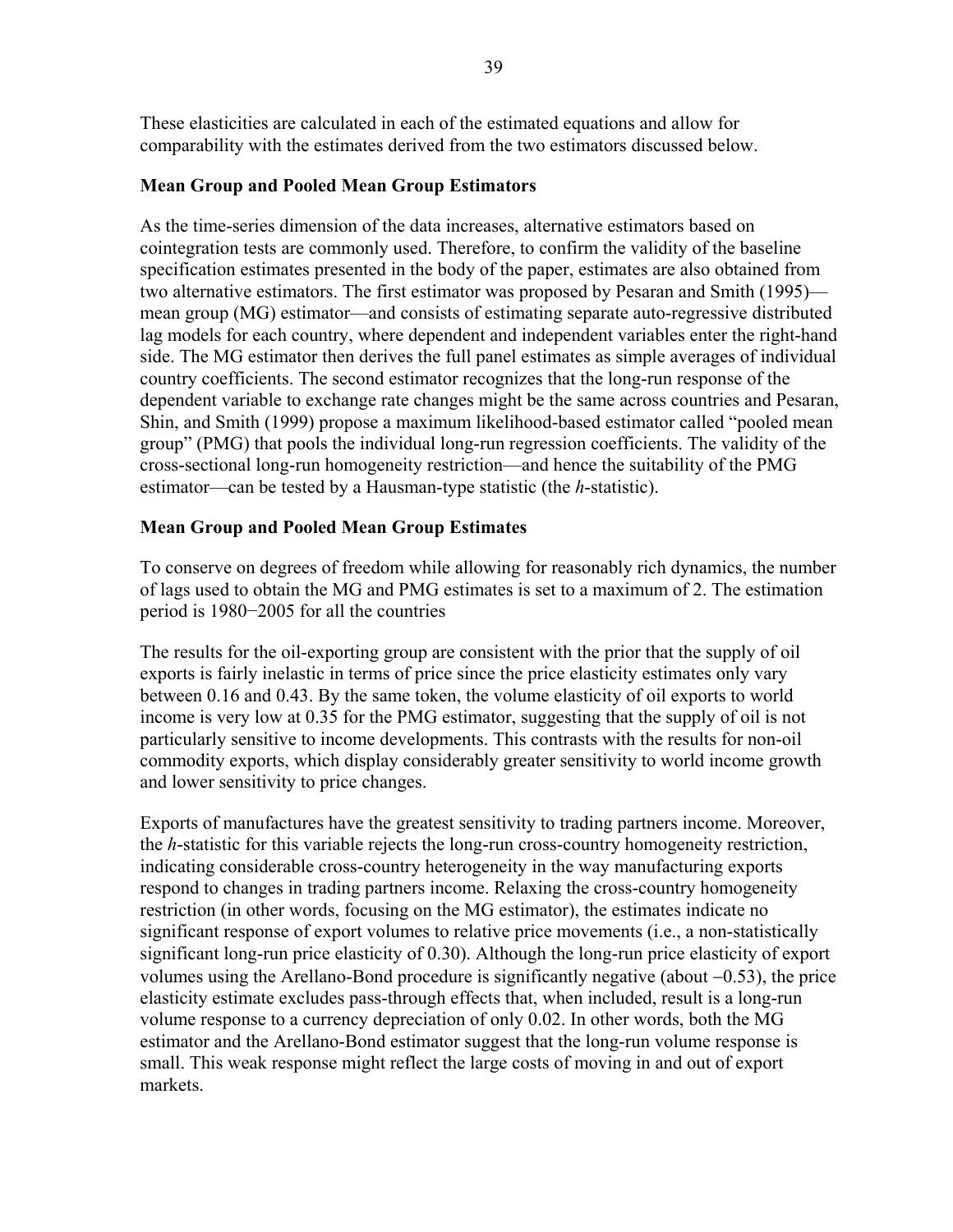Regarding the import equation, the estimates overwhelmingly point to a highly significant income elasticity of imports in the range of 1.7 to 2.1. A low *h*-statistic value indicates that long-run slope homogeneity restriction cannot be rejected; that is, the PMG estimator is preferred to the MG estimator. This points to a relative price elasticity of -0.56 and an income elasticity of 1.70, very close to the estimates obtained using the Arellano-Bond procedure.

|                                 | Oil exporters                                                | Non-oil commodity  | Manufacturing | Import demand   |  |  |
|---------------------------------|--------------------------------------------------------------|--------------------|---------------|-----------------|--|--|
|                                 | (supply)                                                     | exporters (supply) | exporters     | (all countries) |  |  |
|                                 |                                                              |                    | (demand)      |                 |  |  |
|                                 | System GMM (Table 1 through 3, main body of paper)           |                    |               |                 |  |  |
| Long-run price elasticities     | 0.16                                                         | 0.02               | $-0.53$ **    | $-0.44$ ***     |  |  |
| Long-run income elasticities 2/ | $1.27$ ***                                                   | $1.87$ ***         | $2.38$ ***    | $1.54$ ***      |  |  |
| # observations                  | 186                                                          | 310                | 511           | 824             |  |  |
|                                 | Mean group estimator (Pesaran and Smith, 1995)               |                    |               |                 |  |  |
| Long-run price elasticities     | 0.24                                                         | 0.16               | 0.30          | $-0.73$         |  |  |
| Long-run income elasticities 2/ | 0.96                                                         | 1.98               | $4.96$ ***    | $2.13$ ***      |  |  |
| # observations                  | 267                                                          | 330                | 602           | 1177            |  |  |
|                                 | Pooled mean group estimator (Pesaran, Shin, and Smith, 1999) |                    |               |                 |  |  |
| Long-run price elasticities     | $0.43$ ***                                                   | $0.28$ ***         | 0.59          | $-0.56$ ***     |  |  |
| Long-run income elasticities 2/ | $0.35$ ***                                                   | $2.21$ ***         | $2.11***$     | $1.70$ ***      |  |  |
| # observations                  | 192                                                          | 330                | 602           | 1177            |  |  |

Table AIV-1. Trade Elasticities and Estimation Methodologies

Source: IMF staff estimates.

Note:  $* =$  significant at 10% level,  $** =$  significant at 5% level,  $*** =$  significant at 1% level.

1/ Demand equation for system GMM and supply equation for group estimators.

2/ Real GDP of trading partners for all export equations and domestic real GDP for the import equation.

In sum, the results from the three estimators indicate that these are robust to alternative assumptions about the importance of the time-series component of the data. They show that imports are more sensitive to relative price movements than exports of manufactures and that the latter respond strongly to movements in foreign income. Moreover, the long-run effect of a depreciation is quite similar. In this regard, Table AIV-2 indicates that a 1 percentage point depreciation leads to a ⅓ percentage point improvement in the trade balance for manufacture exporters starting from a position of balanced trade. For oil and non-oil exporters, the improvement is stronger when the PGM estimator is used because of the higher estimated long-run export supply price elasticities. However, the difference is small—about 0.15 percent.

Table AIV-2. Long-run Effects of Devaluations on Export-Import Values and on the Trade Balance (in foreign currency) for Different Classes of Exporters (percent change for a depreciation of 1 percent) 1/

|                                                                                                | Oil          | Non-oil commodity | Manufacturing |
|------------------------------------------------------------------------------------------------|--------------|-------------------|---------------|
|                                                                                                | exporters    | exporters         | exporters     |
| Estimates using the Arellano-Bond estimator<br>Estimates using the Pooled Mean Group estimator | 0.48<br>0.65 | 0.42<br>0.59      | 0.40<br>0.42  |

Source: IMF staff estimates.

1/ Initial trade balance equal to zero with elasticity defined as  $\eta = (dTB / x_{val}) / (de / e)$ .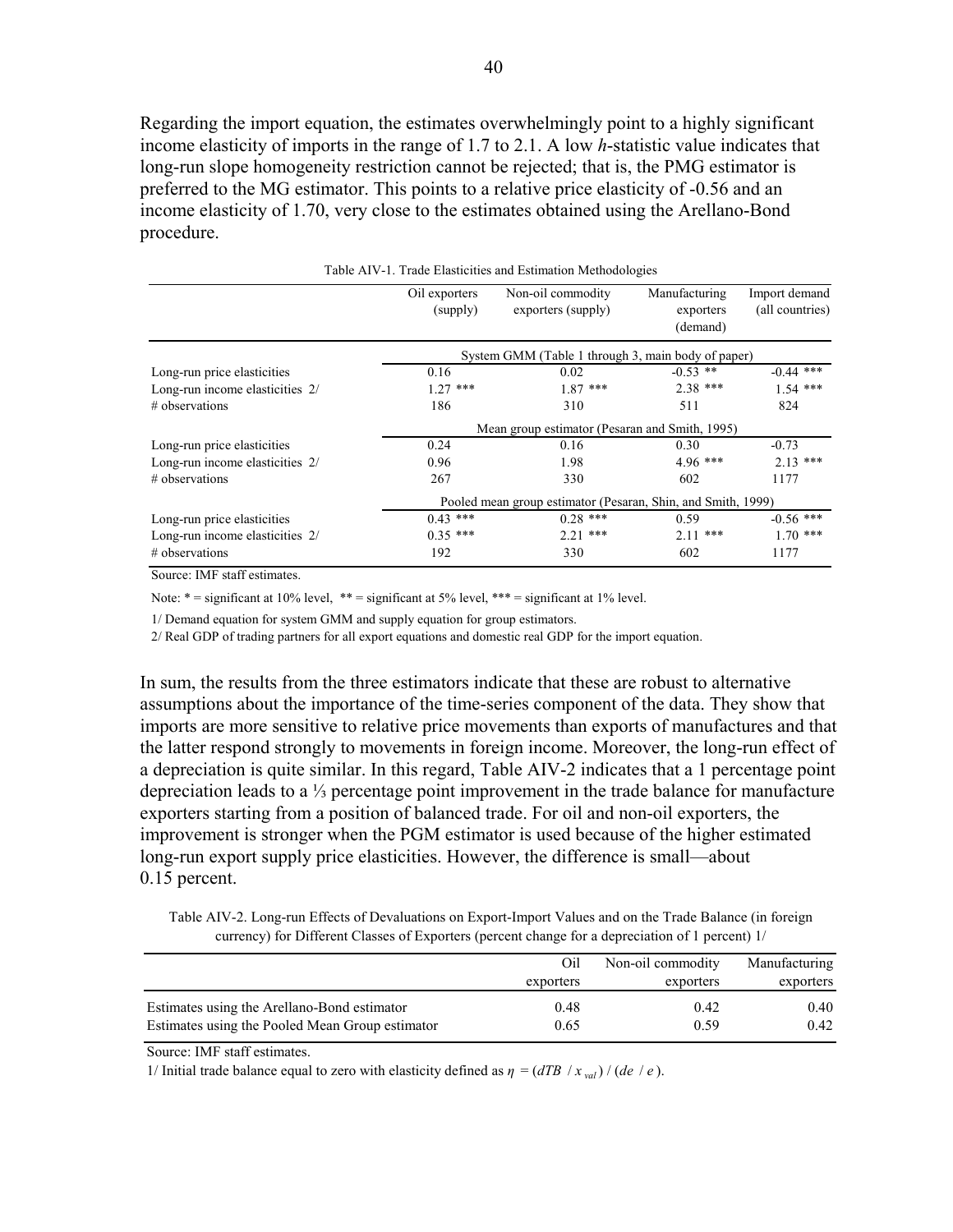#### **References**

- Abeysinghe, T. and K. Choy, 2005, "Modeling Small Economy Exports: The Case of Singapore," SCAPE Working Paper Series, No. 2005/01.
- Alonso-Borrego, C. and M. Arellano, 1999, "Symmetrically normalized instrumental variable estimation using panel data," *Journal of Business and Economic Statistics*, Vol. 76, pp. 309-21.
- Arellano, M., and S. Bond, 1991, "Some tests of specification for panel data: Monte Carlo evidence and an application to employment equations," *Review of Economic Studies*, Vol. 58, pp. 277-97.
- Bahmani-Oskooee, M., and O. Kara, 2005, "Income and Price Elasticities of Trade: Some New Estimates," *International Trade Journal*, Vol. 19, No. 2, pp. 165-78.
- Barhoumi, K., 2005a, "Exchange Rate Pass-Through Into Import Prices In Developing Countries: An Empirical Investigation" *Economics Bulletin,* Vol.3, No.26, pp.1-14.
- Barhoumi, K., 2005b, "Long-Run Exchange Rate Pass-Through Into Import Prices In Developing Countries: An Homogenous or Heterogeneous Phenomenon?" *Economics Bulletin,* Vol.6, No.14, pp.1-12.
- Becker, T. and P. Mauro, 2006 "Output Drops and the Shocks that Matter," Working Paper No. 06/172 (Washington: International Monetary Fund).
- Binder, M., C. Hsiao, and M. Pesaran, 2005, "Estimation and inference in short panel vector autoregressions with unit roots and cointegration," *Econometric Theory*, Vol. 21, pp. 795-837.
- Blundell, R. and S. Bond, 1998, "Initial conditions and moment restrictions in dynamic panel data models," *Journal of Econometrics*, Vol. 87, pp. 115-43.
- Bond, S., C. Bowsher, and F. Windmeijer, 2001, "Criterion-Based Inference for GMM in Autoregressive Panel Data Models" *Economics Letters*, Vol. 73 pp. 379-88.
- Bond, S. and F. Windmeijer, 2002, "Projection Estimators for Autoregressive Panel Data Models" *Econometrics Journal*, Vol. 1 pp. 141-62.
- Campa, J. and L. Goldberg, 2005, "Exchange Rate Pass-Through Into Import Prices', *The Review of Economics and Statistics*, Vol. 87(4), pp.679-690.
- Caporale, G. and M. Chui, 1999, "Estimating Income and Price Elasticities of Trade in a Cointegrating Framework," *Review of International Economics*, Vol. 7, No. 2, pp. 254-64.
- Frankel. J., 2005, "Contractionary Currency Crashes in Developing Countries," mimeo, Harvard University.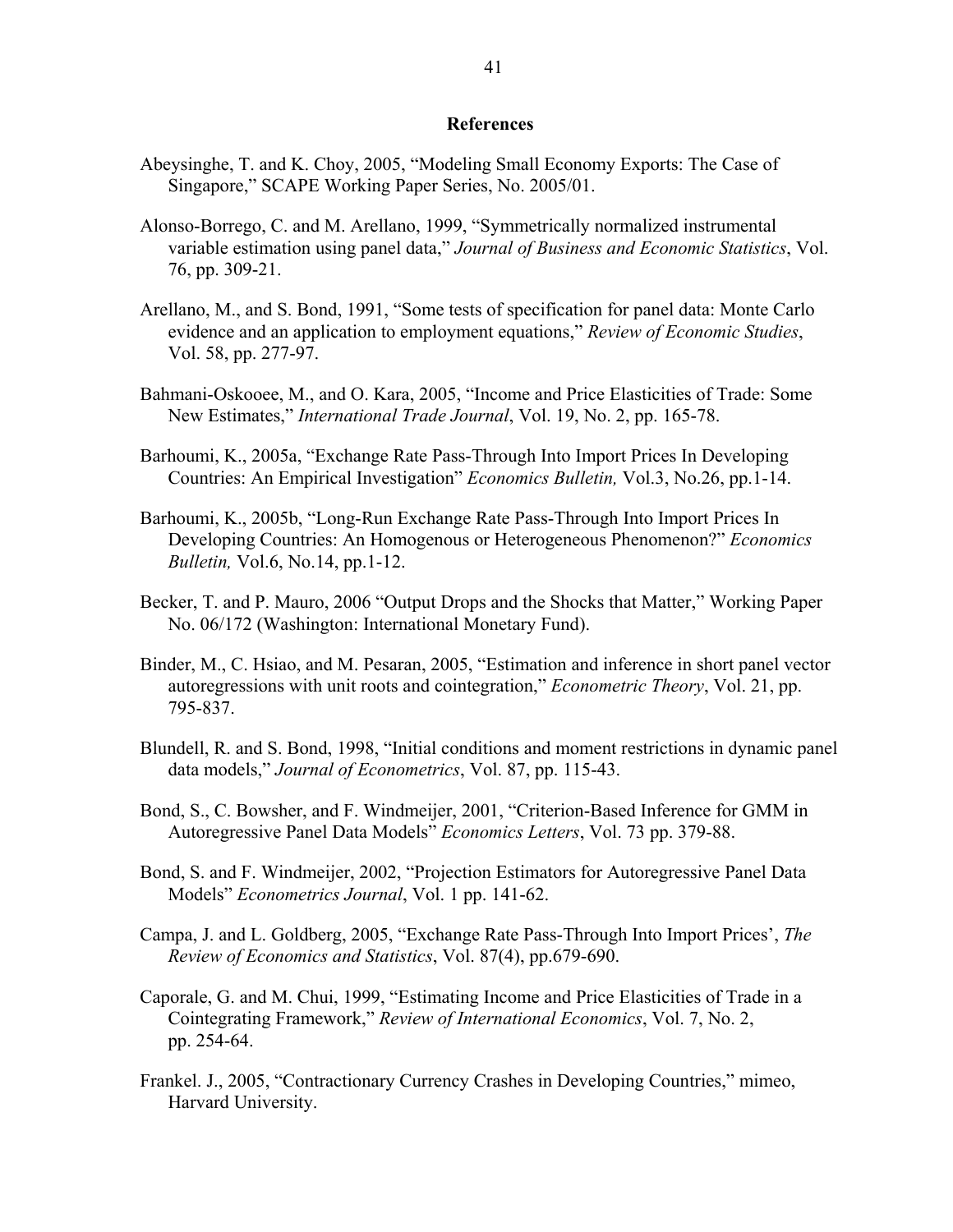- Gaulier, G., A. Lahreche-Revil, and I. Mejean, 2006, "Structural Determinants of the Exchange-Rate Pass-Through", CEPII Research Center Working Paper.
- Ghosh, A., et al. 2005, "The Design of IMF-Supported Programs," Occasional Paper No. 241 (Washington: International Monetary Fund).
- Goldberg, P. and M. Knetter, 1997, "Goods Prices and Exchange Rates: What Have We Learned", *Journal of Economic Literature*, Vol.35, No.3, pp.1243-1272.
- Goldstein, M. and M. Khan, 1985, "Income and Price Effects in International Trade," in Jones, R., and P. Kenen, eds., *Handbook of International Economics*, Vol. II (Amsterdam: Elsevier), pp. 1042-99.
- Hooper, P., K. Johnson, and J. Marquez, 1998, "Trade Elasticities for G-7 Countries," International Finance Discussion Paper No. 609 (Washington: Board of Governors of the Federal Reserve System).
- Houthakker, H. and S. Magee, 1969, "Income and Price Elasticities in World Trade," *Review of Economics and Statistics*, Vol. 51, No. 2, pp. 111-25.
- Ihrig, J., M. Marazzi, and A. Rothenberg, 2006, "Exchange-Rate Pass-Through in the G7 Countries', Board of Governors of the Federal Reserve System, International Finance Discussion Papers No. 851.
- Ito, T. and K. Sato, 2006, "Exchange Rate Changes and Inflation in Post-Crisis Asian Economies: VAR Analysis of the Exchange Rate Pass-Through", NBER Working Paper No 12395.
- Johansen, S., 1988, "Statistical Analysis of Cointegration Vectors," *Journal of Economic Dynamics and Control*, Vol. 12, pp. 231-54.
- Kee, H., A. Nicita, and M. Olarreaga, 2004, "Import Demand Elasticities and Trade Distortions," Policy Research Working Paper No. 3452 (Washington: The World Bank).
- Kim, H., 2003, "The Relative Exchange Rate and Export Price Rivalry", *Bank of Korea Economic Papers,* Vol.6, No2, pp.80-110.
- Lane, Philip and Gian Maria Milesi-Ferretti, 2006, "The External Wealth of Nations Mark II: Revised and Extended Estimates of Foreign Assets and Liabilities, 1970–2004," Working Paper No. 06/69 (Washington: International Monetary Fund).
- Lee, J., 1995, "Pricing-to-Market in Korean Manufacturing Exports", *International Economic Journal*, Vol.9, No.4, pp.1-12.
- Lee, J., 1997, "The Response of Exchange Rate Pass-Through to Market Concentration in a Small Economy: The Evidence from Korea", *Review of Economics and Statistics*, Vol.79, No.1, pp.142-5.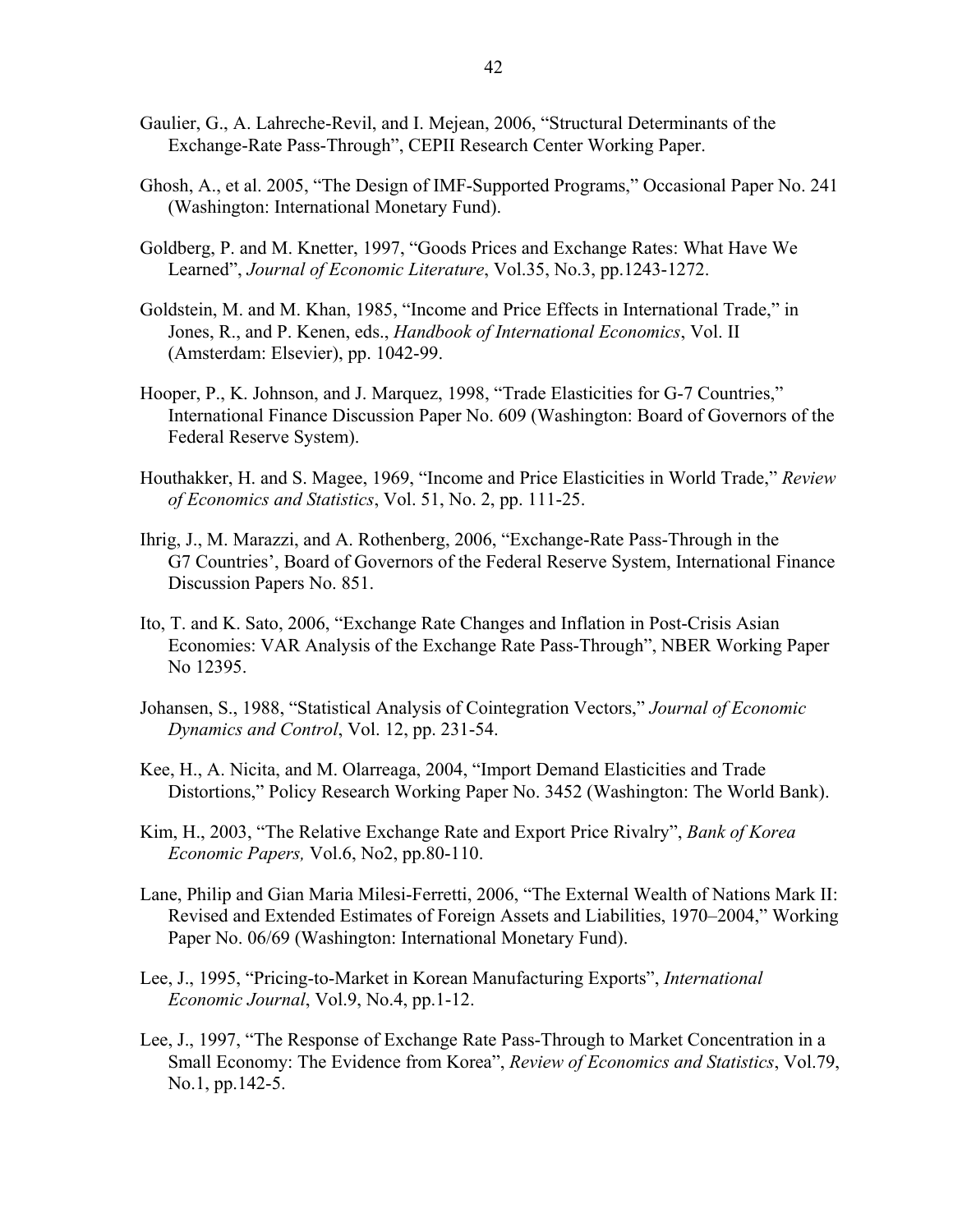- Marazzi, M., N. Sheets, and R. Vigfusson, 2005, "Exchange Rate Pass-Through to US Import Prices: Some New Evidence", Board of Governors of the Federal Reserve System, International Finance Discussion Papers No. 833.
- Marquez, J., 2002, *Estimating Trade Elasticities* (Boston: Kluwer).
- Orcutt, G., 1950, "Measurement of Price Elasticities in International Trade," *Review of Economics and Statistics*, Vol. 32, No. 2, pp. 117-32.
- Panagariya, A., S. Shah, and D. Mishra, 1996, "Demand Elasticities in International Trade: Are They Really Low?" Policy Research Working Paper No. 1712 (Washington: The World Bank).
- Pesaran, H. and R. Smith, 1995, "Estimating long-run relationships from dynamic heterogeneous panels," *Journal of Econometrics*, Vol. 68, pp. 79-113.
- Pesaran, H. and Y. Shin, 1996, "Cointegration and Speed of Convergence to Equilibrium," *Journal of Econometrics*, Vol. 67, pp. 117-143.
- Pesaran, H., Y. Shin, and R. Smith, 1999, "Pooled Mean Group Estimation of Dynamic Heterogeneous Panels" *Journal of American Statistical Association*, Vol. 94, pp. 621-34.
- Ramakrishnan, U. and J. Zalduendo, 2006, "The Role of IMF Support in Crisis Prevention," Working Paper No. 06/75 (Washington: International Monetary Fund).
- Reinhart, C., 1994, "Devaluation, Relative Prices, and International Trade: Evidence from Developing Countries," Working Paper No. 94/140 (Washington: International Monetary Fund).
- Riedel, J., 1988, "The Demand for LDC Exports of Manufactures: Estimates from Hong Kong," *Economic Journal*, Vol. 98, pp. 138-48.
- Rose, A. and J. Yellen (1989), "Is there a J-curve?" Journal of Monetary Economics, 24, pp 53-68.
- Sahminan, S., 2002, "Exchange Rate Pass-Through into Import Prices: Empirical Evidence from Some Southeast Asian Countries", mimeo.
- Senhadji, A., 1998, "Time-Series Estimation of Structural Import Demand Equations: A Cross-Country Analysis," *Staff Papers*, Vol. 45, No. 2, pp. 236-68.
- Senhadji, A. and C. Montenegro, 1999, "Time Series Analysis of Export Demand Equations: A Cross-Country Analysis," *Staff Papers*, Vol. 46, No. 3, pp. 259-73.
- Stock, J. and M. Watson, 1993, "A Simple Estimator of Cointegrating Vectors in Higher Order Integrated Systems," *Econometrica*, Vol. 61, pp. 783-820.